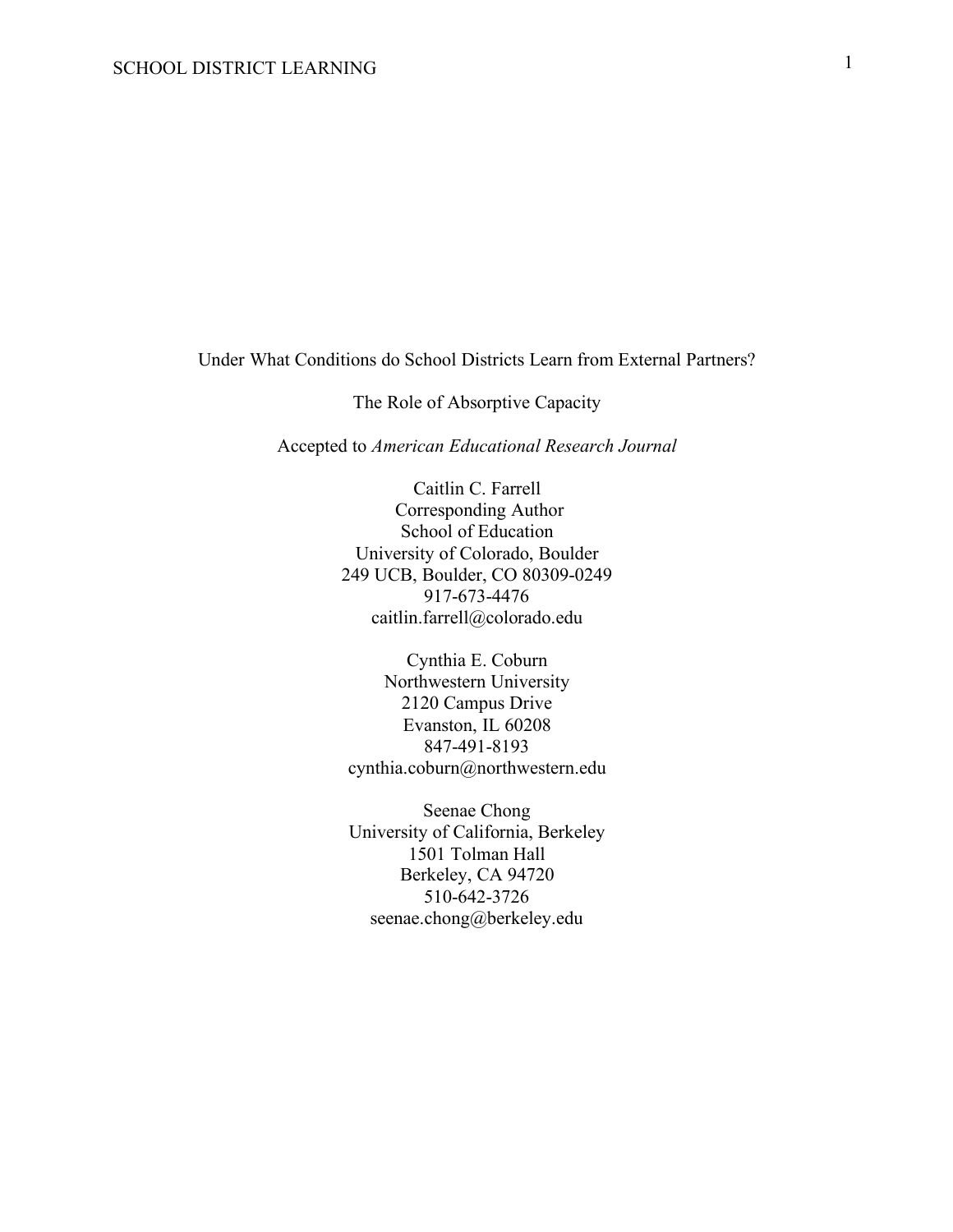#### Authors Note

We wish to thank William Penuel, Anna-Ruth Allen, and colleagues at Northwestern University and University of Colorado Boulder for their very helpful feedback. We greatly appreciate the efforts of Richard Paquin Morel for his help with social network analysis and Ariana Hammersmith, Cengiz Salman, Arielle Ticho, Natalie Talbert Jou, Christopher Harrison, Molly Clark, and Isaac Kennedy for administrative support. This work was also supported by wonderful undergraduates at the University of California, Berkeley: Crystal Widjaja, Gabby Fastiggi, Jasmin Dial, Susan Vang, Elise Levin-Guracar, Robert Noriega, Rebecca Ai, Hye Bin Cho, Guadalupe Hernandez, Gaby Robledo, and Valery Karpiyevich. Finally, we greatly value the cooperation and insights from district and partners staff in the study. Support for this article was provided by the William T. Grant Foundation, Grant #180922 and Grant #184067.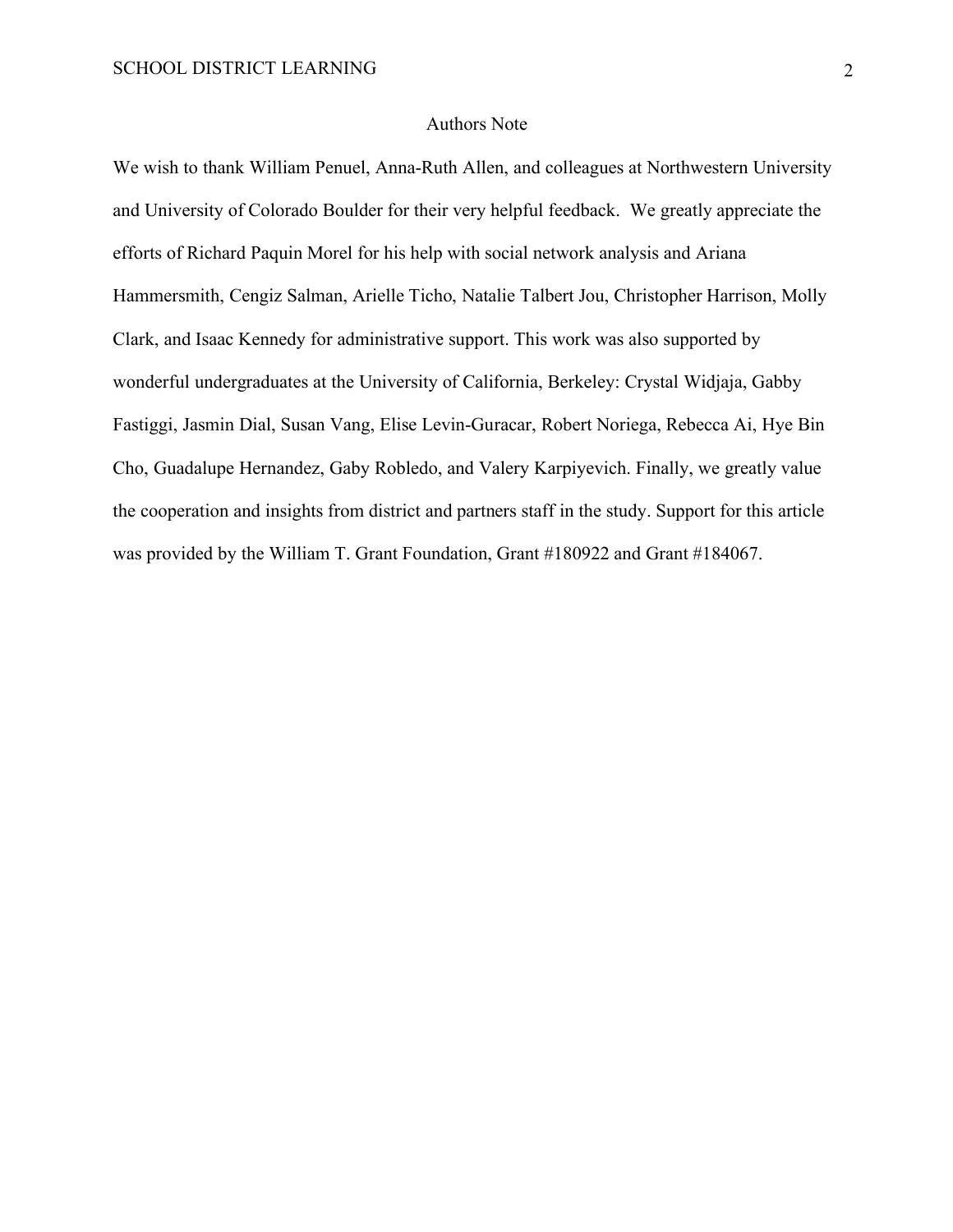#### Abstract

School district central offices regularly engage with external partners in improvement efforts, but these partnerships are not always productive. Indeed, little is known about under what conditions partnerships are likely to lead to organizational learning outcomes. We conducted a longitudinal comparative case study of two departments in one urban school district central office, both working with the same external partner. Data included 131 interviews and 372 hours of observations as well as artifacts and social network data. While one department did not incorporate the partner's ideas into policies and routines, the other demonstrated greater integration. We argue this difference is due to organizational conditions that foster absorptive capacity and to the nature of department–partner interactions.

*Keywords*: absorptive capacity, district central office, external partner, organizational theory, organizational learning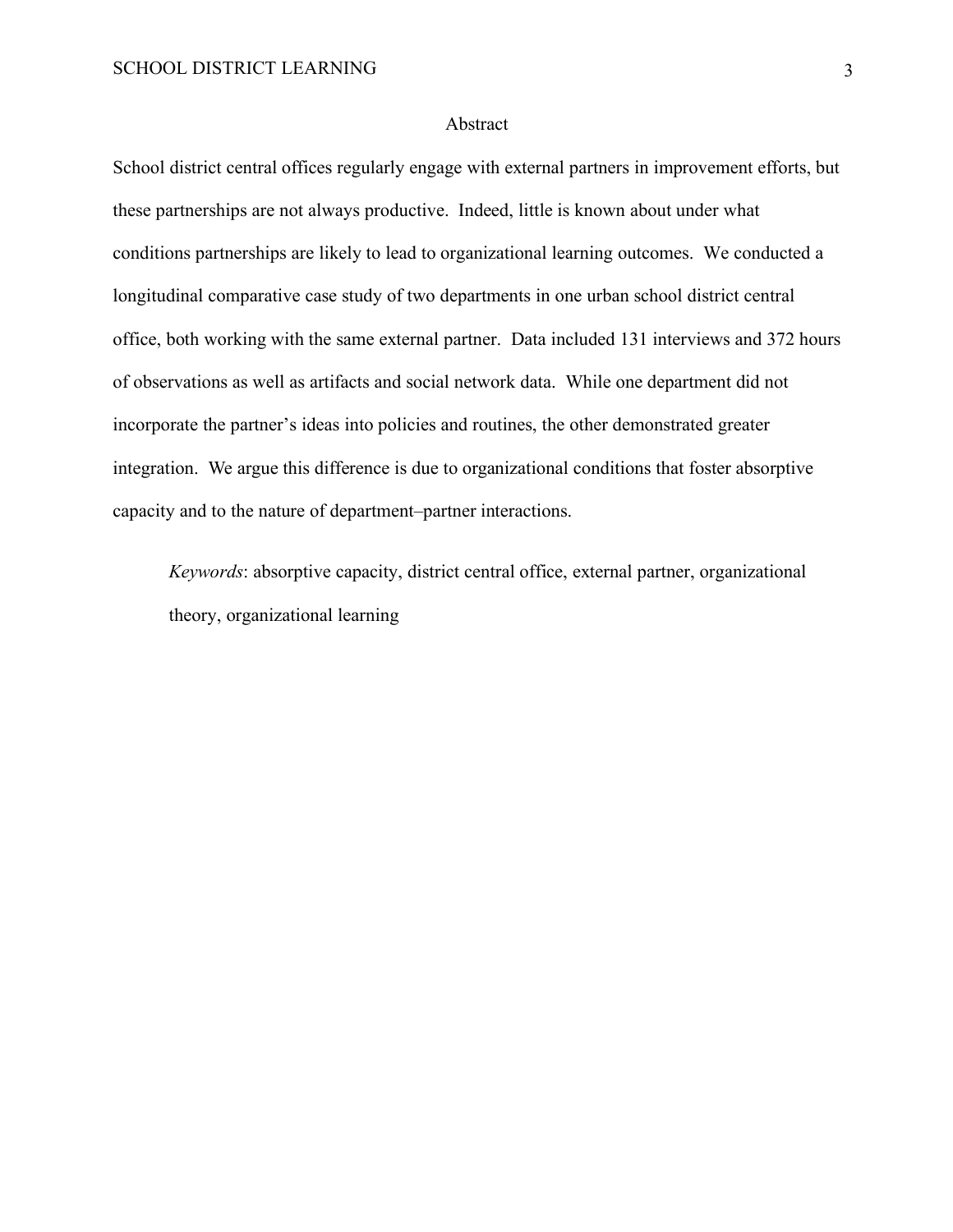Under What Conditions do School Districts Learn from External Partners?

#### The Role of Absorptive Capacity

Today's school districts face significant challenges for ambitious instructional reforms. The implementation of the Common Core State Standards requires major decisions about new instructional materials, assessments, and professional development (PD) for educators. Yet district central offices can suffer from limited capacity to undertake these sorts of tasks. Consequently, many reach out to external partners for assistance (Datnow & Honig, 2008; Honig, 2004b; Marsh et al., 2005; Supovitz, 2008). These partners—including educational vendors, consultants, foundations, and researchers—bring sets of ideas to support instructional improvement (Rowan, 2002; Russell, Knutson, & Crowley, 2013), but the work is not always productive (Firestone & Fisler, 2002; Freedman & Salmon, 2001). Thus, we need a better understanding of the conditions that allow district departments to engage with guidance from external organizations and see changes in district policies or routines.

Here, we bring together organizational theory—especially the concept of absorptive capacity—with existing scholarship on school districts to investigate a district's ability to learn from an external partner. Absorptive capacity is the ability to recognize the value of new information, assimilate it, and apply it in novel ways as part of organizational routines and policies (Cohen & Levinthal, 1990). Although this language may suggest a metaphor of unidirectional knowledge absorption, we focus on learning processes in which organizations make sense of information and construct new knowledge through activity and social interaction (Zahra & George, 2002). We find that the degree to which a district department can leverage an external partner's ideas in policies and routines depends on both organizational conditions and the nature of the interactions between the department and external partner.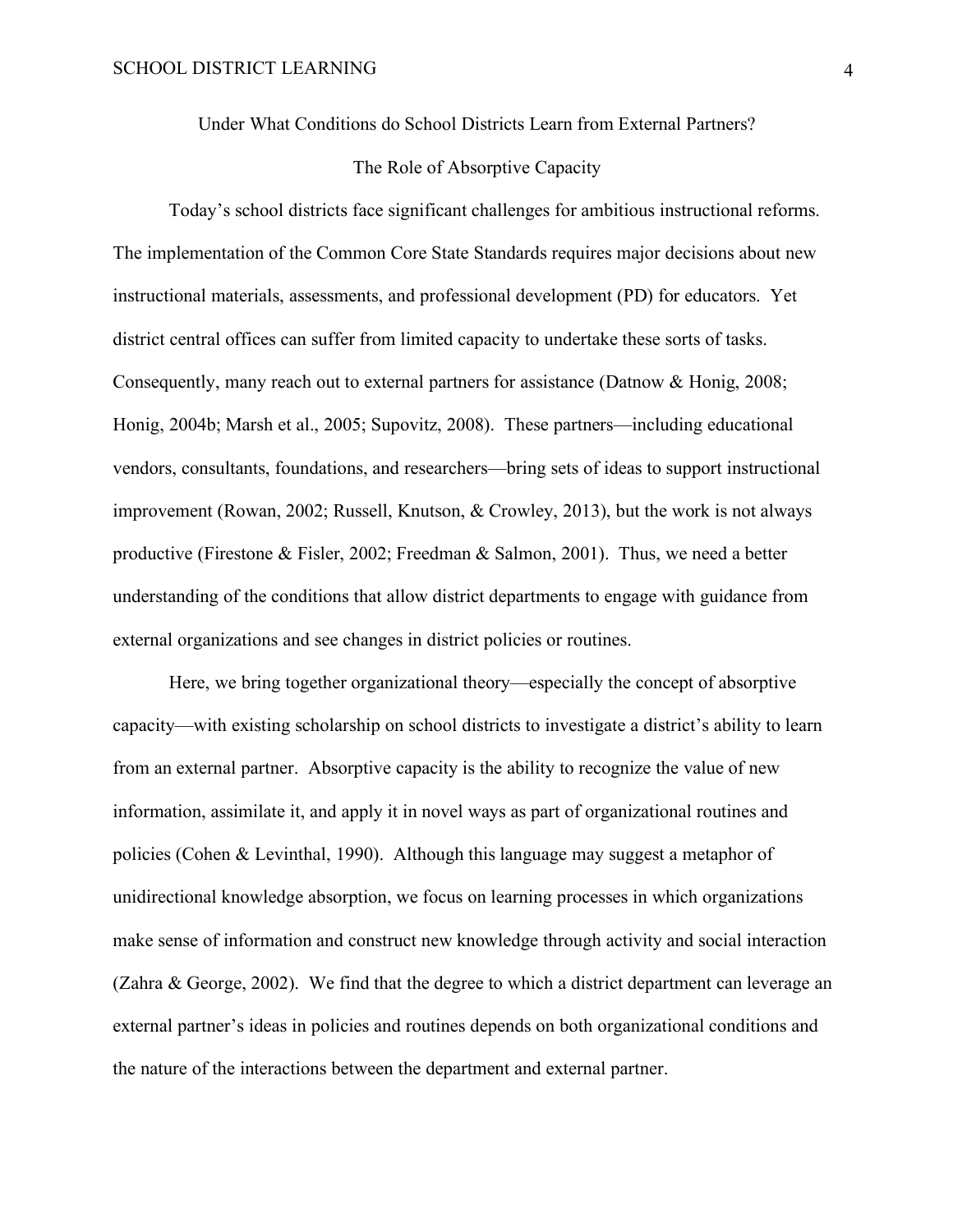This study contributes to our understanding of why some departments in district central offices integrate guidance from external partners in their policies and routines while others do not. We develop a theoretically-grounded conceptualization of the capacity to learn from external sources of knowledge, one that considers interactions among different organizational conditions. The study provides insight into how absorptive capacity can shape how district staff and external partners interact, and with what consequences for organizational learning. In addition to these theoretical contributions, the study informs policy makers, practitioners, and external organizations by identifying points of leverage for more productive partnering.

#### **Literature Review**

Policymakers and education leaders are increasingly interested in leveraging external organizations to support district improvement efforts. Indeed, there are many external organizations eager to provide guidance to school districts: consultants, for-profit vendors, local or regional nonprofits, foundation-based projects, and technical assistance centers, to name a few (Burch, 2009; Coburn, 2005; Rowan, 2002; Russell et al., 2013; Trujillo & Woulfin, 2014). Research suggests that external partners can support improvement efforts at scale (Fullan, Bertani, & Quinn, 2004; Glennan & Resnick, 2004; Marsh et al., 2005). However, not all partnerships are beneficial (Firestone & Fisler, 2002; Freedman & Salmon, 2001). For example, external partners can introduce ideas that run counter to other district messages, leading to incoherence and confusion (Hatch, 2001); they can also take a good deal of time and energy (Donovan, Wigdor, & Snow, 2003) and create problems when there are differing timelines, incentives, or norms (Coburn, Bae, & Turner, 2008; Bickel & Hattrup, 1995).

External organizations that engage with school districts can bring different expectations for the work together (Datnow & Honig, 2008; Honig, 2004a; Supovitz, 2008). A district may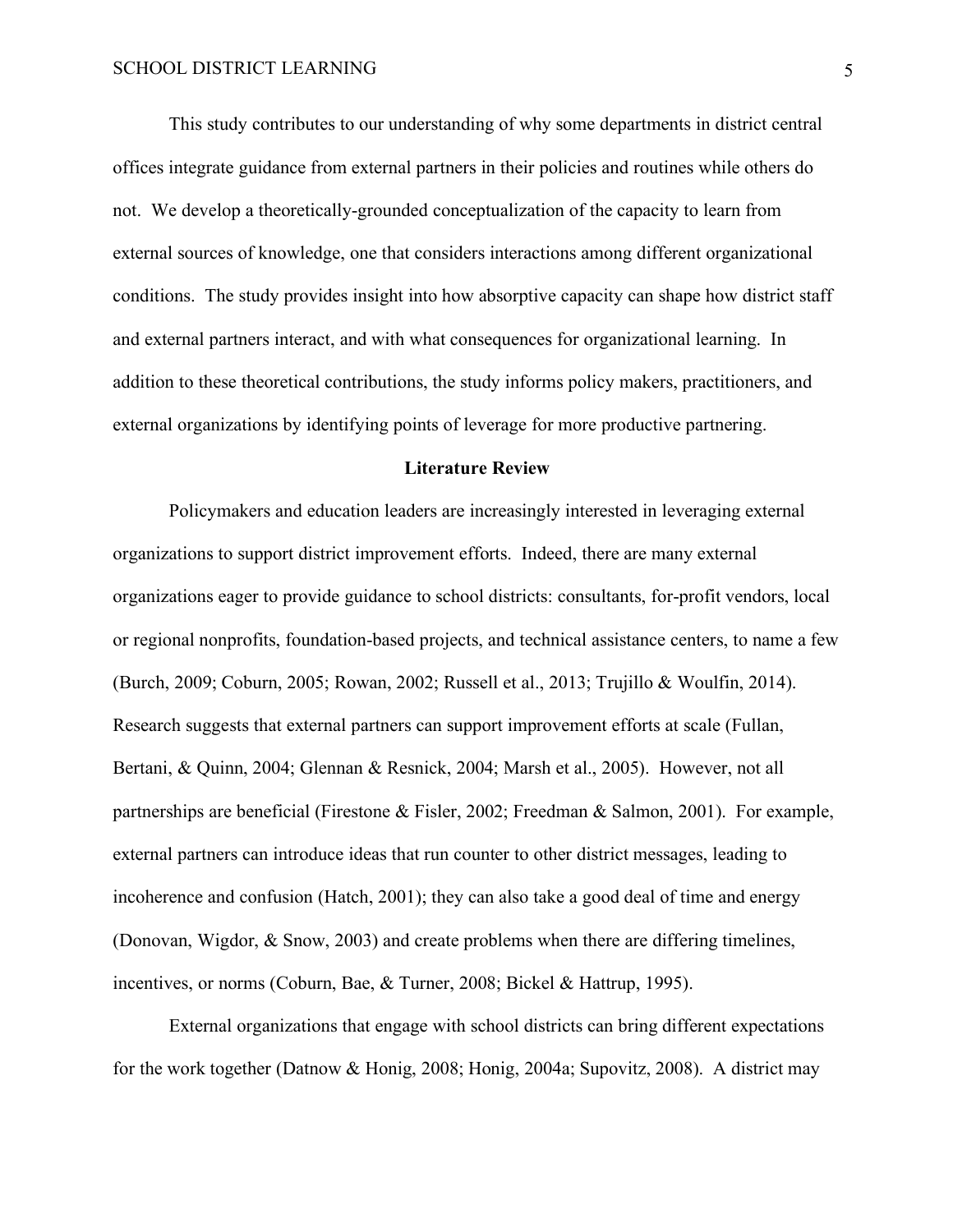contract a partner to do work for the central office, or the explicit goal may be for partners to bring knowledge and expertise that the district wants to incorporate into broader instructional efforts (Honig, Venkateswaran, & McNeil, 2017). In these latter circumstances, an external partner brings a set of ideas related to instructional improvement to district leaders (Honig, 2004a). <sup>1</sup> This guidance may take the form of advice or be embedded in PD sessions, technical assistance, or curricular materials (Ikemoto & Honig, 2010).

There is remarkably little research on the conditions under which these ideas from external partners contribute to shifts in district policies or routines. We do know that district central office capacity can influence the ability to engage with external partners in substantive ways (Honig et al., 2017; Hubbard, 2010). However, we do not yet have a clear conceptualization of *how* capacity shapes a district's ability to integrate ideas from external partners into policies and routines. Moreover, most studies focus on districts as single, monolithic entities, but most district central offices are complex organizations, often with substantial internal variation in types or levels of capacity (Burch & Spillane, 2005; Spillane, 1998) or different kinds of engagements with external organizations (Honig, 2004a). Thus, we need to focus on the district department as the unit of analysis. Finally, few studies investigate how specific kinds of interactions between district staff and partners create different conditions for collective sensemaking and opportunities for learning (Weick, 1995).

We argue that the degree to which a district central office department brings partners' ideas into its policies and routines depends upon the department's absorptive capacity and the nature of the interactions between department and external partner (Figure 1; see Farrell & Cohen, 2017). We explore each of these constructs below.

### [INSERT FIGURE 1]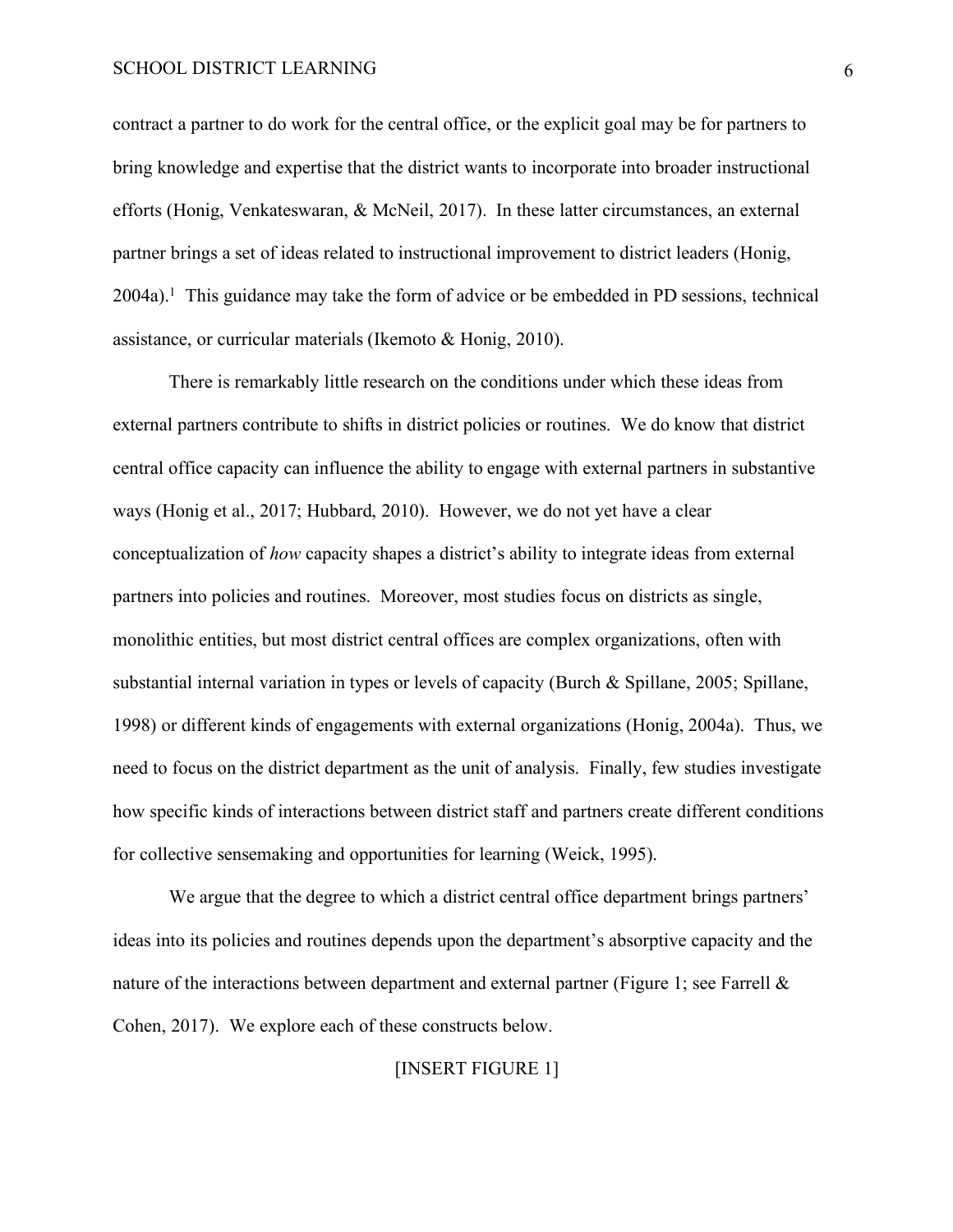#### **Organizational Learning Outcomes**

Scholars argue that organizations are more than the sum of the individuals within them (Easterby-Smith, Crossan, & Nicolini, 2000; Kazemi, 2008; Knapp, 2008; Scott & Davis, 2007). It follows, then, that organizational learning is different from the learning of individual members. Instead, it involves incorporating information into policies and routines that guide organizational behavior (Feldman & March, 1981; Levitt & March, 1988). This definition recognizes that shifts in policies and routines are stretched across individuals (Sherer & Spillane, 2011), may or may not involve individual cognitive change (Coburn, 2006), and can carry on past any one individual's tenure in a given position or within the organization (Hedberg, 1981). 2

Organizational learning occurs when an external partner's ideas about content, pedagogy, implementation, or ways of organizing work contribute to changes in district policies and routines.3 We define *policy* broadly, including formal policies as well as rules, plans, and guidelines. If a department were to integrate ideas from a partner into a new initiative, we would consider this to be learning. Likewise, changes in district *routines*—that is, the patterned ways that actors in the central office interact with one another or with schools (Feldman & Pentland, 2003) also indicate organizational learning, as when a partner's ideas are incorporated into PD sessions (Supovitz, 2006; Supovitz & Weathers, 2004). Organizational learning can also occur when a district shifts the structure of its routines, such as adopting a partner's routine for school walk-throughs (Ikemoto & Honig, 2010).

#### **Department Absorptive Capacity**

The degree to which a district department can make use of the guidance from an external partner may be related to its ability to engage with external sources of knowledge productively, known as its *absorptive capacity* (Cohen & Levinthal, 1990). Absorptive capacity can contribute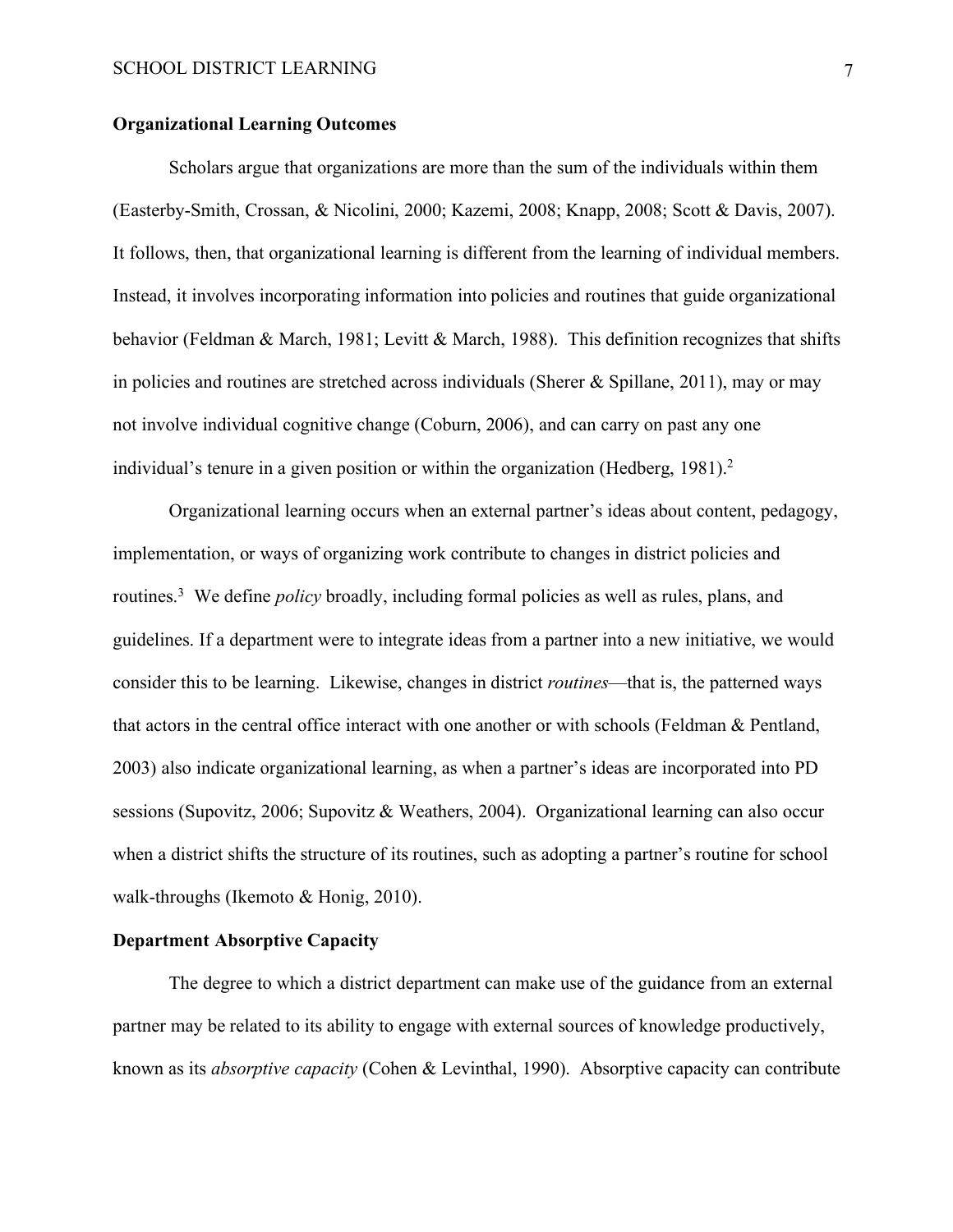to increased performance (Volberda, Foss, & Lyles, 2010) and innovation (Stock, Greis, & Fischer, 2001). These benefits are cumulative and path dependent; the more absorptive capacity an organization has, the more it benefits from engagement with new knowledge in the future (Cohen & Levinthal, 1990). In education, a number of scholars have recognized the utility of this concept (e.g., Daly & Finnigan, 2010; Honig, 2008; Peurach, Glazer, & Lenhoff, 2016). To date, however, it has not been operationalized in systematic ways.

Several organizational conditions have been shown to foster absorptive capacity: relevant prior knowledge, communication pathways, and strategic knowledge leadership. First, *relevant prior knowledge* is critical. Expertise about a given issue enables a department to better recognize the value of external knowledge and to incorporate it into organizational practices (Cohen & Levinthal, 1989, 1990). We conceptualize prior knowledge as an organizational trait, distributed among multiple individuals in a given organizational unit. In studies of central offices, Honig and colleagues have found that prior knowledge related to partners' expertise is necessary but not sufficient for uptake of partners' ideas (Honig, 2004b; Honig et al., 2014, 2017). Further, relevant prior knowledge likely depends upon the focus of the partnership's work. For instance, if a district engages an external partner to improve mathematics teaching, relevant knowledge for district staff likely includes an understanding of mathematics content, pedagogical strategies, and adult learning (Stein & Nelson, 2003). Finally, relevant knowledge is not helpful if people in the organization are unaware of where it is located (Levitt & March, 1988; Walsh & Ungson, 1991). Most large school district central offices are complex organizational structures (Hannaway, 1989; Meyer, Scott, & Strang, 1987; Spillane, 1998), so knowing where knowledge exists and how to access it can be a challenge.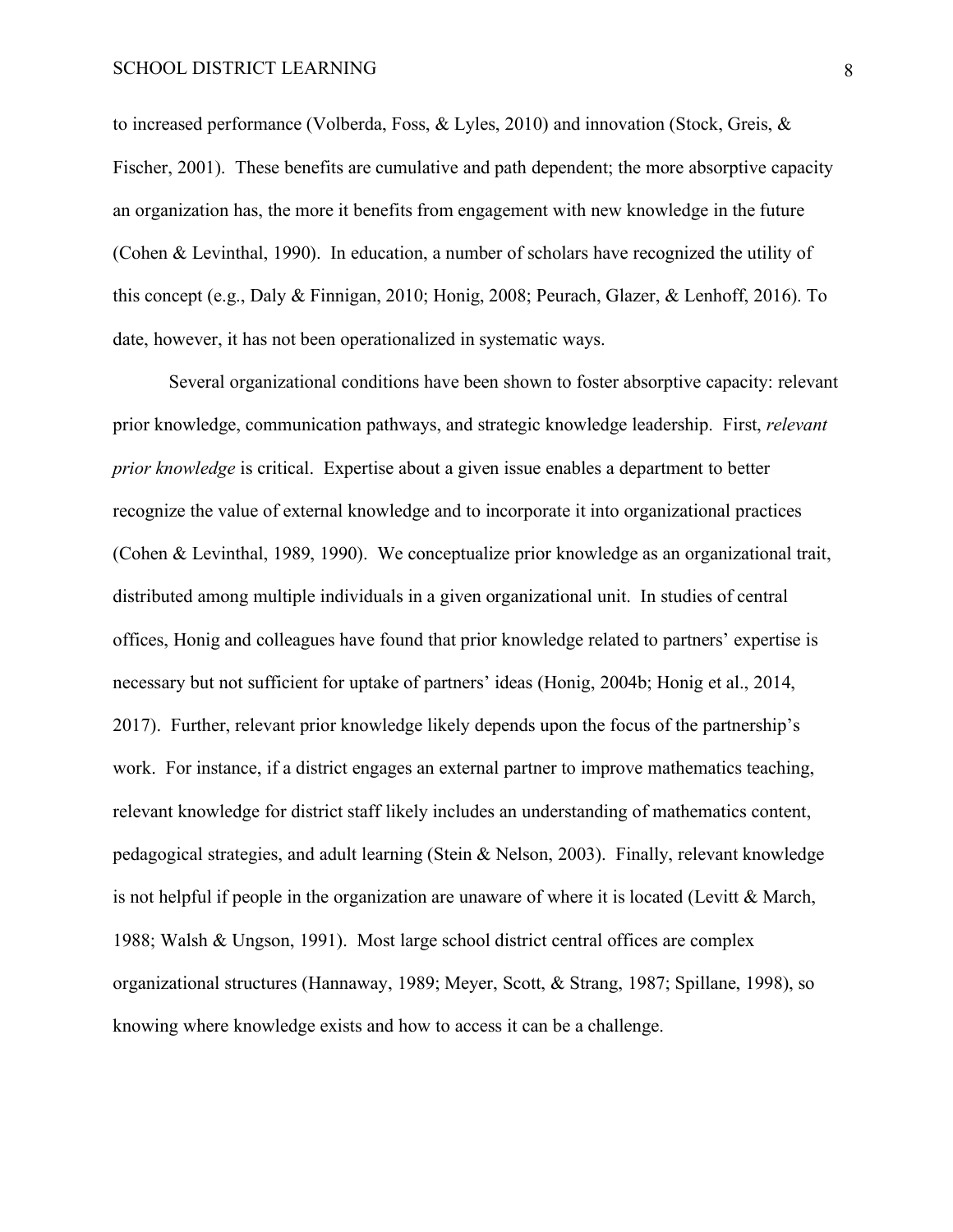Second, absorptive capacity depends on the presence of *communication pathways* formal and informal structures within and between departments that enable people to access, share, make meaning of, and use knowledge to problem solve (Lane, Koka, & Pathak, 2006). With well-developed pathways, there are regular opportunities for communication around a given initiative (Peurach et al., 2016), helping individuals create shared understandings (Gioia & Chittipeddi, 1991; Weick, 1995). Formal structures, like meetings or task forces, can provide opportunities to access relevant knowledge that exists inside and outside a given department (Schwartzman, 1989). Informal social interactions, or social networks, facilitate communication and support district staff as they engage in joint problem solving and collective action (Burt, 2001; Hansen, 1999; Hargadon & Sutton, 1997; Powell & Grodal, 2006). Not all networks are created equal when it comes to contributing to knowledge sharing, however. When a social network spans multiple knowledge pools (e.g., different departments), district staff can access diverse knowledge sources (Burt, 2001; Reagans & McEvily, 2003). Network density, or the overall level of connectedness in a social network, fosters the development of shared understanding (Adler & Kwon, 2002; Hansen, 2002; Reagans & Zuckerman, 2001).

Third, district leaders can play an important role in the degree to which engagement with external sources of knowledge supports organizational learning (Volberda et al., 2010). Key to these efforts is *strategic knowledge leadership*—the ability to identify and assess current sources of knowledge within the department, scan the broader field for available sources of knowledge, and synthesize acquired knowledge by linking it with current knowledge and routines (Van den Bosch, Volberda, & de Boer, 1999; Volberda et al., 2010). In a district department, strategic knowledge leadership could involve leaders' willingness to engage with an external partner, their vision for the role of the partner, and efforts to link knowledge from the partner to existing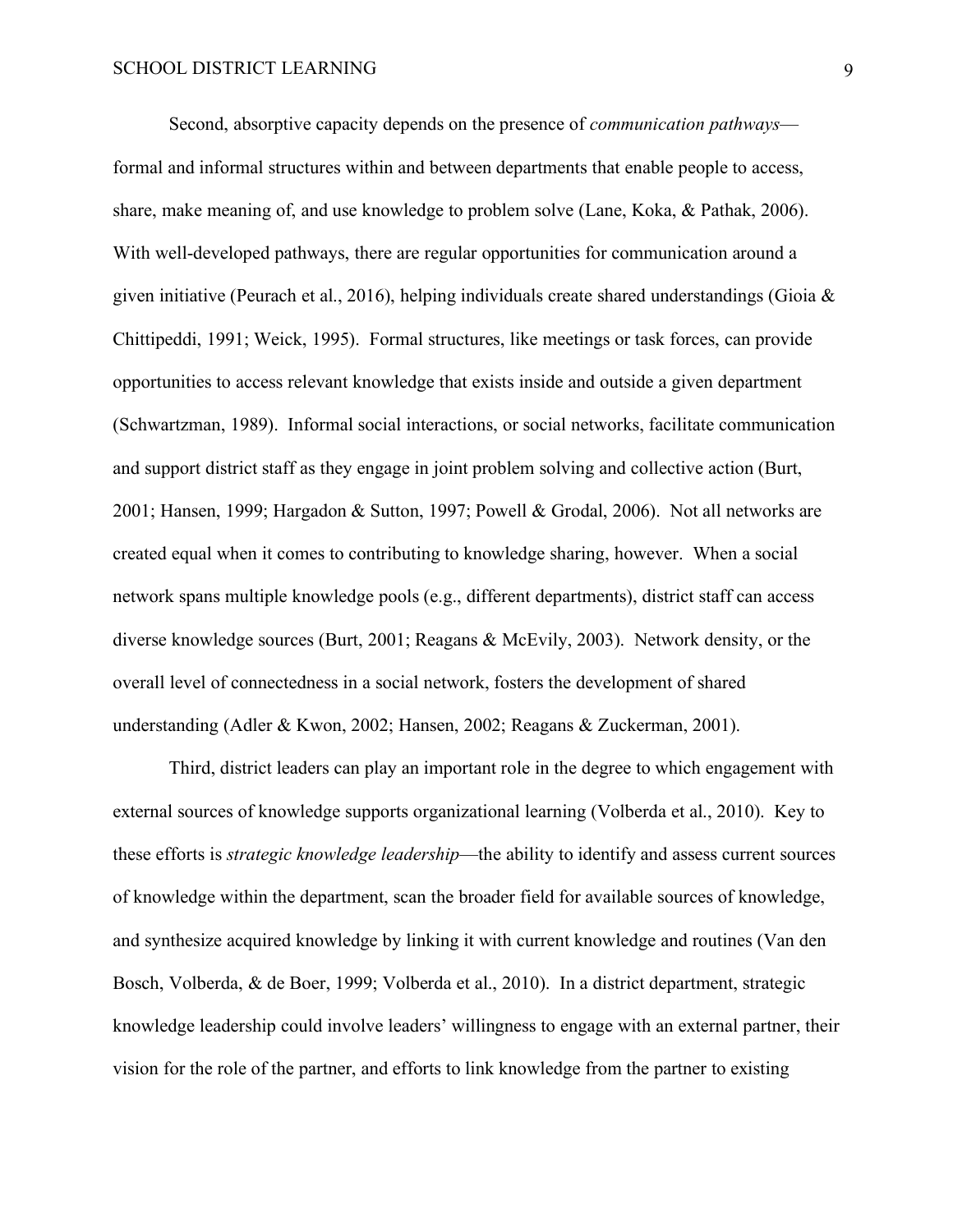efforts. Strategic knowledge leadership is again likely distributed across individuals in a department, but it differs from prior knowledge in its focus on when and how an external partner can be brought in to support district efforts.

#### **Nature of Interaction Between External Partner and District Department**

Ideas from an external partner enter into departments through interactions between external partners and district staff. Certain kinds of interactions may support organizational learning by creating opportunities for collective sensemaking (Gioia & Chittipeddi, 1991; Weick, 1995) in which partners and practitioners engage with partners' ideas and support practitioners as they productively adapt the ideas to their settings (Datnow & Park, 2010). We consider three dimensions of the interactions that may matter for organizational learning outcomes: role of the partner vis-à-vis department staff, characteristics of inter-organizational routines, and informal social networks between external partners and district staff.

First, partnerships can be configured differently, with external partners playing particular *roles* in relation to department staff (Datnow & Honig, 2008; Honig, 2004a; Supovitz, 2008). A partner can serve as a service provider—providing trainings, instructional materials, or coaching on an instructional model—doing the majority of the work while district staff coordinate and support the effort (Bryk, Rollow, & Pinnell, 1996). A partner can also serve as a collaborator or co-leader, where the focus of the work is jointly negotiated, and both parties are involved in decision making about the direction of the partnership (e.g., Donovan et al., 2003; Rosenquist, Henrick, & Smith, 2015). A partner can also act as an advisor, providing guidance to district staff who, in turn, design and carry out the work themselves. A given person or organization can shift between these roles when working with a district department.

Second, different arrangements with external partners fit into different *inter-*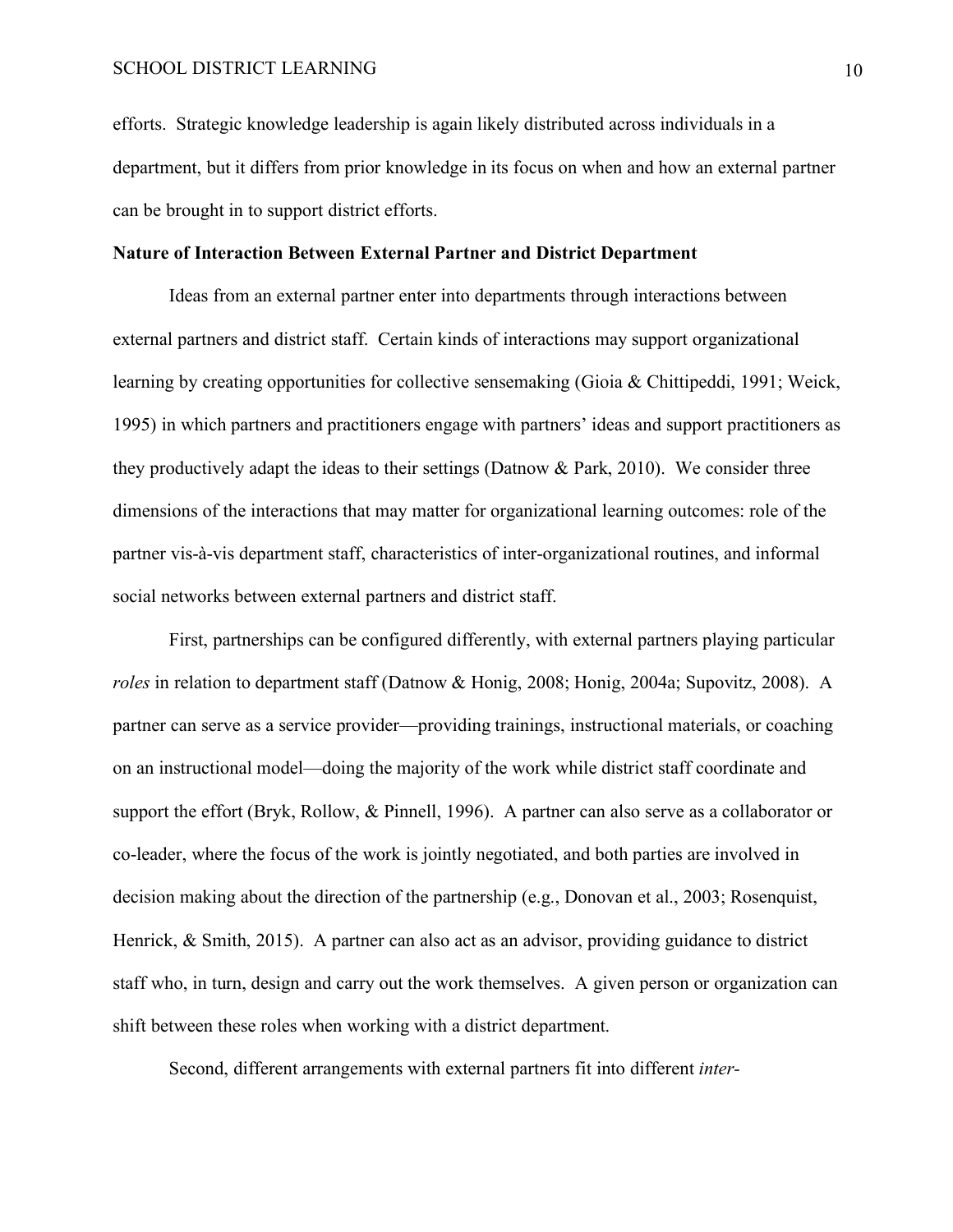*organizational routines*, shaping who interacts with whom, in what ways, around what sources of knowledge, and with what frequency (Feldman, 2000; Feldman & Pentland, 2003). Routines can be designed or emergent (Feldman, 2000) and can be created by the department, the partner, or both. Routines play a role in what people notice, the meaning they make, and the implications they draw for their work (Sherer & Spillane, 2011; Spillane, Parise, & Sherer, 2010). For this reason, inter-organizational routines can create very different conditions for organizations to learn from engagements with external partners (Dyer & Sing, 1998; Lane, Salk, & Lyles, 2001; Zahra & George, 2002). For example, it may be easier for district staff to integrate guidance from a partner into the design of district policies when they collaborate together regularly, as compared to a routine that is structured around an external partner providing an update on the work. In the former, the guidance of the partner can directly inform the development or redesign of core district policies or routines, whereas in the latter situation the connections to current district policies and routines may be distant or unnamed.

Finally, *informal communication* between district staff and external partners may play a role in inter-organizational engagements (Ghoshal, Korine, & Szulanski, 1994; Walter, Lechner, & Kellermanns, 2007). In addition to engaging with external partners in formal meetings, district staff benefit from on-the-spot opportunities to receive guidance from partners informally (Eraut & Hirsh, 2007), providing for guidance to specific problems in a timely way.

#### **Research Methods**

We focused on one district, Cypress School District, and its work with an external partner, Partner for District Improvement (PDI), between 2012 and 2014. <sup>4</sup> We organized our analysis around three guiding questions: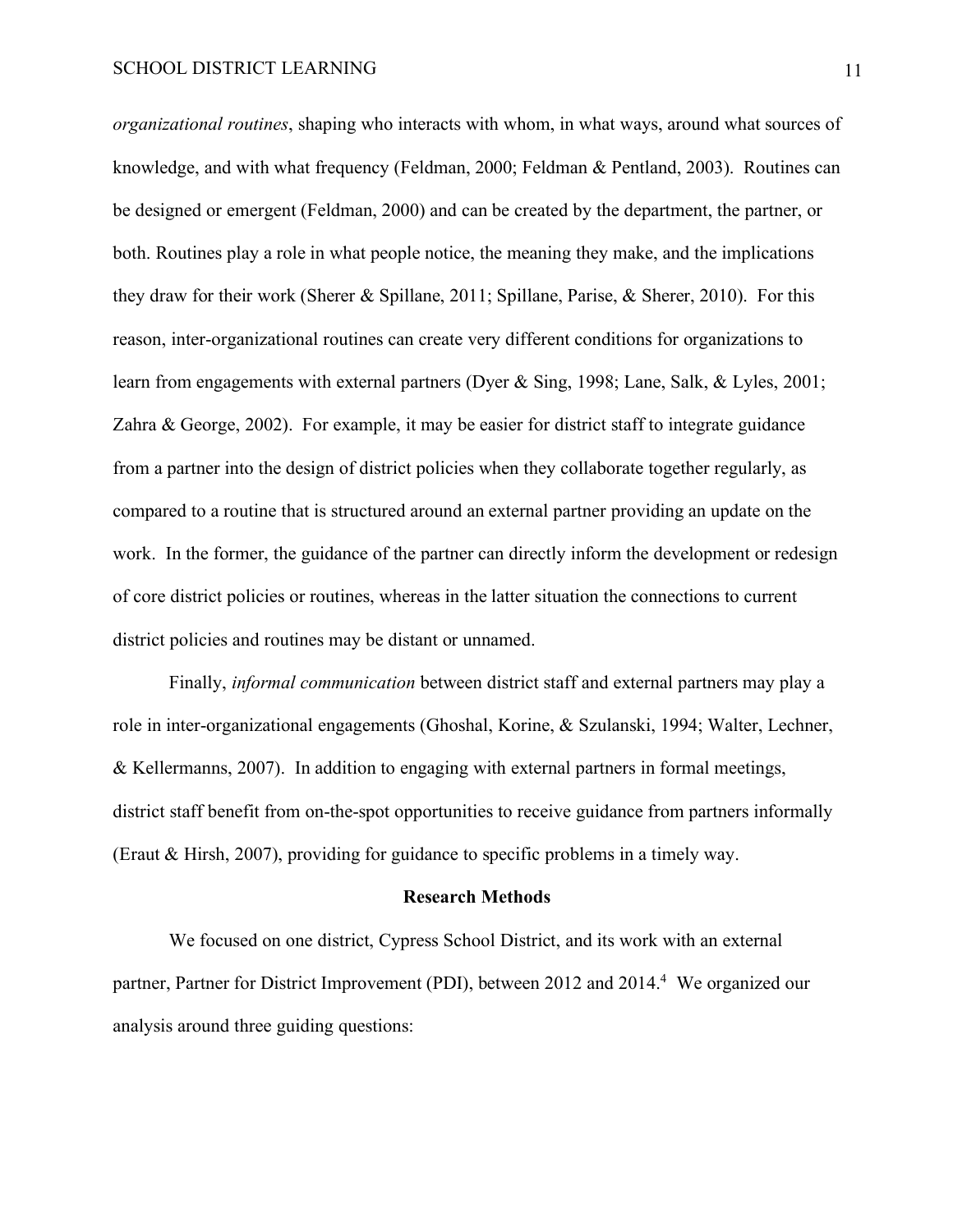- 1. What guidance did PDI provide to district departments, and with what consequences for organizational learning outcomes?
- 2. What was the absorptive capacity of the district departments?
- 3. What was the nature of the interactions between PDI and district departments?

#### **District Context**

Cypress School District was an urban district in California, educating more than 50,000 students every year (see Appendix A for more information). Like other similarly-sized districts, Cypress had a complex central office with multiple levels and departments. Two divisions played a central role in teaching and learning issues: Leadership, and Teaching and Learning (T&L). The Leadership division was responsible for school improvement efforts. It was divided into subdivisions, each headed by a leadership team supporting a group of schools. One division, the Improvement Zone, was a cluster of the district's low-performing schools. T&L was charged with designing curriculum and providing support for teacher learning. It was organized into content-specific departments, including mathematics. As in other districts (Farrell, 2015; Rigby et al., 2017), Leadership and T&L were not well-connected.

Starting in 2012, Cypress began to prepare for the shift to the Common Core State Standards in Mathematics (CCSS-M). The Improvement Zone team focused on adapting a traditional, back-to-basics mathematics program (Math Basics) used by Zone schools to better align to the new standards. This involved designing new PD for K–8 teachers at Zone schools. The mathematics department focused on designing, developing, and piloting instructional materials aligned with CCSS-M. Both departments worked with PDI to support these efforts. PDI had been involved in the district for six years when we began our study. PDI developed partnerships with districts focused on a program of research, design, and development intended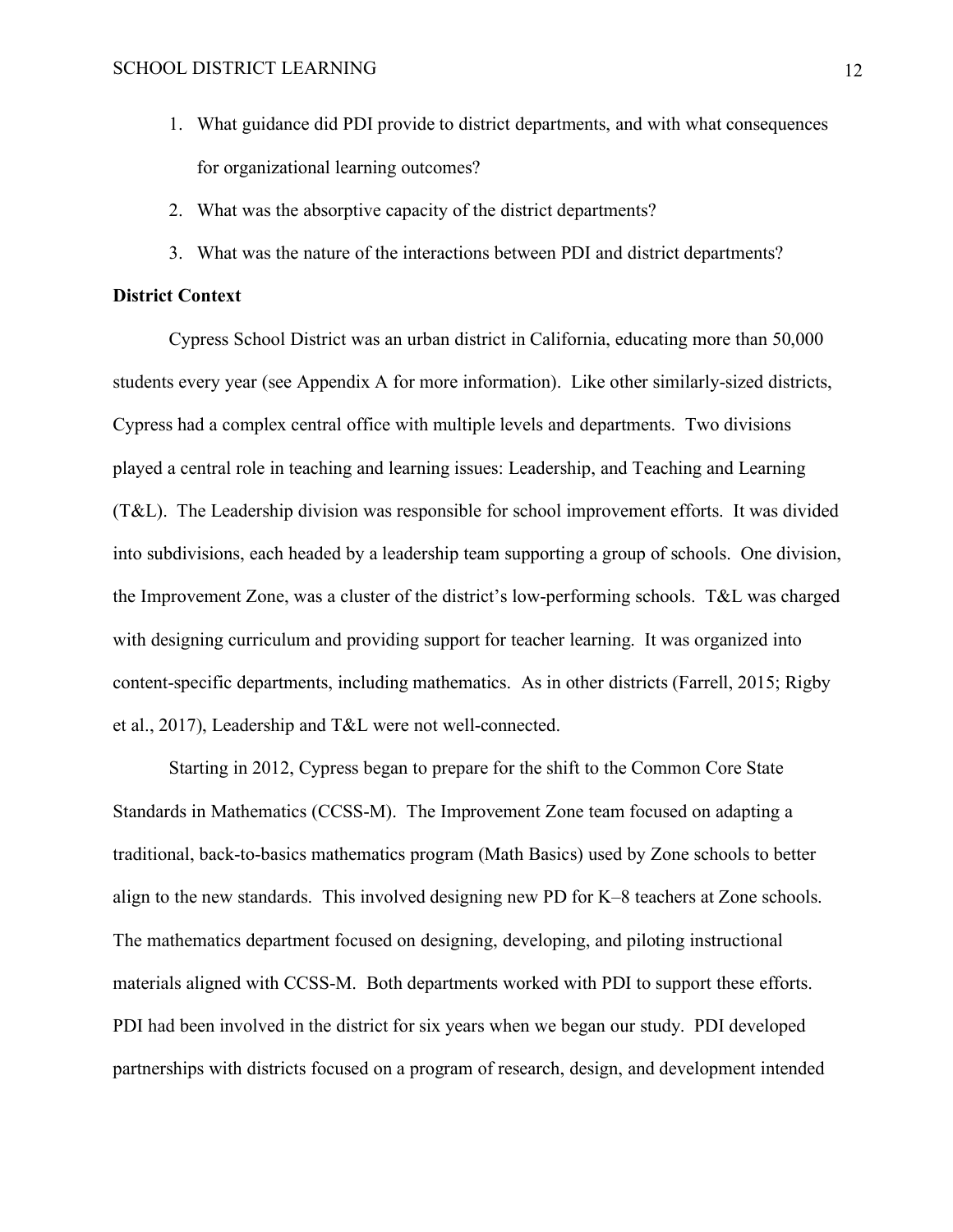to improve teaching and learning at scale. Staff in both departments were actively engaged in the PDI partnership, seeing it as a valuable resource to advance departmental goals and build capacity. 5

Studying PDI work with two departments in one district allowed us to hold the partnership and its guidance constant and explore variability in department absorptive capacity and the nature of interactions with an external partner (Yin, 2003). Further, the close proximity of one researcher to the Cypress School District allowed us to do sustained, in-depth observational fieldwork (Barley, 1990). Finally, the two-year duration meant we could analyze shifts in organizational routines and policies over time (Merriam, 1998). We used Year 1 data (2012–2013) as a baseline and investigated the role of department absorptive capacity and interaction with PDI in Year 2 (2013–2014). To assess the consequences for organizational learning outcomes, we investigated changes in policies and routines between Years 1 and 2. Our findings speak to the influence of PDI on policies and routines after a year of intensive work together rather than to PDI's impact since it first began working with the district.

#### **Data Collection and Analysis**

Using semi-structured protocols, we conducted 101 interviews with 49 central office staff (see Appendix B). Participants included cabinet-level administrators, supervisors, and teachers on special assignment, each of whom was interviewed once or twice a year between June 2012 and December 2014.<sup>6</sup> Individuals were selected for participation based on involvement in K–12 improvement efforts; they spanned different departments, including mathematics, assessment, English learners, special education, Improvement Zone, and other Leadership departments. In mathematics and the Improvement Zone, we spoke with all staff willing to participate ( $n = 39$ )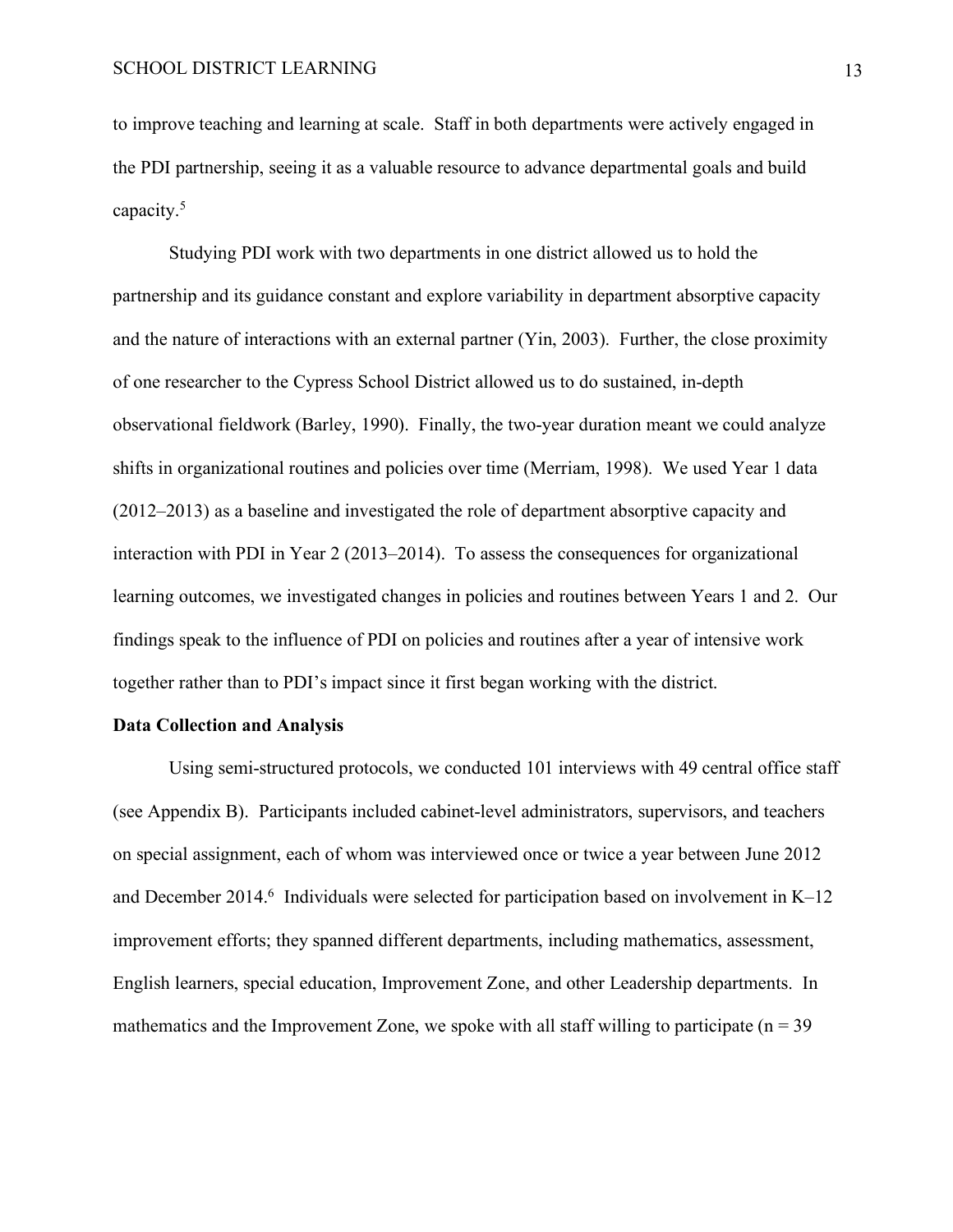interviews with 13 mathematics staff; 8 interviews with 6 Improvement Zone staff). We also interviewed 12 PDI staff in 30 interviews. All interviews were audiotaped and transcribed.

We observed 372 hours of meetings related to mathematics, including department meetings, planning sessions, and PD sessions. Thirty-four hours of observations occurred with the Improvement Zone team, 222 hours centered on the mathematics department, and the remaining 116 hours included mathematics-focused events hosted by other departments or partners.<sup>7</sup> We created detailed field notes and, on some occasions, videotaped and transcribed meetings. Finally, we gathered 1,826 artifacts, including all relevant documents from the meetings we observed and documents related to district mathematics policy. These documents included meeting agendas, draft and final policy documents, and instructional materials. All data were entered into Dedoose, a software program for qualitative data analysis.

#### **Data Analysis**

We used a hybrid method to code our data (Miles & Huberman, 1994), employing both inductive and deductive approaches. We describe our analyses for each research question below.

**Q1. What guidance did PDI provide to district departments, and with what consequences for organizational learning outcomes?** In interviews, we asked PDI leaders to identify the key ideas they sought to convey during the 2013–2014 school year (Year 2 of the study). We cross-referenced this list with a review of key PDI documents. We selected a subset of the most salient ideas and developed keywords or phrases for each to identify when these ideas came up. We shared these key ideas and keywords with PDI leaders as a member check and revised them accordingly.

To investigate the degree to which these ideas contributed to *changes in department policy* from Year 1 to Year 2, we first identified key policy documents (e.g., instructional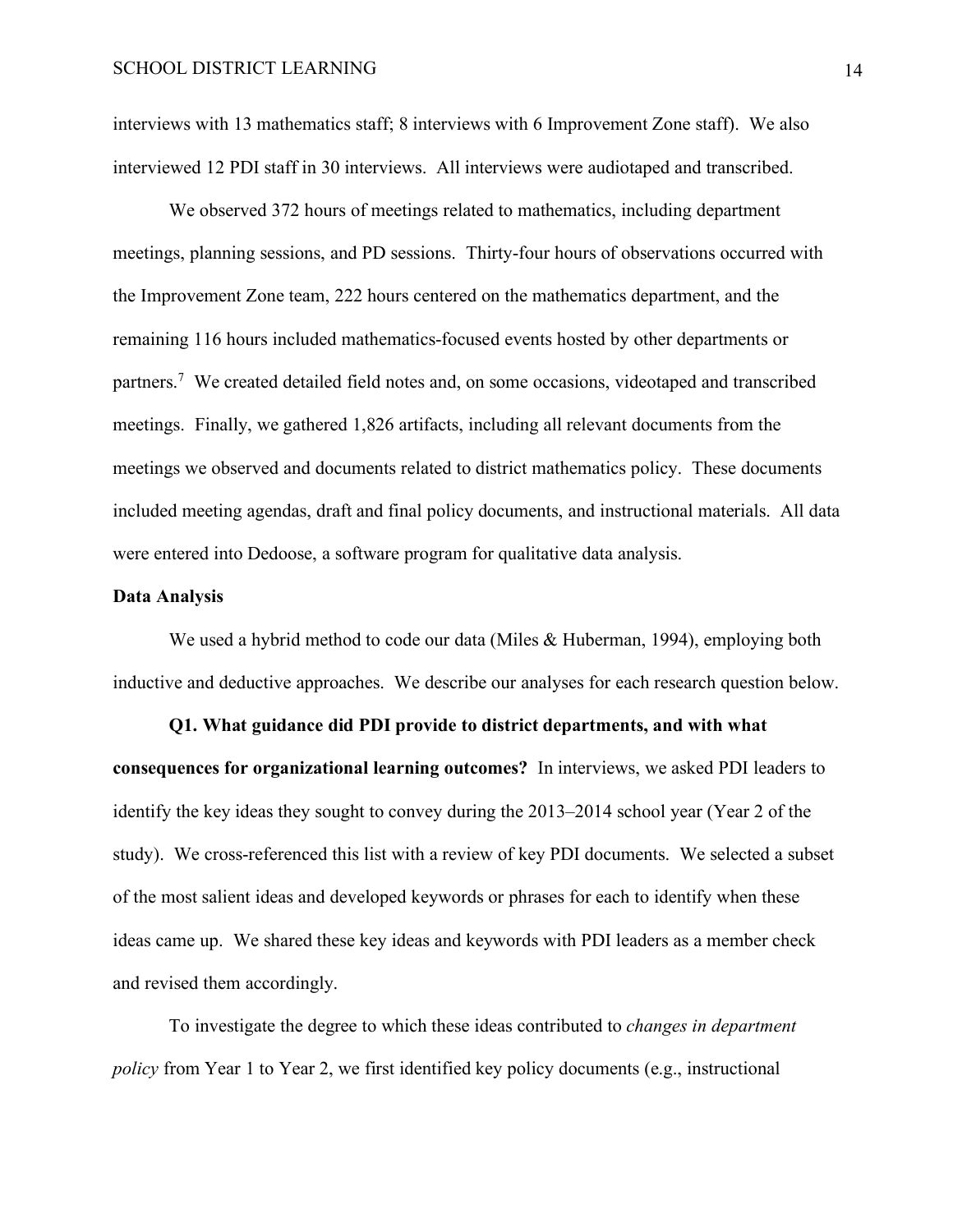guidance, implementation plans, or policies on course pathways) for each department in each study year. Excluded were early drafts of policy documents, meeting minutes, or other administrative documents. We coded the documents for presence or absence of key ideas from PDI by using the keywords associated with each idea. We reviewed each instance and eliminated those that were irrelevant. Next, we analyzed whether the PDI idea was central to the policy (i.e., the policy was organized around the PDI idea) or peripheral (i.e., the idea was mentioned in passing). Mindful that it is possible for educators to incorporate ideas in ways that might differ from the original intent (e.g., Hill, 2001), we analyzed the degree to which the document sections with the keywords were congruent with PDI's original intentions. Likewise, it may be difficult to directly attribute these ideas to PDI since some are in the broader policy environment; thus, we noted whether or not the documents had an explicit link to PDI or PDI staff. Finally, we compared the presence of PDI's key ideas in policy documents from Year 1 and Year 2 to identify shifts over time.

To investigate *shifts in a department's routines*, we identified the set of central office routines related to mathematics instruction in each department in Years 1 and 2. For the Improvement Zone, this included PD sessions; for the mathematics department, it included the set of work days for teachers who were developing the district's curriculum. Next, we analyzed the content of the enacted routines in both years, looking for the presence and absence of key ideas from PDI, similar to the policy documents analysis described above. We also analyzed changes in district routines between Years 1 and 2 with regard to frequency of meetings, who was involved, and roles played by district staff and partners.

**Q2. What was the absorptive capacity of the district departments?** We did not assess absorptive capacity directly; rather, we analyzed the organizational conditions in Year 2 that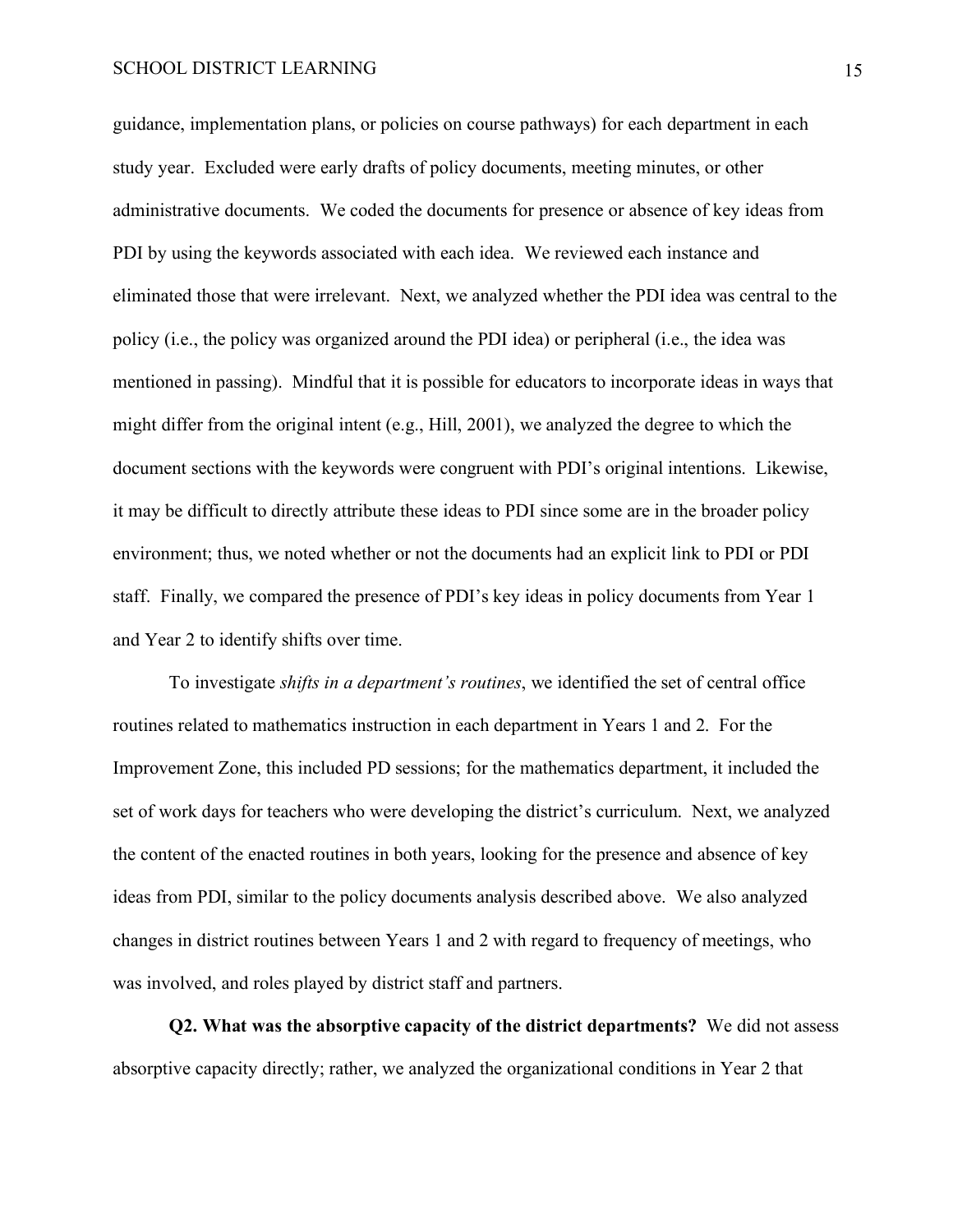have been shown to foster absorptive capacity. To understand the distribution of *relevant prior knowledge*, we asked district staff about the main strengths and areas for growth for people involved in CCSS-M work in each department. We identified instances when more than one person in a division identified another individual as having expertise in a given domain, and we excluded self-reports.<sup>8</sup> We focused on the domains of prior knowledge most closely related to the work with PDI: mathematical content knowledge, PD, teaching English learners, and working systemically with schools. We analyzed each domain in each department, assessing whether it was absent or held by a single person or multiple individuals.

To understand *communication pathways* within and between departments in the district in Year 2, we asked district staff to name the mathematics-related meetings they attended on a regular basis. We mapped meeting attendance, analyzing what divisions were represented and which division initiated the meetings. To understand informal social networks, we asked district staff whom they approached with questions about mathematics. We conducted a sociocentric analysis of this data, analyzing all the relationships within a defined social group (e.g., district staff involved in mathematics). From the interviews, we identified who went to whom about mathematics, recording it as an informal tie in the network in UCINET (Version 6.0; Borgatti, Everett, & Freeman, 1999). Next, we extracted each department from the full network and analyzed its density (i.e., the ratio of the number of possible ties to the number of actual ties). To analyze network range, we used Burt's measure of network diversity (Burt, 1983; Reagans & McEvily,  $2003$ .<sup>9</sup> To calculate the range of a given department, we took the average of the range scores of individuals within that department.

To assess distributed *strategic knowledge leadership* in each division, we drew on district staff interview data to identify the main points of contact for the partnership work. We coded the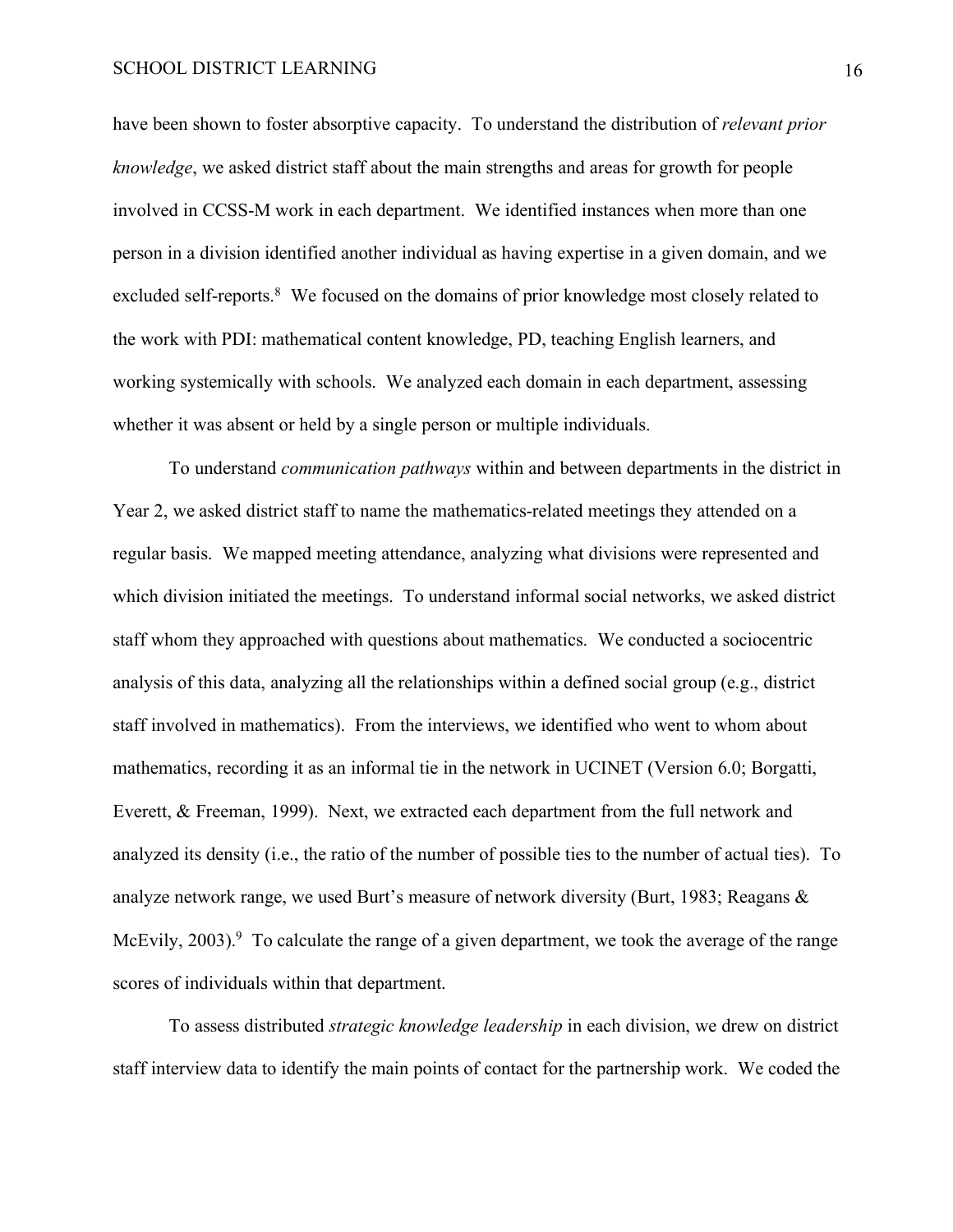strategic knowledge leadership activities of these people and their perceptions about the relationship between partnership work and district initiatives. We analyzed PDI staff interviews along similar dimensions in order to triangulate reports between district staff and PDI.

**Q3. What was the nature of the interactions between PDI and district departments?** To understand the *role of PDI staff*, we analyzed district interviews concerning engagement with PDI and PDI staff using codes derived from the literature about the role of partners (Honig, 2004a) as advisors, collaborators, and service providers. <sup>10</sup> To gain insight into *interorganizational routines*, we drew on observations of PDI-department meetings. We coded for frequency of interactions, who was involved, topics raised, and the ways people engaged, including opening/closing the meeting, asking questions, summarizing, or presenting. To analyze *informal communication between partners and district staff*, we returned to our social network analysis. We asked district staff to name individuals outside of the district they turned to for mathematics guidance. We also asked the same questions to PDI staff about informal interactions. We partitioned the social networks to include only individuals in each department and PDI. We counted the number of ties between members of each department and members of PDI and found the overall density of each network.

Several methodological features of this project ensure that the themes reported here represent patterns present in the Cypress School District. These include intensive immersion at the research site, efforts to explore divergent evidence, systematic coding of data, and member checks with participants (Eisenhart & Howe, 1992; Miles & Huberman, 1994; Strauss & Corbin, 1990). See Table 1 for a summary of data included in each line of analysis, by research question.

### [INSERT TABLE 1]

#### **Findings**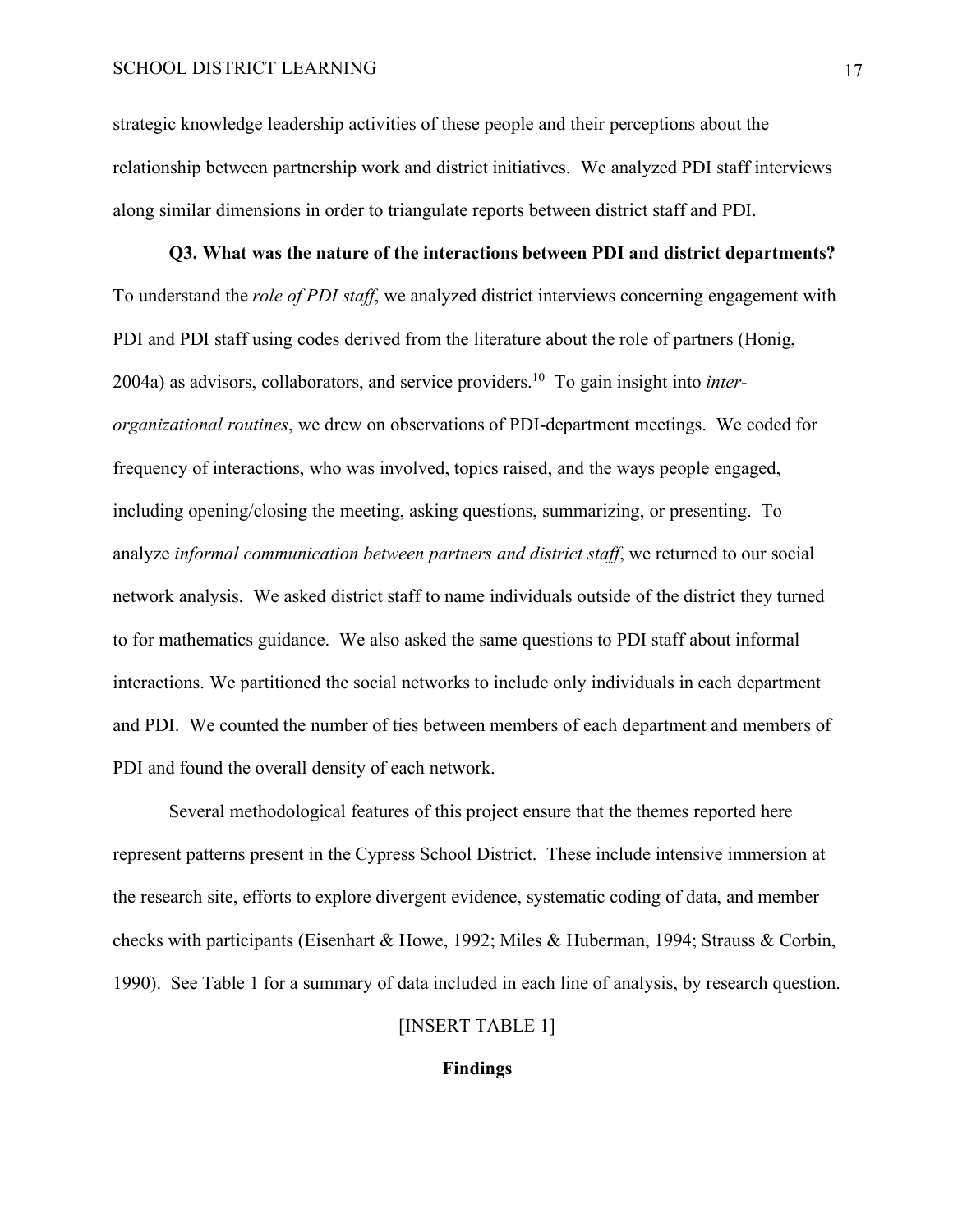We found that the degree to which each of the two departments in the Cypress School District central office learned from PDI was shaped by the department's pre-existing organizational conditions for absorptive capacity and the nature of the department–partner interactions. Below, we outline the key ideas that PDI brought to the work. We argue that there was greater evidence of organizational learning (i.e., shifts in department policies and routines) from Year 1 to Year 2 for the mathematics department than for the Improvement Zone. Finally, we explore how the two departments' organizational conditions for absorptive capacity and interactions with PDI may have mattered for the variation in the organizational learning outcomes observed.

#### **Guidance Provided by PDI**

PDI had a core set of ideas they sought to foster in the district. Via interviews, we identified six ideas related to mathematics instruction and three regarding organizational development (see Table 2). The same key ideas were integrated into PD sessions led by PDI staff and were central to tools that PDI shared with the district. For instance, one idea from PDI was related to productive language in mathematics classrooms. In meetings, PDI staff advocated that English learners needed intentional opportunities during mathematics classes to produce mathematical discourse, and this idea formed the basis of PD sessions offered by PDI to teachers.

#### [INSERT TABLE 2]

#### **Organizational Learning Outcomes**

To investigate each department's organizational learning outcomes, we analyzed the degree to which there were changes departmental policies and routines consistent with PDI ideas.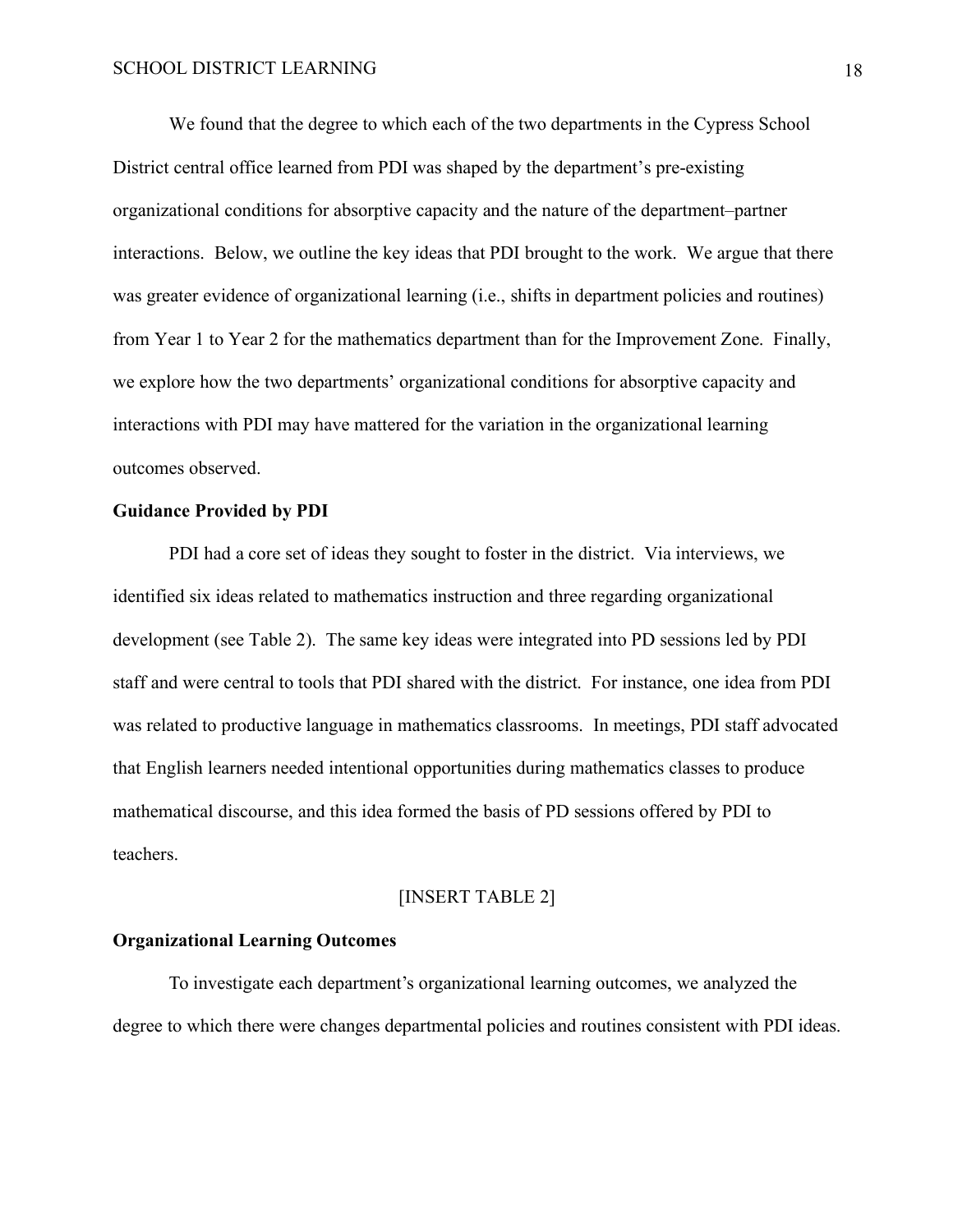Overall, we found greater evidence of organizational learning for the mathematics department than for the Improvement Zone across the two years of the study.

**Changes in policies**. From Year 1 to Year 2, the Improvement Zone saw very limited integration of PDI ideas into Zone policy documents (Table 3). In Year 1, we analyzed 13 policy documents, including a professional learning calendar, instructional materials from the Zone's Math Basic program, and Zone mission statements. These documents held almost no PDI ideas, and those present were not congruent with PDI's meaning. In fact, some ideas about mathematics in Year 1 documents ran counter to key PDI ideas. For example, the professional learning materials for Math Basics, the Zone's math curriculum at the time, revealed a primarily teacher-centered, direct instruction approach. This diverged from PDI's emphasis on student– student interactions, student discourse, and sensemaking around mathematics.

#### [INSERT TABLE 3]

In Year 2 Zone policy documents, we saw a few occurrences of PDI ideas. Of the 11 documents analyzed, three referenced PDI ideas in largely peripheral ways. For instance, one document outlined a PD schedule for the year after our study ended. The document had three key ideas from PDI directly credited to PDI staff, and these ideas were congruent with PDI's guidance. However, the ideas were not a main focus of the overall plan, as they were identified as one of many topics for PD. Thus, while the ideas did show up in the planning documents in ways that were congruent with PDI's original meanings, on the whole not many of PDI's ideas were present in Zone policy documents; the ones that were there did not play a central role, suggesting limited organizational learning.

In contrast, we found a substantial increase in PDI ideas in policy documents for the mathematics department from Year 1 to Year 2 (Table 4), especially for ideas related to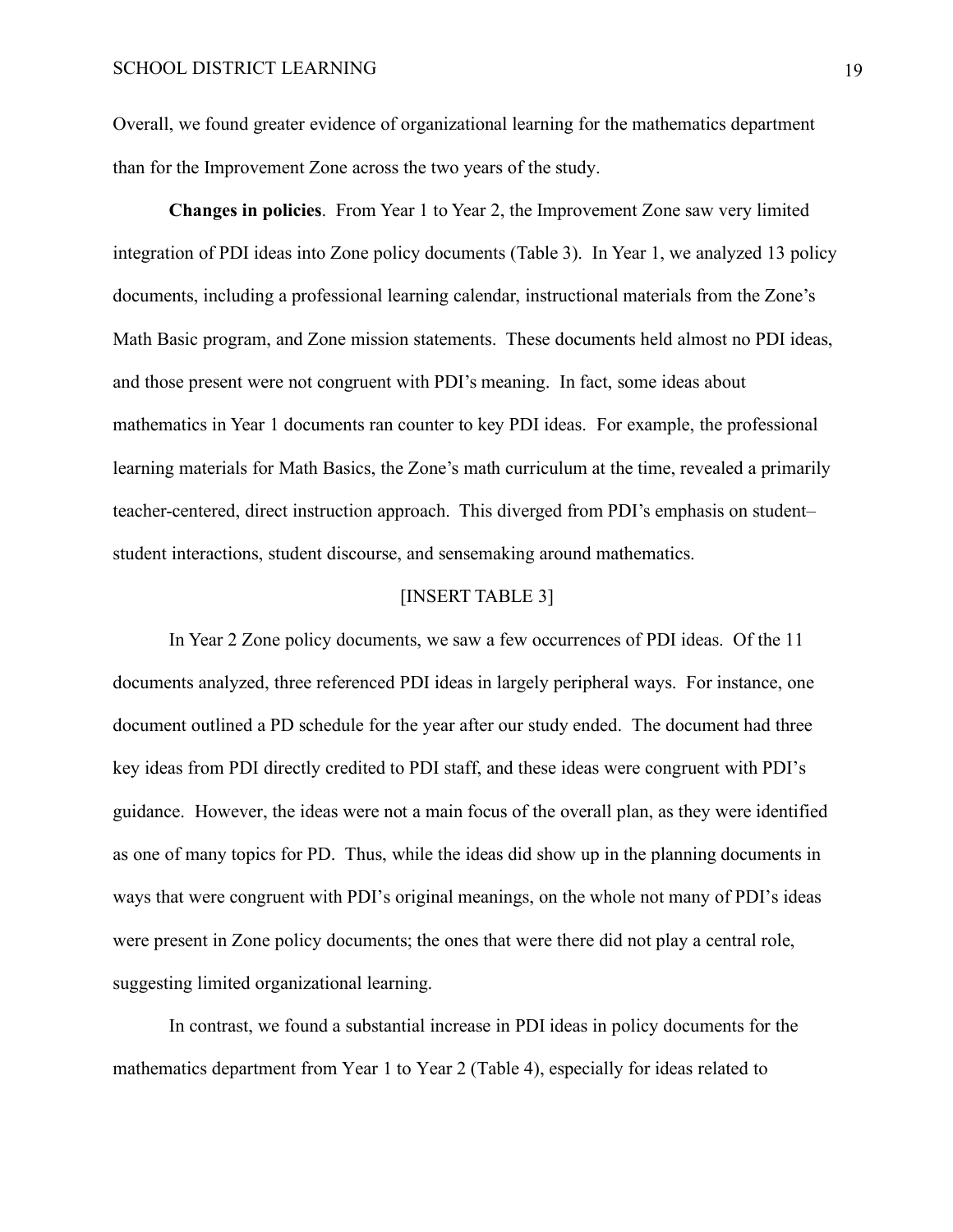mathematics. Across the 17 documents from Year 1, only three mentioned PDI ideas in ways congruent with PDI's definitions. There was only one mention per document, and the ideas were raised in ways that were peripheral. For instance, the district had developed instructional guides for teachers. These provided an overview of the year's curricular units, organized as a progression of lessons. There were no key ideas from PDI in the units themselves, although the idea of having students discuss each other's strategies, an idea related to "discourse," was offered as an appendix, as an "enhancement" strategy for teaching.

#### [INSERT TABLE 4]

In Year 2, we found substantial presence of PDI's mathematics ideas in policy documents for the mathematics department. Ideas related to the "importance of discourse," "rich math tasks," "course pathways," and "sensemaking" were present in central ways in at least four of the 22 documents. For instance, in the district's new unit template for all K–12 courses, "rich math tasks" were identified as cornerstones of each unit, with student "discourse" as a key instructional strategy. The mathematics department's mission statement includes the key ideas of "rich math tasks" and "the importance of discourse" in two of their four guiding principles. Further, a new, high-profile policy paper on secondary course pathways used much of the same language expressed by PDI staff, including phrases we heard from them during observations like "acceleration only occurs by course compression."<sup>11</sup> PDI staff were cited by name in the policy paper, increasing our confidence that these ideas could be attributed to PDI. Finally, six of the nine key ideas embedded in mathematics policy documents were congruent with PDI's framing 80% or more of the time. That is, district staff evoked or wrote about these concepts in ways envisioned by PDI staff. Considering how complex some of these ideas were, this is notable.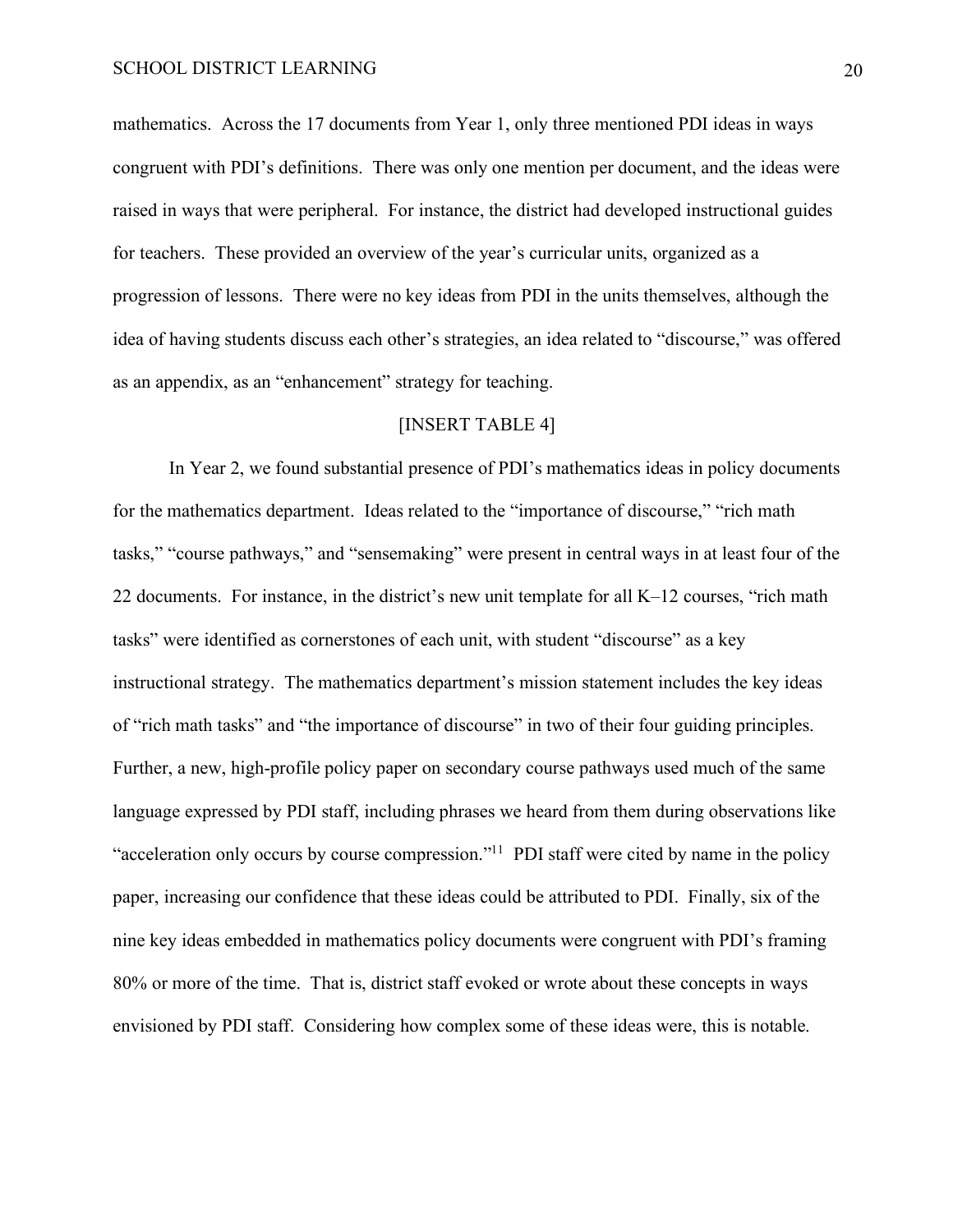**Changes in department routines.** We analyzed the content and structures of the routines in both departments at the end of Year 1 and Year 2, looking for the degree of integration of key ideas from PDI. We analyzed PD meetings offered to Zone teachers and school leaders in both years and found little change in the frequency with which PDI ideas were present as the focal content of PD. There also was little change in the roles district and PDI staff played. In both years, PDI staff were centrally involved as providers of the PDs. Key ideas were almost entirely advanced by PDI staff as they led the sessions, organized activities, and facilitated question and answer periods. We saw no evidence that the Zone team "owned" PDI's ideas independently, adapting the ideas into their own tools or activities either within or beyond the ongoing PD routines.

In comparison, in the mathematics department, we saw significant shifts in routines between Years 1 and 2. Here, we studied a set of work days for teachers who were developing the district's core curriculum. First, there was an increased invocation of a subset of PDI's key ideas (i.e., "the importance of discourse," "sensemaking," and "rich math tasks") in the content of the work days and associated artifacts. These ideas also became more central objectives of the work days. So, in Year 1, teachers were simply exposed to rich math tasks by doing a task in a small group each day. By Year 2, teachers spent most of their time writing or adapting rich math tasks to be included in the core curriculum.

Second, we found a shift in the roles for district and PDI staff, with district staff playing a more central role by Year 2. In the first year, PDI staff were largely responsible for providing PD to teachers in whole group settings, while district staff tended to support small-group activities. By the end of Year 2, however, the mathematics department played a central role in running and leading the work days. At this point, PDI staff played a support role, working with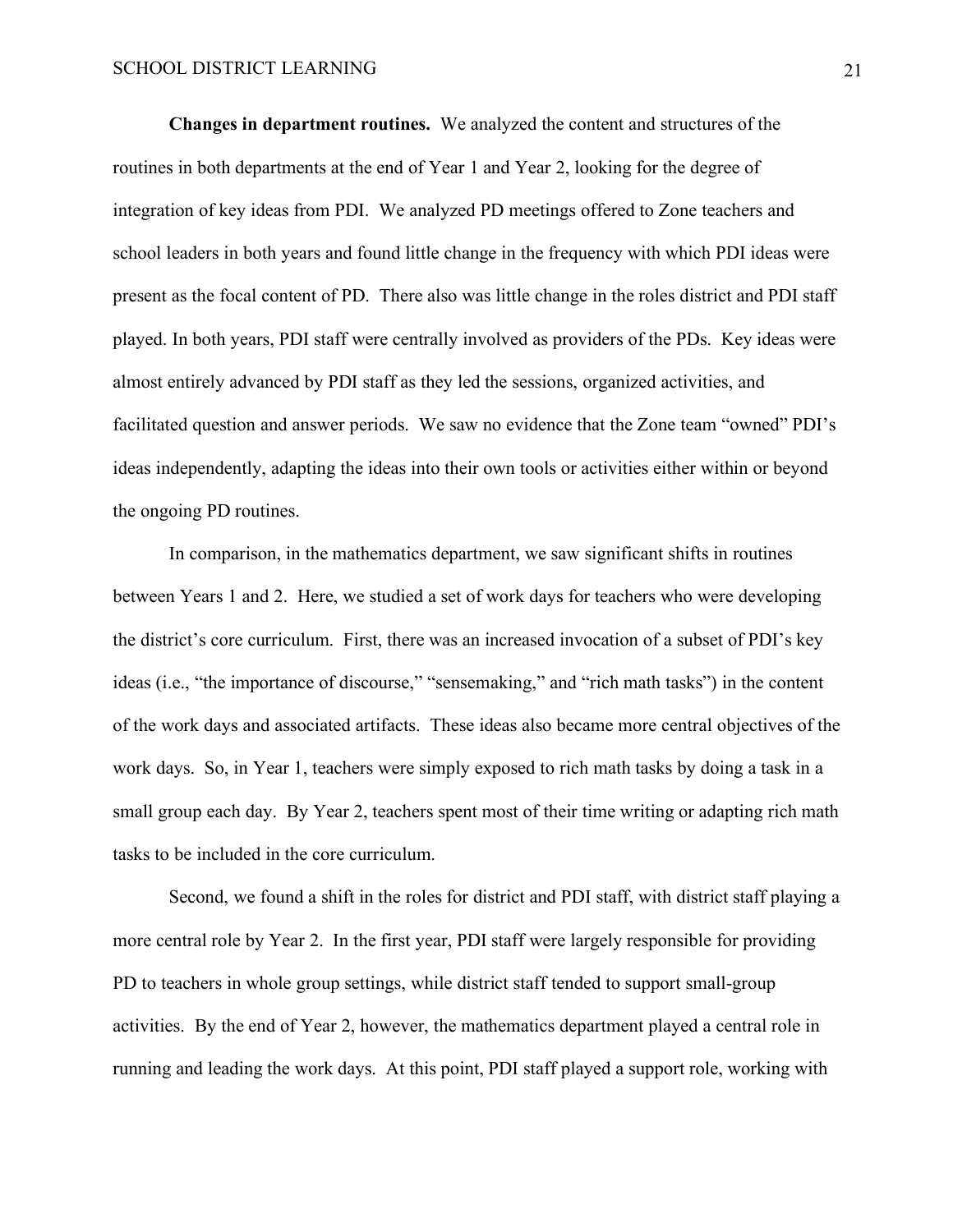small groups of teachers or answering questions. Further, the more central role for mathematics staff in Year 2 also meant that PDI's key ideas were more often shared with teachers by district staff, instead of predominately by PDI staff as was the case in Year 1. This suggests greater ownership of PDI's ideas by district staff.

Finally, we saw evidence that mathematics staff began adapting PDI's ideas for the district initiative and needs of the teachers. In Year 1, PDI's ideas were largely presented to teachers either in a large group setting or as part of an activity in which the teachers engaged. By Year 2, district staff bundled PDI's ideas together into tools recognizable and useful for teachers for their own unit development work. For instance, in Year 2, the mathematics department developed a worksheet for teachers regarding the different roles for rich math tasks within a unit, which highlighted PDI's key ideas of the "importance of discourse," "sensemaking," and "rich math tasks." The teachers then drew on this tool as they chose tasks for their units. Organizational learning scholars would point to this as an example of incorporating the external guidance into new solutions and applying it to new problems (Cohen & Levinthal, 1990).

#### **Role of Absorptive Capacity and the Nature of Interactions**

As we discuss next, the differences in the incorporation of PDI ideas into each department's policies and routines was related to variation in the organizational conditions that promote absorptive capacity and the nature of interactions between department and partner.

#### **Improvement Zone**

Overall, the Improvement Zone had limited organizational conditions that could have supported its ability to learn from PDI in Year 2. Moreover, Zone leaders structured the relationship with PDI as a service provider who came in and delivered PD based on occasional planning meetings with Zone and PDI staff. This provided few opportunities for engagement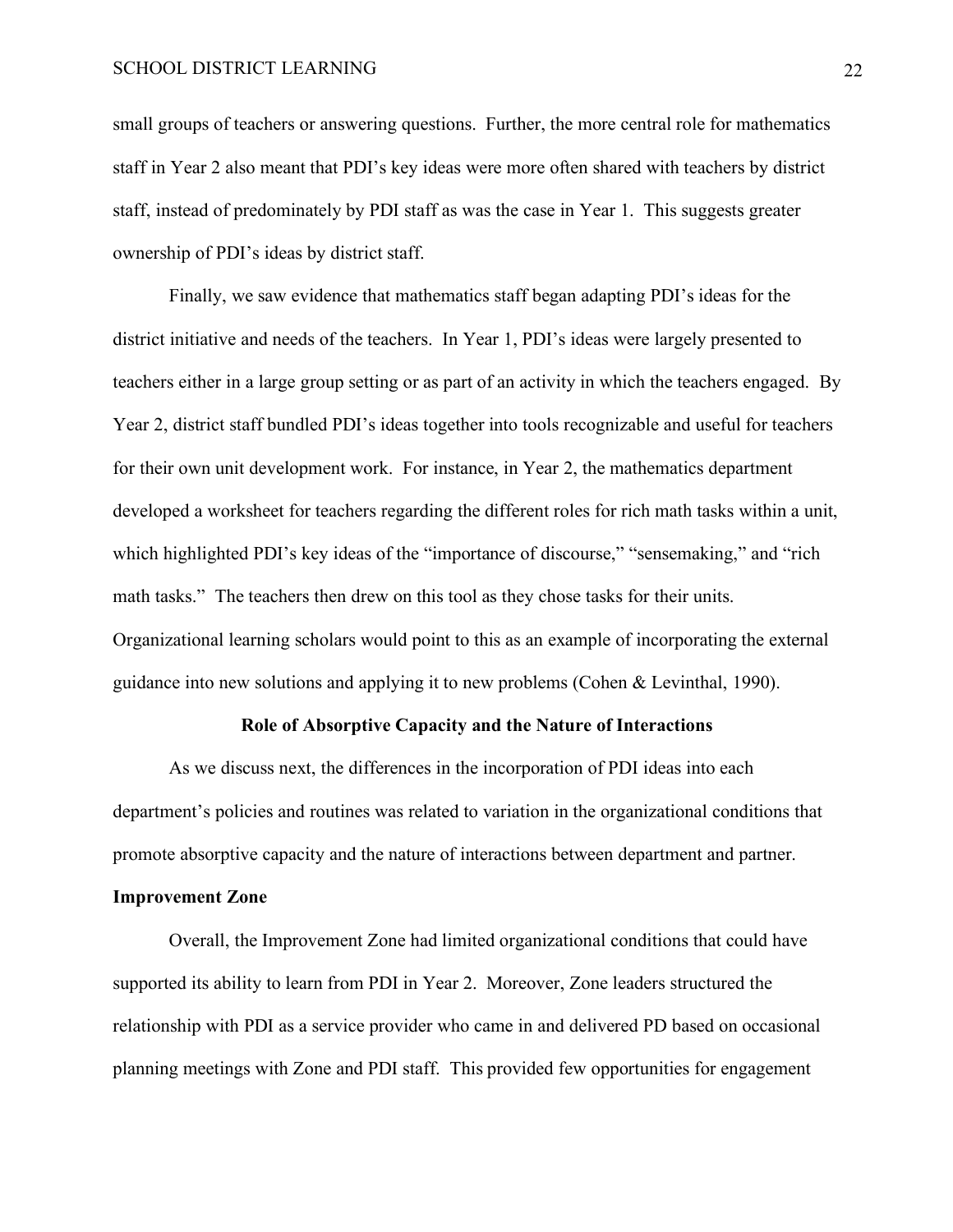with PDI staff in regular collective sensemaking. We discuss these points in turn.

**Organizational conditions for absorptive capacity**. Organizational conditions in the Improvement Zone collectively made it more challenging to incorporate PDI ideas into department policy and routines. First, we found limited relevant prior knowledge in mathematics instruction (see Table 5). Every member of the Zone team interviewed reported that there was no individual with expertise in mathematics content and pedagogy. As one explained, "We have to get something going in math, and we don't have the expertise. We don't really know what we're doing, but we know we want to start the conversation." At the same time, Zone staff agreed that there were multiple people on the team with strengths in PD, adult learning, and working systemically with schools.

#### [INSERT TABLE 5]

It was not necessarily surprising that the Zone lacked an in-house source of mathematics expertise. They were in charge of overseeing all school improvement efforts in high-needs schools, and mathematics was just one focus area. Further, the district mathematics department could have served as a resource. Yet, Zone staff had few communication pathways to those in the district with expertise in mathematics. They only occasionally participated in any of the 12 regular meetings hosted by the mathematics department in Year 2, even though they were invited, and leadership of other district departments regularly sent representatives to many of them (see Table 6). The Zone did occasionally have internal meetings where mathematics was discussed. Because the department did not have expertise in mathematics, however, these meetings did not provide substantive access to knowledge about content or pedagogy. In the three Zone meetings we attended without PDI staff, Zone staff facilitated rich conversations with Zone principals around school-level data or literacy efforts. Mathematics topics came up in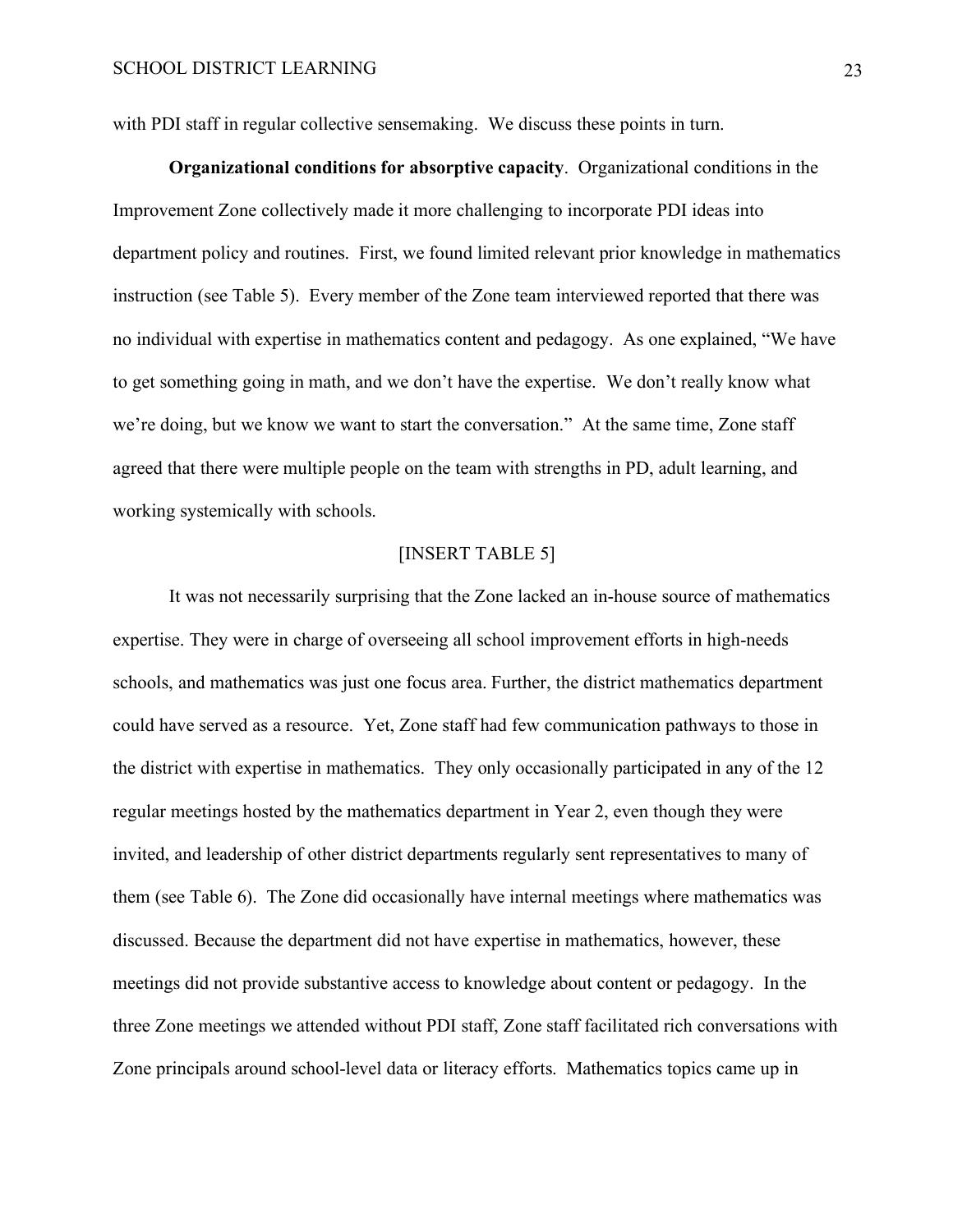passing as staff mentioned upcoming PDs with PDI, but there was no substantial discussion of mathematics teaching or learning.

#### [INSERT TABLE 6]

Additionally, Zone staff had few informal ties to those with mathematics expertise. Within the department, they did not turn to their Zone colleagues for advice related to mathematics. Thus, the density of their mathematics informal social network was 0 out of a possible 1.0 (see Table 7), suggesting very limited potential that the Zone could access shared knowledge around mathematics from within the department (Adler & Kwon, 2002; Hansen, 2002; Reagans & Zuckerman, 2001).

#### [INSERT TABLE 7]

There were also limited informal ties with other departments regarding mathematics, as seen in Figure 2. This map of the Improvement Zone's two-step network represents all individuals in the Improvement Zone (represented by triangles), their ties to others in the district (represented by circles)—known in network parlance as alters—and alters' ties with one another. As shown, only one member of the Zone had any ties related to mathematics—in this case, to three individuals in two other departments. Limited connections to other departments meant limited opportunities to benefit from expertise in other parts of the district.

#### [INSERT FIGURE 2]

One way to measure access to expertise is a metric called network range, or the degree to which a unit has access to multiple knowledge pools (Reagans & McEvily, 2003). Informal ties to units that have many ties to other units make it more likely that a given department has access to knowledge resources from the multiple units. The Improvement Zone had a network range score of .24 out of a possible 1.0, suggesting limited access (see Table 7).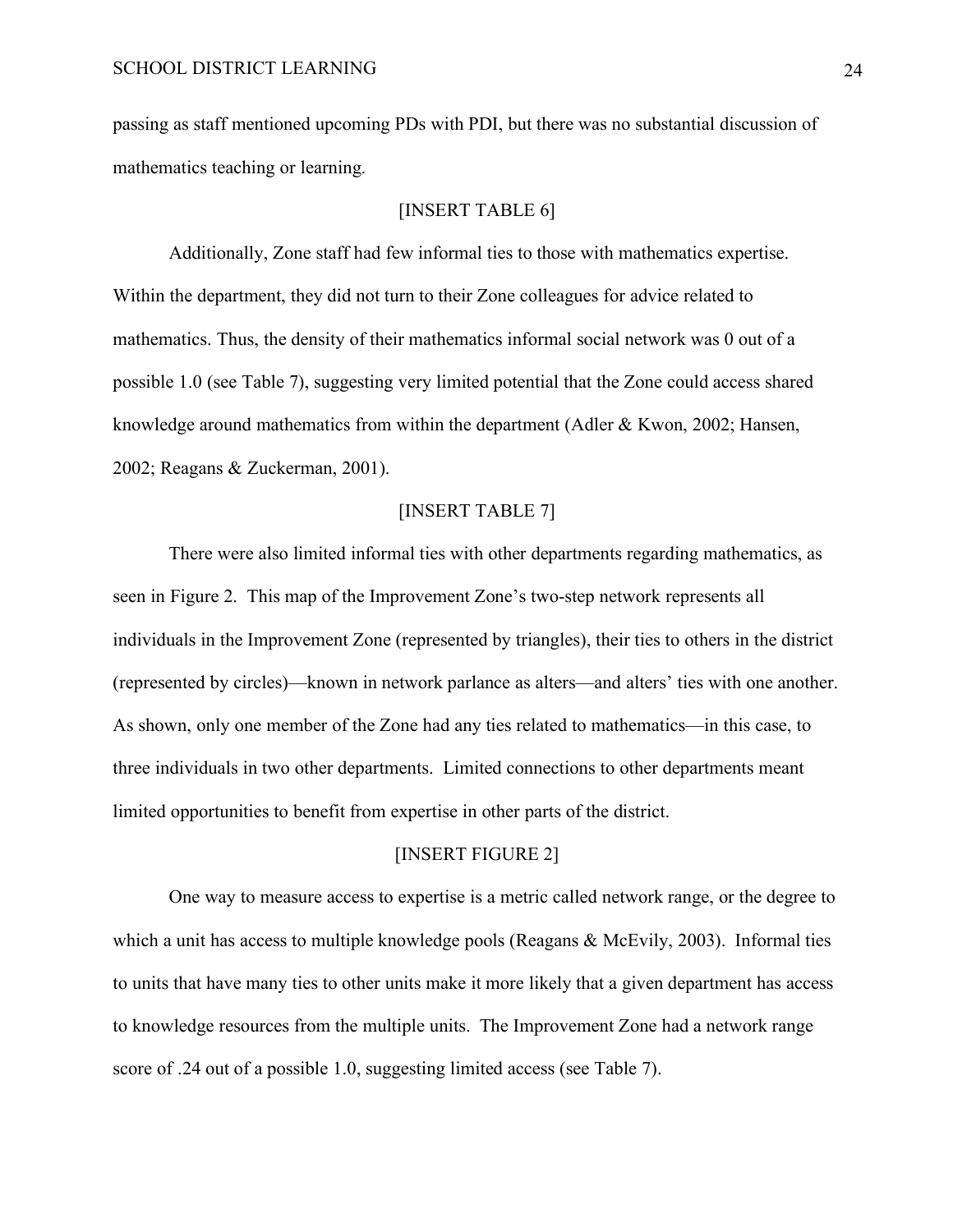Our interviews with Zone staff confirm our social network findings. One person described Zone staff as "segregated, isolated" from the rest of the district, limiting interactions around mathematics. The absence of relevant prior knowledge is not an insurmountable obstacle to organizational learning if there is regular, ongoing communication with others who do have that expertise. However, our analysis suggests that the Improvement Zone had limited opportunity for that type of communication about mathematics via formal meetings or informal interactions.

Strategic knowledge leadership played an important role in how and why the Zone was removed from mathematics expertise in the district. Zone leaders viewed Zone schools as having very specific and pressing challenges. These schools were among the most segregated and lowest-performing in the district. They had high proportions of new teachers and school leaders, faced significant churn year-to-year, and had implemented a set of different initiatives. Zone leaders did not feel that the guidance offered by the mathematics department was as relevant for Zone schools given these conditions, and they did not see ways to leverage the mathematics department's expertise. Consequently, they limited interactions with the mathematics department, only inviting them to meetings when encouraged to do so by PDI.

**Nature of interaction.** Zone leaders' strategic knowledge leadership not only influenced their reluctance to reach out to others within the district who had mathematics expertise but also their stance toward work with external partners. After trying to develop improvement plans on their own, the team realized they needed more mathematics guidance. At that point, one leader reached out to PDI for support. She explained, "I have some expertise that I bring, but it's the absence of [the mathematics knowledge of the PDI leader] and other people who know this deeply.…That's why we went for [PDI staff]. I want to mainline some expertise!" She involved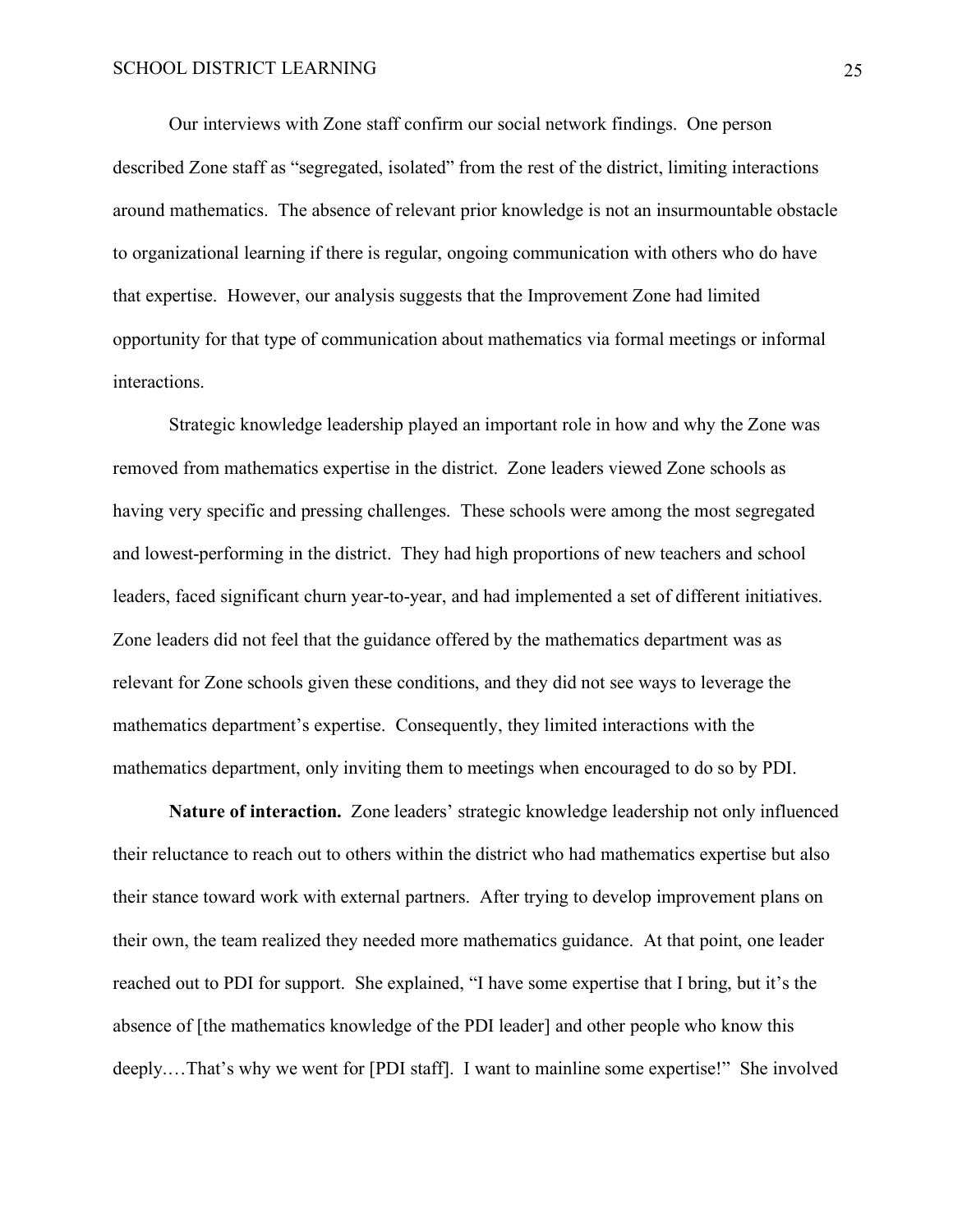others on her team in the work with PDI to build capacity of the team as a whole. She explained: "PDI is always focused on building independence.…The tone of PDI is always for us to be better prepared to do something."

Zone leaders structured the partnership so that PDI was a service provider, providing content for PD sessions that the Zone team helped plan. Throughout their interactions, Zone leaders played a role in coordination and support while PDI staff did the majority of the work related to planning and leading PD trainings. Inter-organizational routines were characterized by joint brainstorming about the focus of the PD, with planning and execution left to PDI. In the six planning sessions we observed, Zone staff contributed updates about the most pressing problems they observed in Zone schools and made requests that certain topics (e.g., use of manipulatives) be included. However, PDI took the lead in identifying learning objectives and in planning activities. Further, although PDI staff frequently brought up information related to adult learning and CCSS-M, including substantial references to research findings or research-based resources, the information was not discussed in depth. Finally, Zone staff met relatively infrequently with PDI staff for these meetings; only one planning session was scheduled in advance of each of the six PD sessions. Even if the meetings had been structured differently or had involved different roles, the light touch of this engagement may not have provided enough time for Zone staff to engage with PDI's ideas and connect them substantively to their ongoing work.

Finally, there were few informal ties between the Zone team and PDI staff. One of the four Zone staff involved in mathematics had an informal tie with one PDI staff member. The between-group density of the PDI–Improvement Zone dyad was .026 out of a possible maximum of 1.0 (Table 7). These limited informal ties suggest there were few opportunities outside of PD planning meetings for Zone staff to learn from and with PDI staff.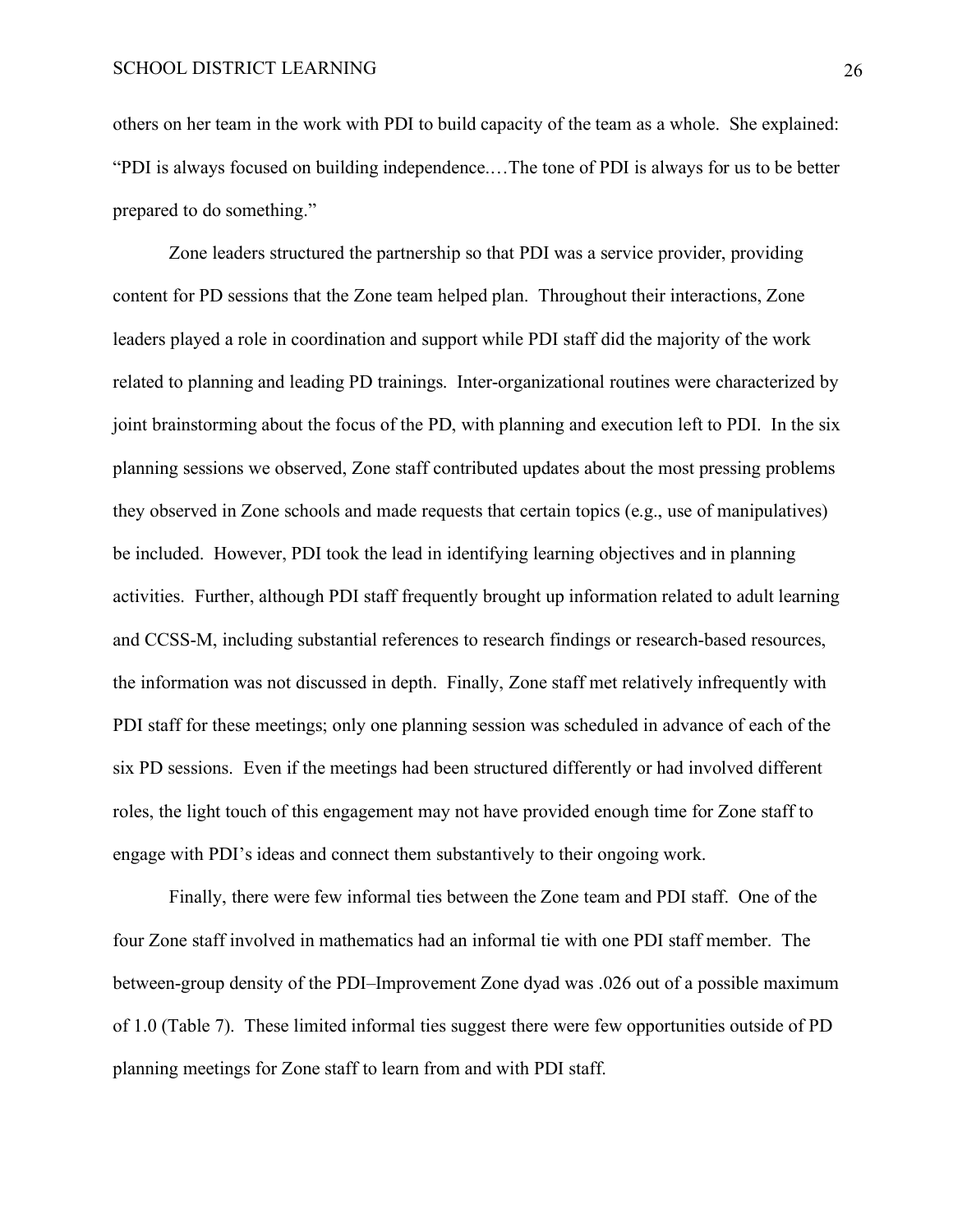**Summary.** The Improvement Zone had limited mathematics expertise and few connections to other expertise in the district. Zone leaders preferred to reach out to external partners for expertise instead of those within the district with mathematics expertise. Zone leaders structured the relationship with PDI such that PDI met with Zone leaders for guidance, but trainings were largely designed and led by PDI. These conditions, along with limited informal contacts with PDI, resulted in few opportunities for collective sensemaking around PDI's ideas. These conditions help to account for the limited integration of PDI's ideas into Zone policies and routines.

#### **Mathematics Department**

In contrast to the Zone, the organizational conditions of the mathematics department likely supported its ability to engage productively with PDI, and they worked together in ways that enabled PDI's work to be closely linked to the department's agenda. These conditions facilitated the ability of the mathematics department to incorporate PDI guidance into policies and routines.

**Organizational conditions for absorptive capacity.** The mathematics department had a deep bench of expertise. As shown earlier in Table 5, colleagues agreed that multiple individuals had expertise in mathematics content knowledge and PD. Department staff also identified expertise in issues related to English learners and providing PD. At the same time, department staff agreed that no one in the department had knowledge about working systemically with schools or issues of scale. For example, one mathematics staff person said, "Our team has a hard time mapping out multiple-year projects. They're very good at designing engaging [PD] days, but actually turning an encyclopedia entry into a novel will be hard."

Further, the mathematics department had extensive communication channels to share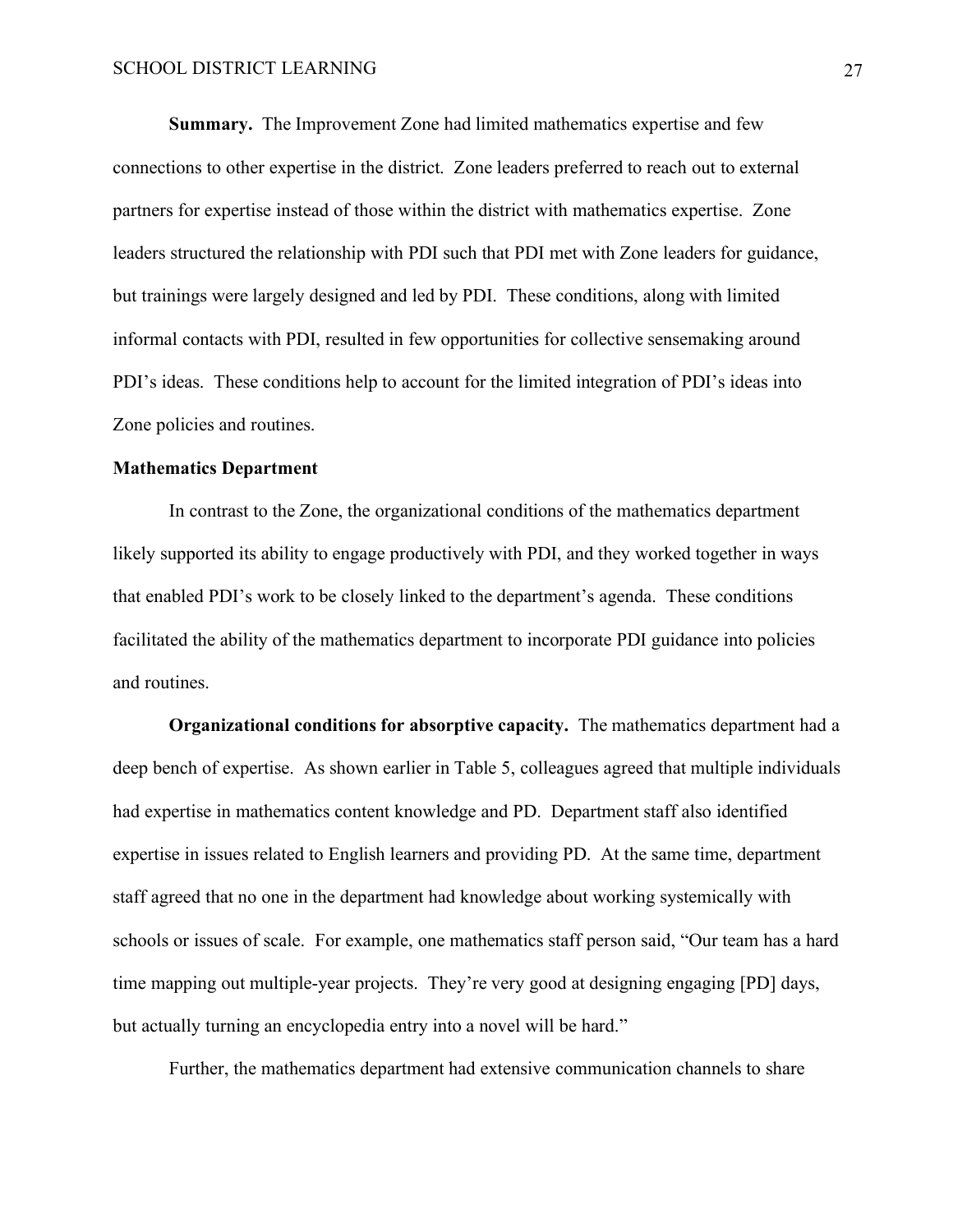relevant knowledge within the department. There were multiple formal meetings in place that brought together individuals to work collaboratively, including monthly mathematics department meetings and weekly or biweekly subcommittee meetings focused on assessment, PD, and unit development. Members of the mathematics department also had multiple informal ties to one another.<sup>12</sup> The majority sought out multiple colleagues to get advice on mathematics; only one person in the department was an isolate. The social network within the mathematics department had a density of .23 (out of 1.0) (Table 7). Greater density of ties is associated with the development of shared ideas (Adler & Kwon, 2002).

The mathematics department had robust communication channels with other units in the district, which likely provided access to additional expertise and enhanced its ability to problem solve and coordinate action. First, the department hosted a dozen regular or semi-regular meetings with representatives from other district departments, including representatives from the high school and middle school divisions, as well as the assessment, professional learning, and English learning departments (Table 6). Colleagues from these other departments brought diverse knowledge into deliberations about mathematics policy and planning. Mathematics department staff participated in seven meetings hosted by other departments during which they received feedback on their plans and coordinated with other district staff.

Further, members of the mathematics department had ample informal ties with others in departments related to mathematics issues (Figure 3). They had informal connections to a large number of individuals in other district units (represented by circles), including the research and assessment division and all three divisions that supervised elementary, middle, and high schools. These connections likely enabled coordination with those departments. Mathematics leaders also created access to multiple knowledge pools, as reflected in their network range score of .5 (Table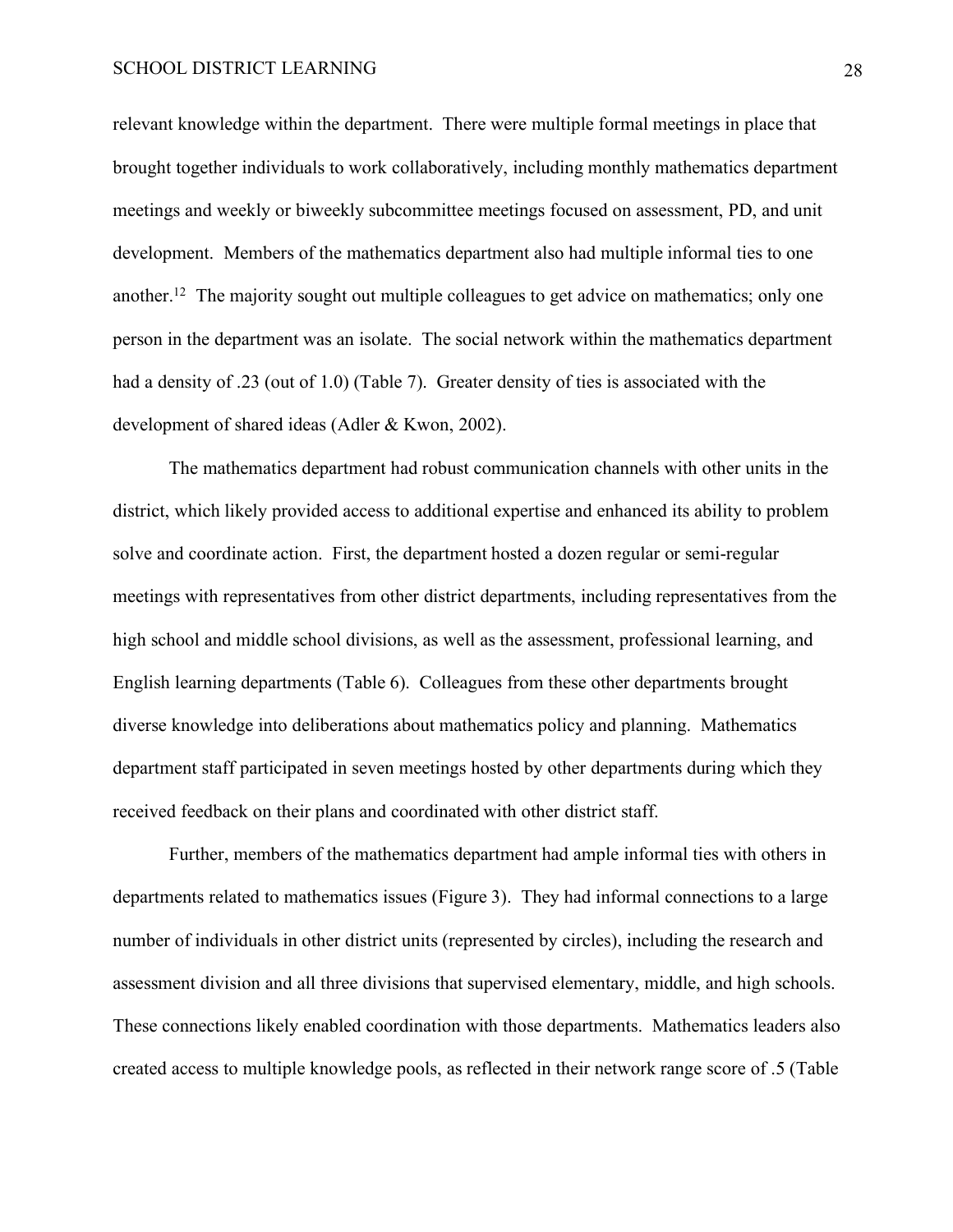7). Indeed, interviews with district mathematics staff suggest their connections provided access to knowledge about working systemically with schools, which they said they lacked in house. For example, one person talked about his relationship with an elementary assistant superintendent: "I reach out to [the assistant superintendent] on structure. How do we get into the schools?…Do we have to concentrate on content or on pedagogy at the elementary level?" This leader then brought this guidance to bear when planning PD for schools.

#### [INSERT FIGURE 3]

Strategic knowledge leadership played an important role in the development of communication channels that provided access to knowledge within and across departments. Mathematics leaders hosted a monthly mathematics meeting that focused on planning and implementation of the district's mathematics core curriculum. They expanded membership to bring in additional expertise to build a curriculum that was inclusive of all populations. As one mathematics leader explained, "Initially, [the monthly math meeting] was just the math people. Then, we started opening it up, and there's representation from the various departments." On this and other occasions, mathematics staff created access points to relevant knowledge across departments through formal meeting spaces.

**Nature of interaction.** Mathematics leaders' strategic knowledge leadership also influenced their stance toward work with external partners. Early on, the department experienced shifts in leadership. Prior to these personnel changes, the mathematics department had many partnerships; some were only loosely tethered to the district's agenda. One new leader explained that, when he arrived, "there were 12 partners in math! There's no internal definition of the math program in [the district], so it's been defined by the partners who've come in to fill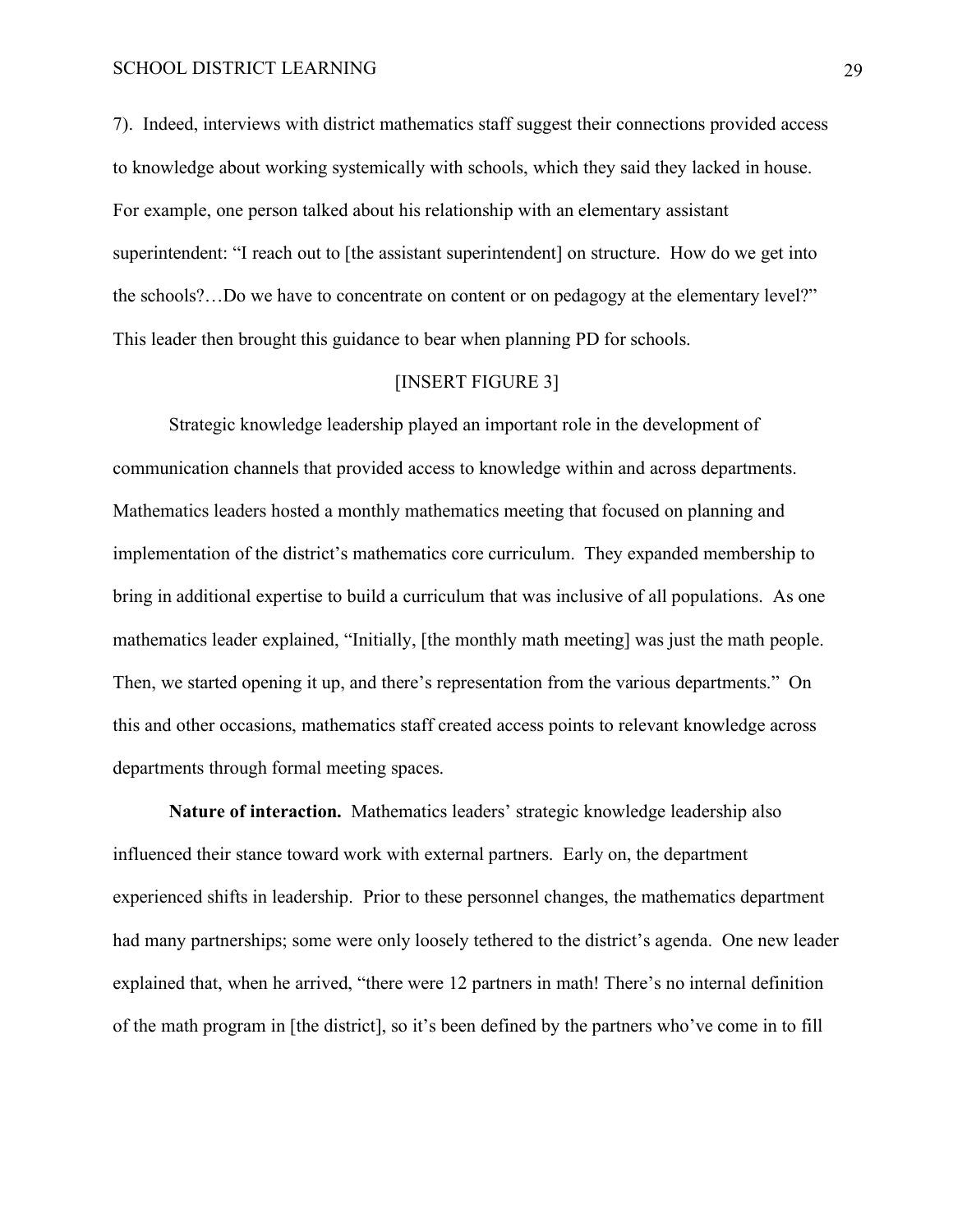in." The new leadership felt the presence of so many partners was problematic given the district's goals for mathematics.

This strategic knowledge leadership also influenced the roles that PDI staff played vis-àvis district staff. New leaders developed and communicated a philosophy that external partners needed to work in service of the district's initiatives, and partners needed to structure their interactions to intentionally build district staff capacity. The department created new criteria for evaluating how each partner aligned to the district's strategic plan and what value they brought. This resulted in phasing out some partners and renegotiating the roles of others, including PDI.

During the first year of our study, PDI had engaged with the mathematics department through a series of collaborations with a small number of people (described by one as "small boutique projects") and as a service provider for PD trainings. After the review process, mathematics leaders pushed for a shift in PDI's role. One leader explained that the relationship between PDI and the mathematics department would be more "narrow…where they [PDI] could reflect, give their opinion about it, give advice on it, bring expertise to the table." This reformulation of PDI's role influenced how PDI and district staff interacted in Year 2. Instead of providing trainings or engaging on more peripheral projects, PDI leaders focused their efforts as advisors to district staff. In the majority of Year 2 interviews, mathematics staff described PDI as providing guidance for mathematics work or acting as a collaborator, "a member of the team."

One could imagine a range of inter-organizational routines associated with an advisor role. In this case, PDI staff embedded within the mathematics department's regular meetings, providing advice that could directly feed into the district's ongoing efforts. Of the 18 mathematics meetings we observed in Year 2, PDI staff attended five. District staff organized and led the meeting, and the majority of talk time was spent discussing the district's current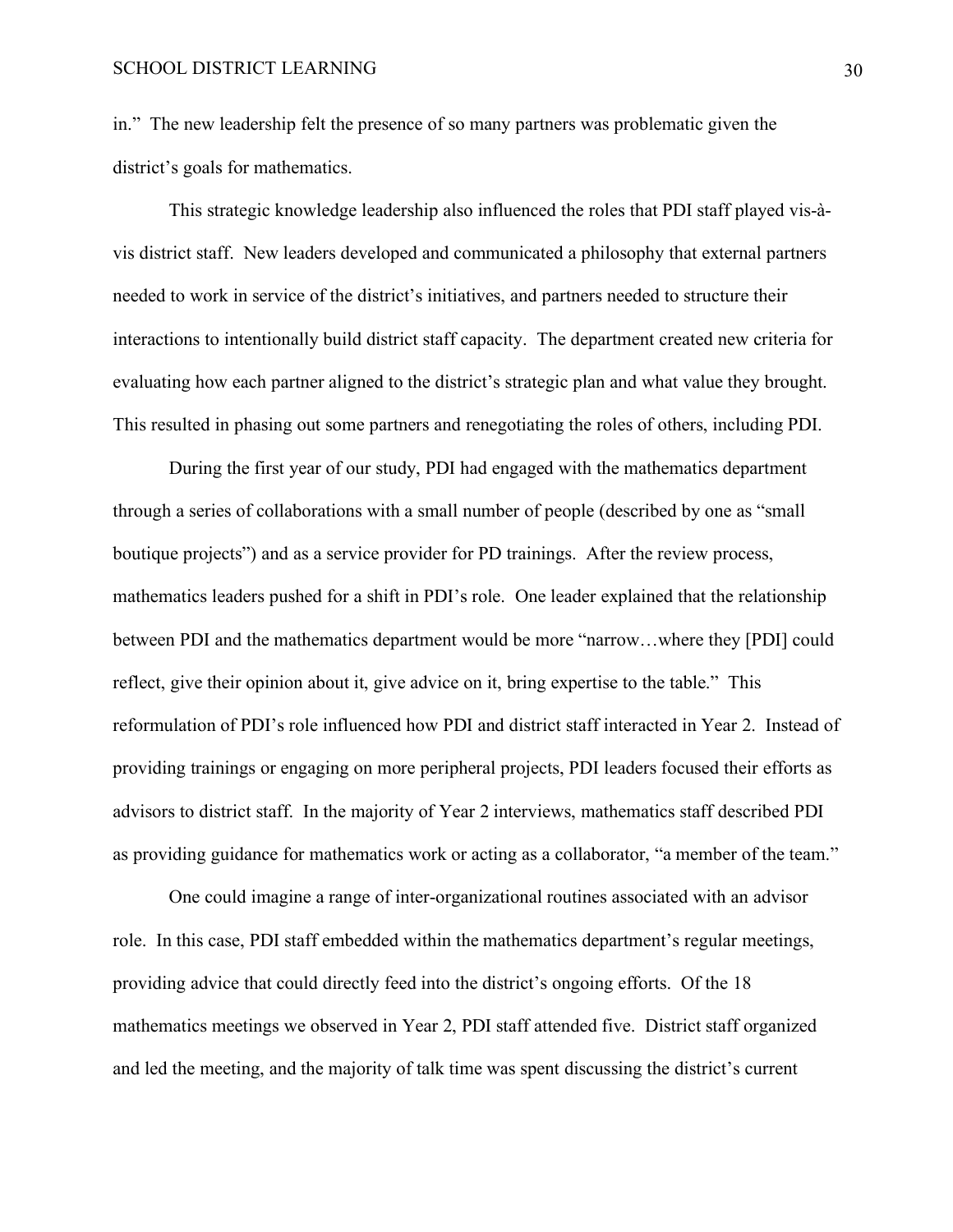problems and projects. PDI staff interjected ideas related to learning under the new standards, research-based pedagogical principles, or implementation strategies for the new curriculum. Consequently, PDI brought advice to bear on the mathematics department's most salient issues. Further, in 10 of the 13 meetings where PDI staff were not present, mathematics staff directly referenced PDI staff in their conversations. In some cases, it involved ventriloquizing PDI staff's ideas (Bakhtin, 1986), as was the case when one staff member noted, "It's like [PDI leader] says…." Other times, we saw mathematics staff reference documents from PDI or ideas from conversations they had with PDI staff. So, even though frequency of attendance at mathematics department meetings was relatively low, PDI and its ideas were invoked often, even when PDI staff members were not physically present—another indicator of the partner's influence.

Staff from PDI and the mathematics department also had significant informal relationships, which likely enabled the spread of ideas as well. Social network analysis showed that multiple members of the mathematics department had ties with multiple members of PDI's staff (Table 7). The PDI–mathematics department between-group density was .132, somewhat higher than the PDI–Zone density of .026. Also noteworthy was that PDI staff had informal network ties with multiple people positioned at different layers in the department hierarchy, creating multiple pathways for informal engagement.

**Summary.** The mathematics department had a combination of strong knowledge of mathematics content and pedagogy and of PD, along with well-developed informal networks with other departments, enabling access to knowledge not held in house. The department had strategic knowledge leadership that emphasized bringing diverse knowledge to the table. These leaders set the expectation that work with any partner would be in service of department goals and initiatives, laying the groundwork for interactions with PDI. Consequently, in their work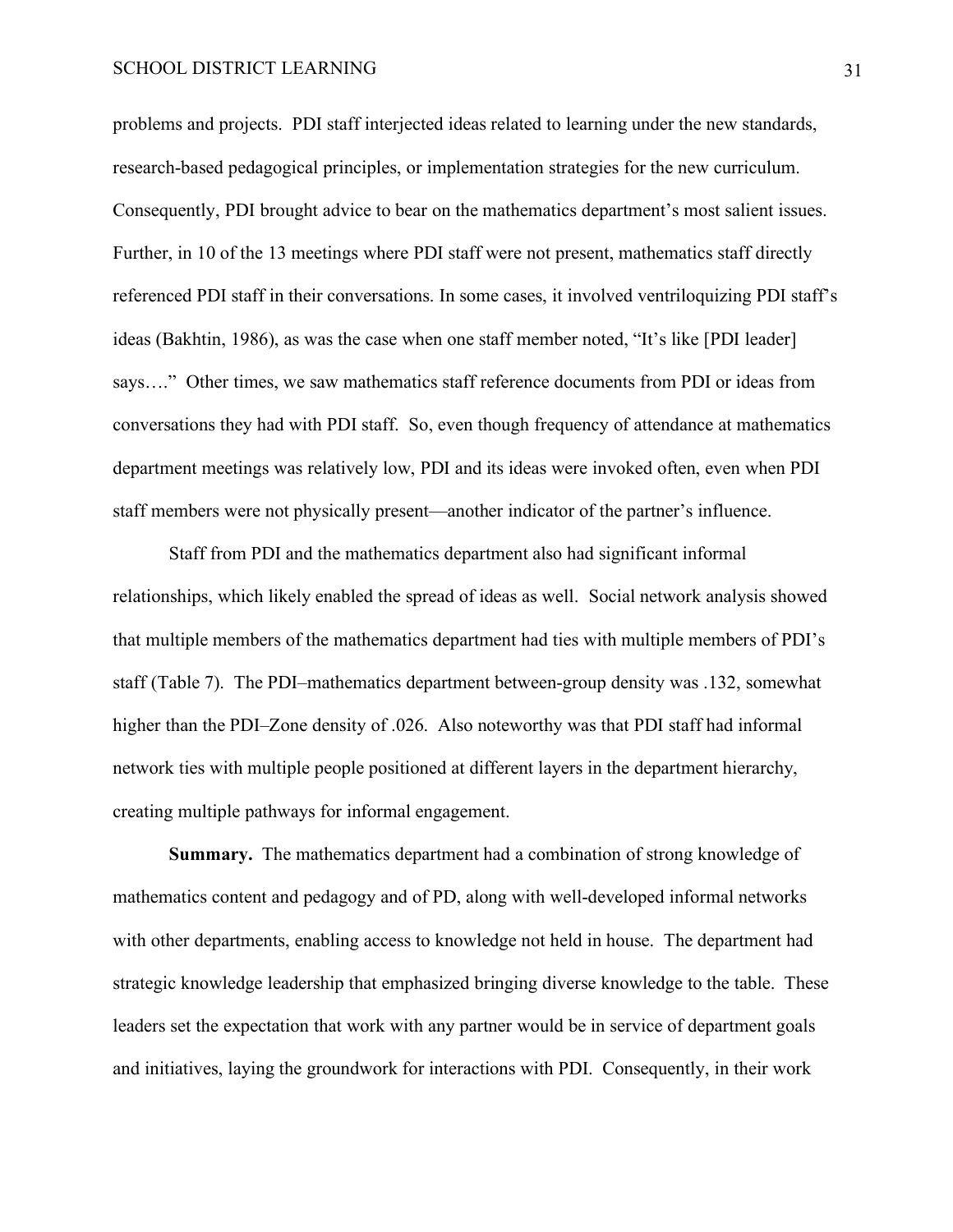together, PDI staff played an advising role, participating in the mathematics department's central meetings where leaders could make sense collectively of PDI ideas in the context of their ongoing work. The significant informal relationships between PDI staff and mathematics department staff likely enabled the spread of ideas as well. This broad set of conditions help us understand the central presence of PDI's ideas in mathematics policies and routines.

#### **Conclusions and Implications**

Ambitious instructional reforms often require district central offices to reach out to external partners for guidance. Yet few studies have systematically analyzed the conditions under which a district learns from these partners as they adapt or integrate guidance into policies or routines. We found important differences in organizational learning outcomes between two departments in one district engaged with a partner focused on building capacity around mathematics. After a year of work together, PDI's ideas remained largely absent from the Improvement Zone's policies and routines but were present in mathematics department policies and in the content and structure of its routines. We argue that this difference is due, in part, to organizational dimensions that foster absorptive capacity and the nature of interactions between each department and its partner.

This analysis contributes to our theoretical understanding of district capacity and organizational learning in several ways. First, we provide evidence about how relevant prior knowledge, communication pathways within and between departments, and strategic knowledge leadership are critical for understanding how departments are differentially positioned to integrate external knowledge into policies and ongoing routines. Further, the organizational dimensions that support absorptive capacity are not additive, but instead interact and work in combination with each other. Consequently, it is important to consider the presence of expertise,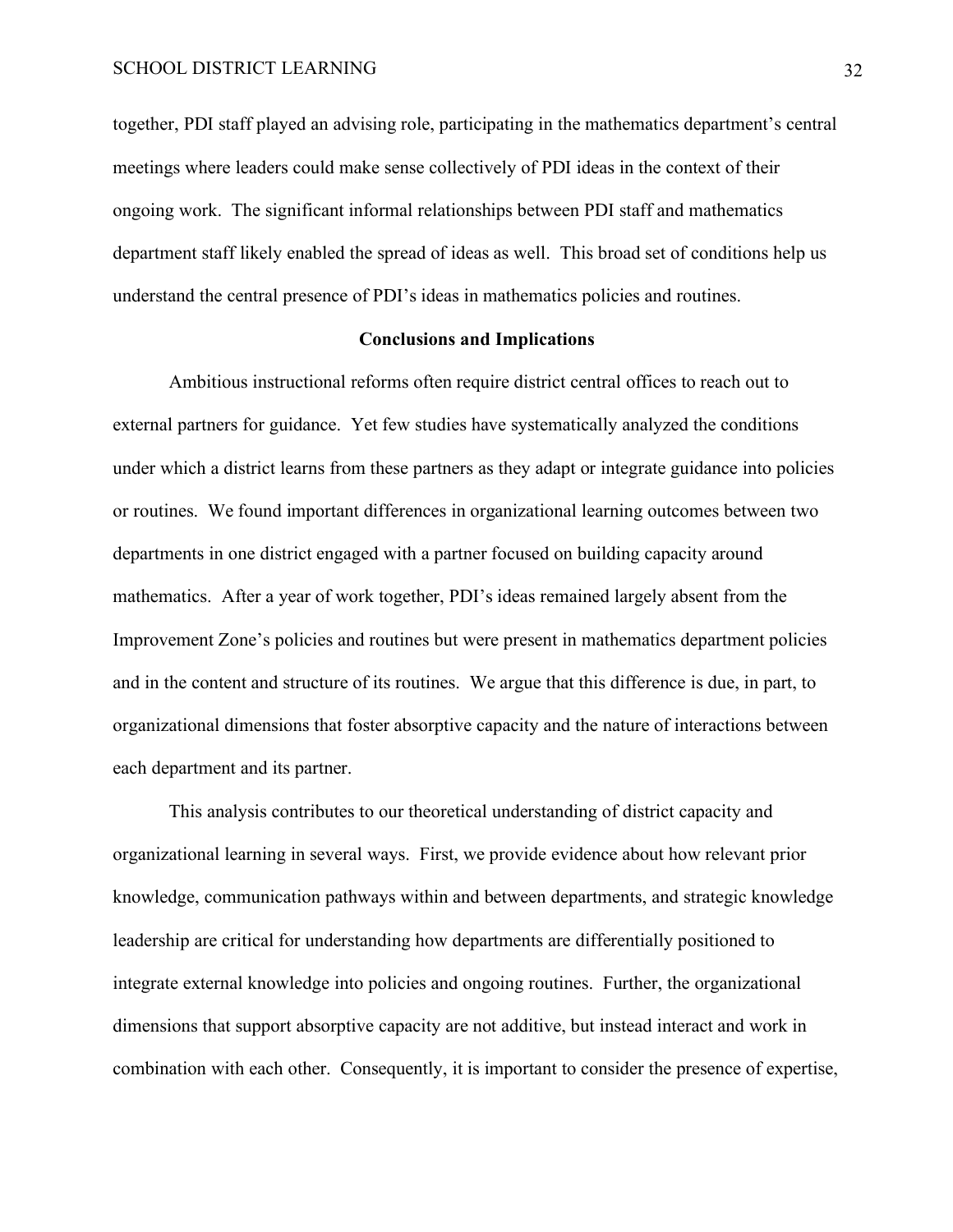communication pathways within and between departments, and the nature of strategic knowledge leadership when assessing a department's readiness to engage with a partner. Our analyses also highlight how the nature of partner–district interactions can create opportunities for collective sensemaking that contribute to organizational learning outcomes. Rather than conceptualizing these relationships as simple knowledge transfer, interactions between district departments and a partner are interactive spaces in which district staff can make sense of information through social interaction (Zahra & George, 2002). Finally, strategic knowledge leadership played a role in influencing the nature of interactions with PDI, setting up this partner to participate as a service provider or advisor and shaping how these roles and interactions changed over time.

It is worth considering alternative explanations for the patterns we observed. For example, differences in organizational learning outcomes may be related to each department's broader responsibilities and position within the central office. The mathematics department was responsible for mathematics for the whole district, whereas the Zone was responsible for *all* school improvement efforts in a small number of high-needs schools. From the literature on school improvement, however, we know that districts or clusters of schools can do meaningful work on subject-specific instructional efforts with external partners (e.g., see Cobb & Jackson, 2011; Cobb, Jackson, Henrick, & Smith, 2018; Elmore & Burney, 1997; Honig, 2009; McLaughlin & Mitra, 2001). A future study could further test whether subject-matter departments are simply better positioned than those tasked with broad school improvement to learn from external partners focused on subject matter, regardless of absorptive capacity.

A second alternative theory is that differences in organizational learning outcomes result from different levels of interest or will to engage in the partnership. That is, the limited organizational learning outcomes in the Zone might be attributable to Zone leadership lacking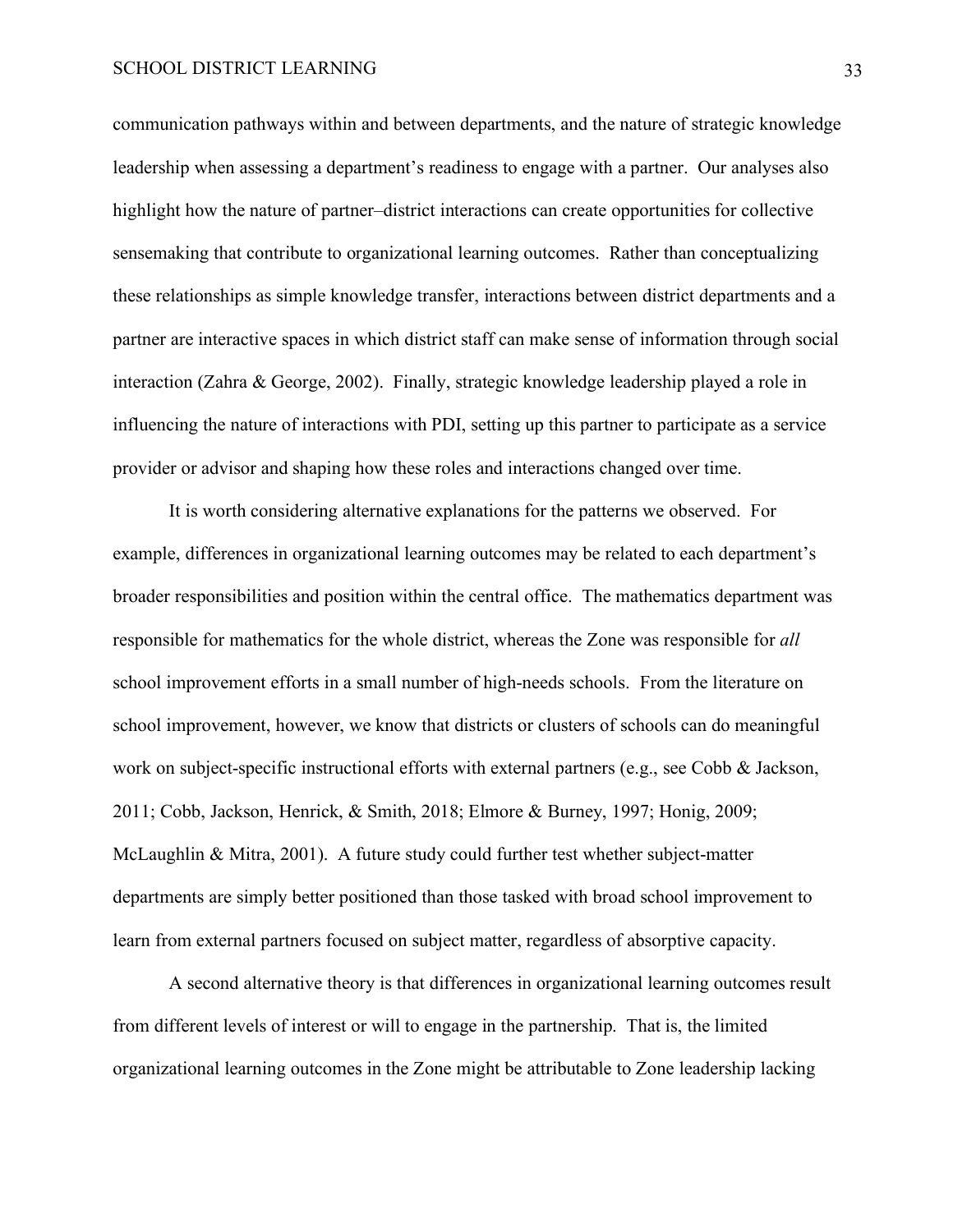the will to invest in the partnership. However, Improvement Zone staff initiated the relationship with PDI to support their efforts, whereas the new leaders of the mathematics department inherited the partnership from the prior leaders. Moreover, had there been a lack of will among Zone leaders, we might have expected themes of hesitation or disinterest in interviews—yet we saw the opposite. From interviews, it was clear that Zone staff valued the partnership and were invested in it; one leader called PDI one of her "favorite partnerships" and explained that she "never missed a meeting."

This study points to several directions for future research. First, the two departments had different levels of absorptive capacity conditions *and* different ways of engaging with PDI. Consequently, we are unable to identify the "leading" condition for the observed organizational learning outcomes. Future work could examine one department working with two partners with different modes for interacting to try to parse the contributions of these different conditions. Second, it is likely that organizational learning may contribute to the development of absorptive capacity over time. For example, new routines could create communication channels in or between departments, thus contributing to the organizational conditions that foster absorptive capacity. As such, departments with absorptive capacity are better able to develop more absorptive capacity over time (Cohen & Levinthal, 1989, 1990; Zahra & George, 2002). It follows, then, that the absence of these organizational conditions—say, a lack of relevant prior knowledge—could be a big barrier to a department's ability to engage productively with an external partner in the first place. Future work could look at the degree to which these conditions need to be in place early on and identify promising strategies that help build the conditions necessary for absorptive capacity when initially absent or limited.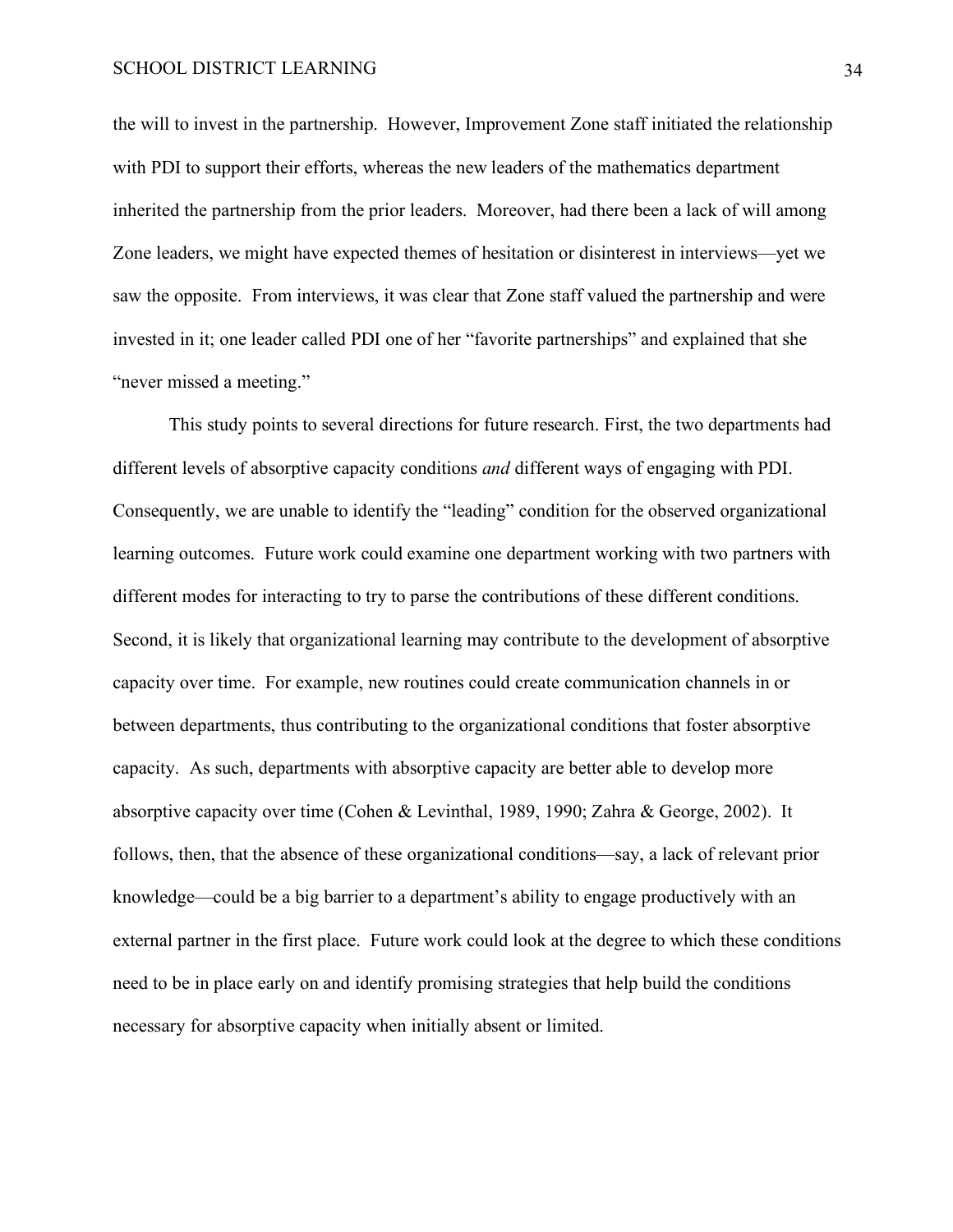Other future research efforts could focus on external partners. PDI was one provider, offering the same guidance to both departments with a goal for building capacity. A future project could explore organizational learning outcomes when there are different kinds of partners involved. For instance, when an external partner is inflexible or rigid, the trust necessary for knowledge sharing is likely limited (Lane, Salk, & Lyles, 2001). A future study could involve partners with differing degrees of flexibility to understand how this shapes interactions with district leaders, and with what consequences for organizational learning outcomes. Second, the nature of the guidance shared by the partner may contribute to shifts in policies or routines. It may be that some ideas are "stickier" in certain circumstances than others (Szulanski, 1996). Or, ideas may move differently through a department if they are embedded in tools such as protocols for classroom observation, curricula, or assessments. Studies that explicitly investigate the qualities of the external partner and its guidance would enrich our understanding of what allows a district to draw on and use external knowledge from partners in more or less productive ways.

Beyond these scholarly contributions, this study can inform practice. By identifying specific organizational conditions that promote absorptive capacity, it highlights key points of leverage for those who seek to increase districts' abilities to engage with external guidance in productive ways. The findings may cue district leaders to consider what expertise is necessary before a partnership begins. When an initiative touches multiple departments, leaders might devise cross-departmental or cross-functional meetings to increase access to relevant prior knowledge. Or, district leaders might consider their approach to strategic knowledge leadership, deliberately connecting to available expertise already within the district or scanning the environment to identify a partnership to provide relevant guidance or support. It may also involve leaders considering their own vision for partners vis-à-vis a department's work or being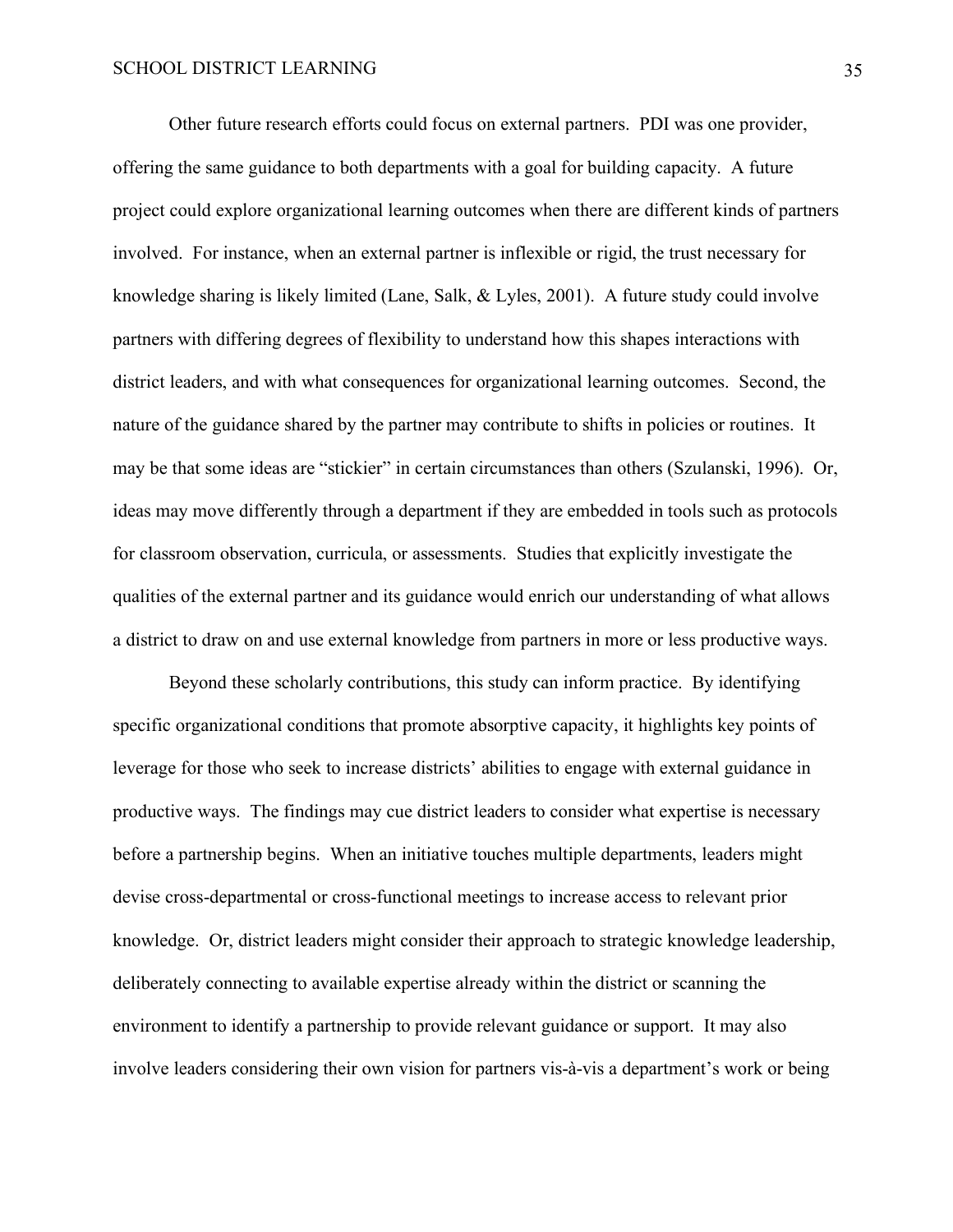clear about the expectations for an appropriate role for the partners as compared to district staff.

These findings may also be useful for external partners as they consider relationships with different district departments and the degree to which a department is well-positioned to integrate external knowledge. Assessing the conditions likely to support or undermine absorptive capacity may be useful for a partner when deciding whether to work with a new group. Further, with the knowledge that the design of inter-organizational routines may matter for organizational learning outcomes, an external partner could think critically about how its roles or routines for interacting shape what district administrators take away from the engagement.

Ultimately, central office–partner relationships are complicated affairs. Productive relationships involve the presence of several critical organizational ingredients for the department involved. These conditions interact in ways that position the department to be able to take advantage of the partner's guidance. Partnerships also require interactions that encourage and enable district departments to engage with an external partner's ideas in meaningful ways. Together, this set of conditions can contribute to shifts in district policies and routines outcomes that can potentially outlast any individual district leader.

#### **Notes**

1. Ideas are not the only thing an external partner brings to its work with a district. For example, the partner can bring certain ways of engaging that may or may not mesh well with the district's work.

2. There is a long debate in the literature about the relationship between individual and organizational learning. Some argue that organizational learning is the aggregation of individuals' learning. Others argue that organizational learning occurs at the group level, taking into account a specific community structure or activity structure (see Easterby-Smith, Crossan, & Nicolini, 2000; Kazemi, 2008; Knapp, 2009; & Scott & Davis, 2007.) Our study is not designed to resolve this longstanding debate. Rather, we acknowledge that it is possible that individual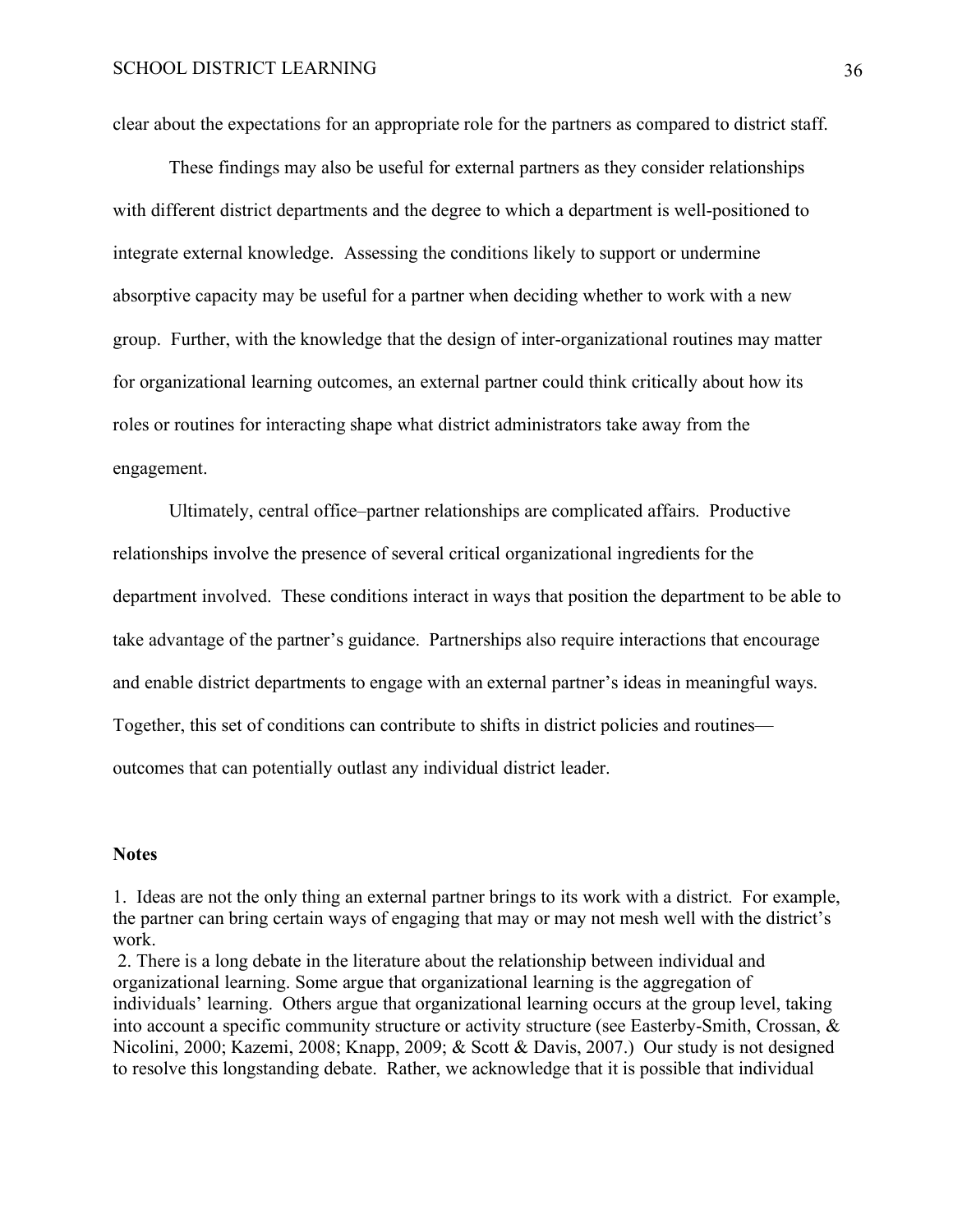learning may have contributed to the organizational learning outcomes we documented, but we did not investigate this conjecture directly.

3. Others have sought to understand the social processes underlying organizational learning. Here, we focus on organizational learning outcomes—that is, the shifts in the policies and routines in a department.

4. This study was a part of a larger, two-year project focused on decision making in three districts working with external partners. We use pseudonyms for the partner, district, and participants.

5. PDI work with the mathematics department was funded by an external grant, while work with the Improvement Zone was supported by Improvement Zone funds.

6. All district staff we approached agreed to participate in the interviews. Because of turnover and availability issues, however, we did not obtain the same number of interviews from all participants.

7. Both departments were very generous and open to us attending their meetings. We observed more hours of meetings in the mathematics department, however. This is because they met more regularly around issues related to mathematics teaching and learning, creating more opportunities for observation.

8. Reports of prior knowledge should be interpreted with caution because individual district staff members may only have partial knowledge about the areas of expertise held in their department. Future research should explore other ways of surfacing the distribution of prior knowledge in a district setting.

9. An individual's network range is a function of two things: (a) the diversity of connections, measured by the number of different groups to which they are connected, and (b) how cohesive those groups are. Network range increases with a greater number of ties to more loosely connected groups that also have many ties to external groups. When groups are more cohesive and insular, they tend to share redundant information (Burt, 1992; Reagans & McEvily, 2003). A person's range score will increase as their number of ties to different groups increases, as they connect to more loosely connected groups, or both. A person with fewer ties to a couple of diversely connected groups will have a higher range score than a person with more ties to insular, strongly connected groups.

10. Of course, these different roles may involve different power relationships, which may influence whether and how district personnel engage with ideas from an external partner (Coburn, Bae, & Turner, 2014). Our data did not allow us to investigate this possibility, so it is an important focus for future research.

11. Prior to this policy, students could accelerate by skipping over grade content (e.g., skipping Grade 8 mathematics and going to Algebra from Grade 7 mathematics). Here, PDI proposed that students could instead take a course that compressed material—for example, covering Grades 7 and 8 mathematics in a single course in Grade 7.

12. It is likely that attendance at formal meetings encouraged the development of informal ties (Coburn & Russell, 2008). We did not investigate this directly, as it was beyond the bounds of this analysis.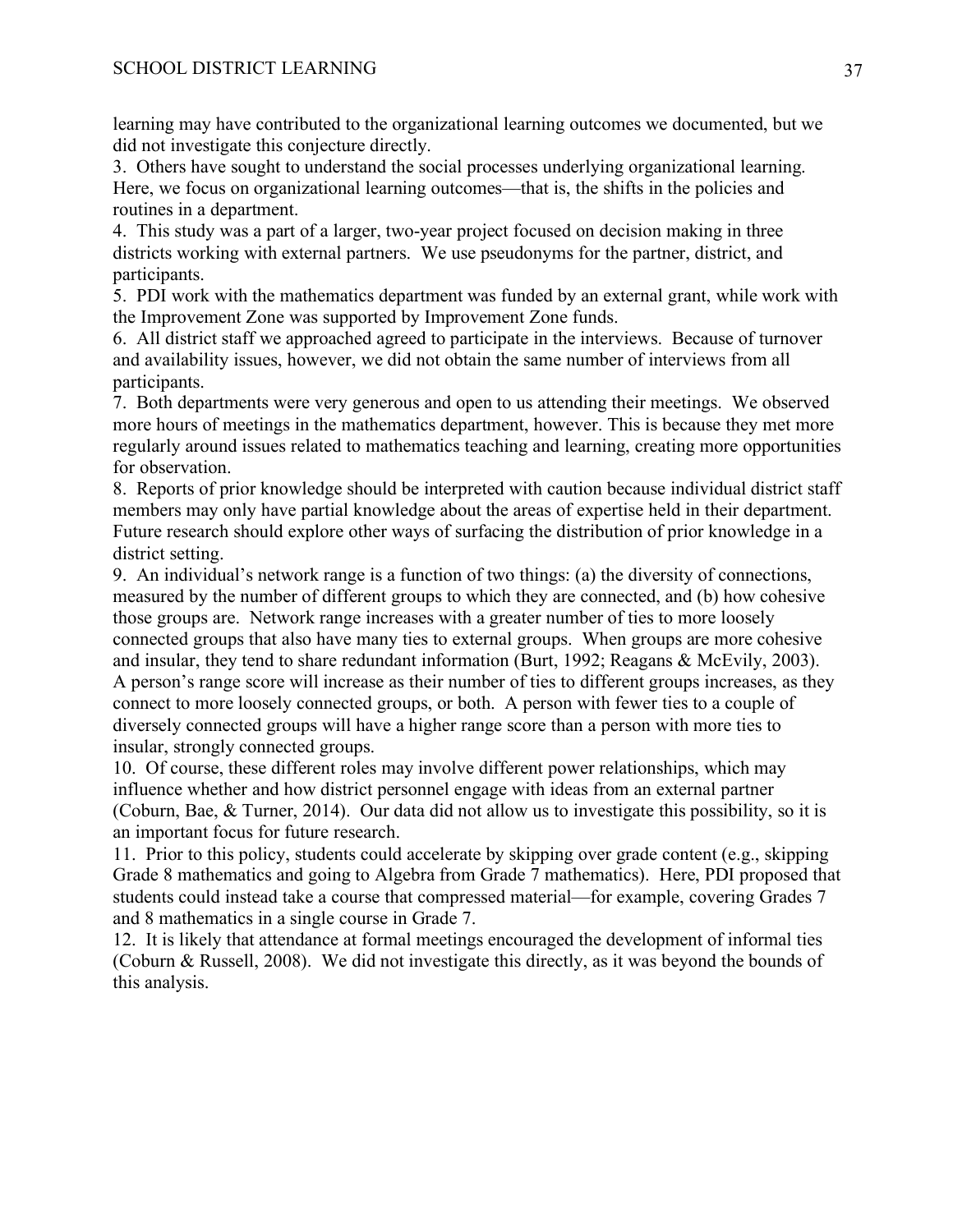#### **References**

- Adler, P. S., & Kwon, S. (2002). Social capital: Prospects for a new concept. *Academy of Management Review, 27*, 7–40.
- Bakhtin, M. M. (1986). *Speech genres and other late essays* (V. W. McGhee, Trans.). Austin, TX: University of Texas Press.
- Barley, S. R. (1990). Images of imagine: Notes on doing longitudinal field work. *Organization Science, 1*, 220–247.
- Bickel, W. E., & Hattrup, R. A. (1995). Teachers and researchers in collaboration: Reflections on the process. *American Educational Research Journal, 32*, 35–62.
- Borgatti, S. P., Everett, M. G., & Freeman, L. C. (1999). UCINET [Computer software]. Natick, MA: Analytic Technologies.
- Bryk, A. S., Rollow, S. G., & Pinnell, G. S. (1996). Urban school development: Literacy as a lever for change. *Educational Policy, 10*, 172–201.
- Burch, P. E. (2009). *Hidden markets*. New York, NY: Routledge, Taylor & Francis.
- Burch, P. E., & Spillane, J. P. (2005). How subjects matter in district office practice: Instructionally relevant policy in urban school district redesign. *Journal of Educational Change, 6*, 51–76.
- Burt, R. S. (1983). The network structure of social capital. *Research in Organizational Behavior, 22*, 345-423.
- Burt, R. S. (1992). *Structural holes: The social structure of competition*. Cambridge, MA: Harvard University Press.
- Burt, R. S. (2001). Attachment, decay, and social network. *Journal of Organizational Behavior, 22*, 619–643.
- Cobb, P., & Jackson, K. (2011). Towards an empirically grounded theory of action for improving the quality of mathematics teaching at scale. *Mathematics Teacher Education & Development*, *13*(1), 6–33.
- Cobb, P., Jackson, K., Henrick, E., & Smith, T. M. (2018). *Systems for instructional improvement: Creating coherence from the classroom to the district office.* Cambridge, MA: Harvard Education Press.
- Coburn, C. E. (2005). The role of nonsystem actors in the relationship between policy and practice: The case of reading instruction in California. *Educational Evaluation and Policy Analysis, 27*, 23–52.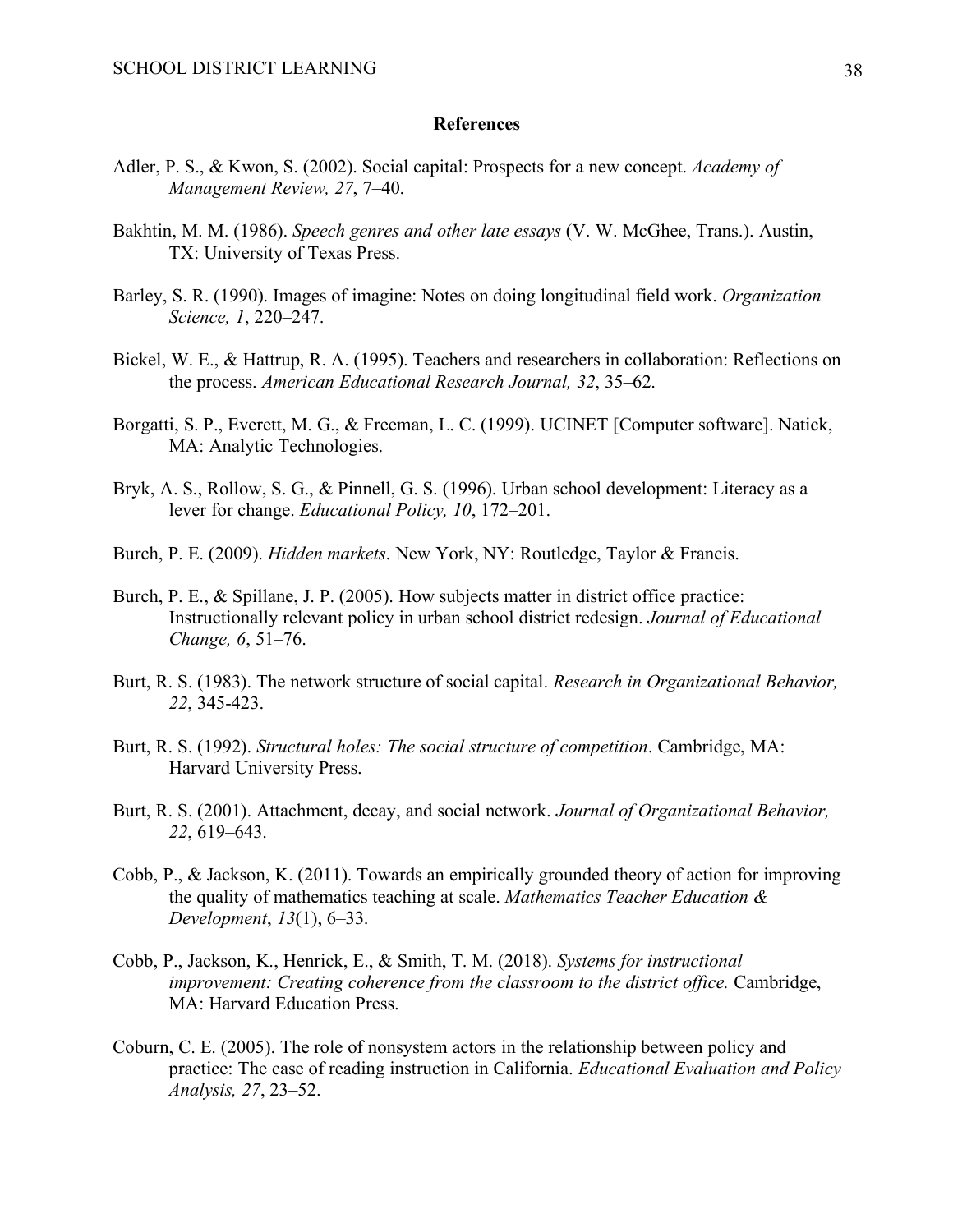- Coburn, C. E. (2006). Framing the problem of reading instruction: Using frame analysis to uncover the microprocesses of policy implementation. *American Educational Research Journal, 43*, 343–379.
- Coburn, C. E., Bae, S., & Turner, E. O. (2008). Authority, status, and the dynamics of insider– outsider partnerships at the district level. *Peabody Journal of Education, 83*, 364–399.
- Cohen, W. M., & Levinthal, D. A. (1989). Innovation and learning: The two faces of R&D. *The Economic Journal, 99*, 569–596.
- Cohen, W. M., & Levinthal, D. A. (1990). Absorptive capacity: A new perspective on learning and innovation. *Administrative Science Quarterly, 35*, 128–152.
- Daly, A. J., & Finnigan, K. S. (2010). A bridge between worlds: Understanding network structure to understand change strategy. *Journal of Educational Change, 11*, 111–138.
- Datnow, A., & Honig, M. I. (2008). Scaling up teaching and learning improvement in urban districts: The promises and pitfalls of external assistance providers. *Peabody Journal of Education, 83*, 323–327.
- Datnow, A., & Park, V. (2010). Success for all: Using tools to transport research-based practices to the classroom. In C. E. Coburn & M. K. Stein (Eds*.*), *Research and practice in education: Building alliances, bridging the divide* (pp. 77–91). Lanham, MD: Rowman & Littlefield Publishers.
- Donovan, M. S., Wigdor, A. K., & Snow, C. E. (2003). *Strategic education research partnership*. Washington, DC: National Research Council.
- Dyer, J., & Singh, H. (1998). The relational view: Cooperative strategy and sources of interorganizational competitive advantage. *Academy of Management Review, 23*, 660– 679.
- Easterby-Smith, M., Crossan, M., & Nicolini, D. (2000), Organizational learning: Debates past, present and future. *Journal of Management Studies, 37*, 783–796.
- Eisenhart, M. A., & Howe, K. R. (1992). Validity in educational research. In M. D. LeCompte, W. L. Millroy, & J. Preissle (Eds.), *The handbook of qualitative research in education* (pp. 643–680). San Diego, CA: Academic Press.
- Elmore, R. F., & Burney, D. (1997). *Investing in teacher learning: Staff development and instructional improvement in Community School District 32, New York City*. New York, NY: National Commission on Teaching and America's Future.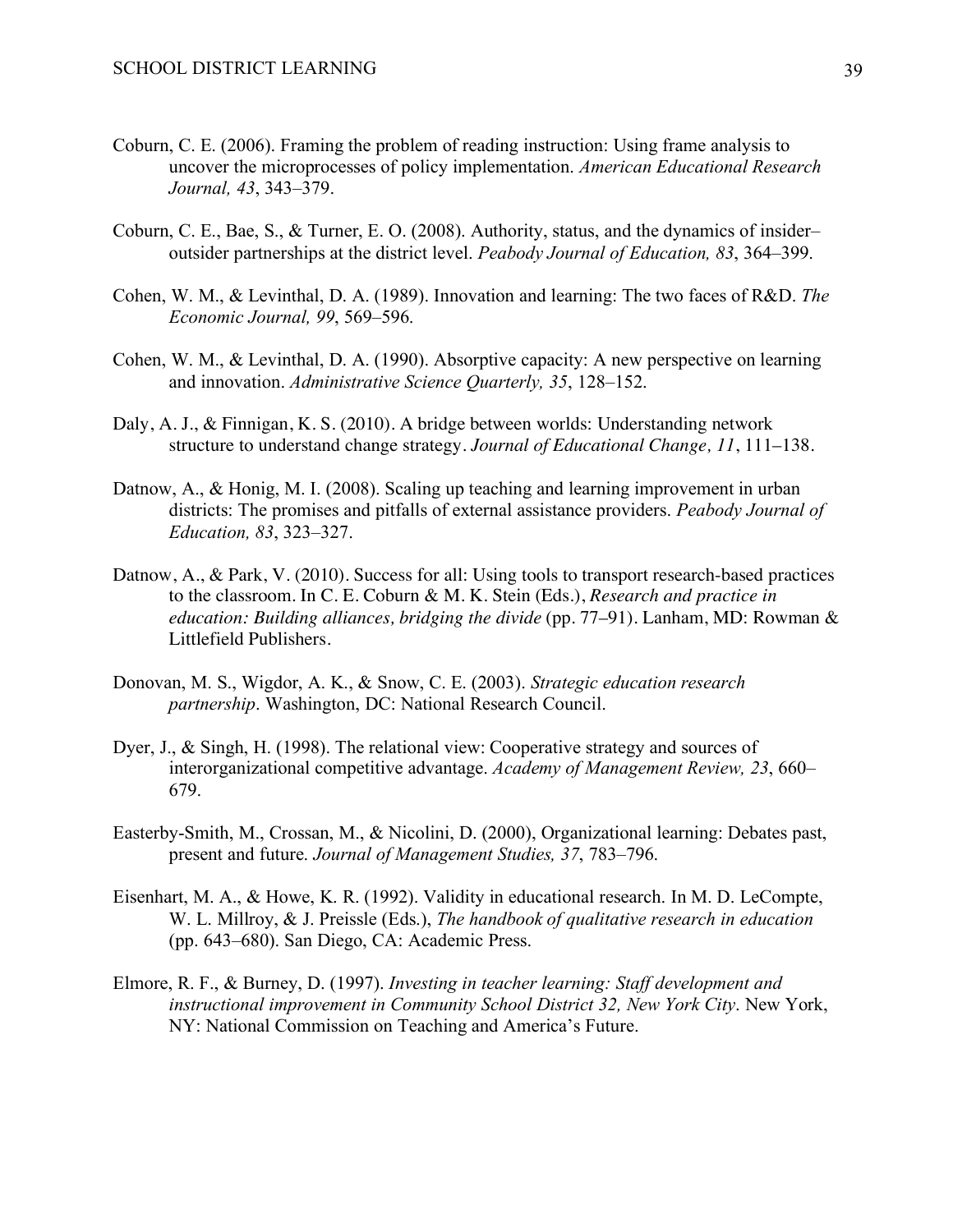- Eraut, M., & Hirsh, W. (2007). *The significance of workplace learning for individuals, groups and organizations*. Oxford, England: Economic & Social Research Council Centre on Skills, Knowledge and Organisational Performance.
- Farrell, C. C. (2015). Designing school systems to encourage data use and instructional improvement: A comparison of educational organizations. *Educational Administration Quarterly, 51*, 438–471.
- Farrell, C. C., & Coburn, C. E. (2017). Absorptive capacity: A conceptual framework for understanding district central office learning. *Journal of Educational Change*, *18*, 135– 159.
- Feldman, M. S. (2000). Organizational routines as a source of continuous change. *Organization Science, 11*, 611–629.
- Feldman, M. S., & March, J. G. (1981). Information in organizations as signal and symbol. *Administrative Science Quarterly, 26*, 171–186.
- Feldman, M. S., & Pentland, B. T. (2003). Reconceptualizing organizational routines as a source of flexibility and change. *Administrative Science Quarterly, 48*, 94–118.
- Firestone, W. A., & Fisler, J. L. (2002). Politics, community, and leadership in a school– university partnership. *Educational Administration Quarterly, 38*, 449–493.
- Freedman, R., & Salmon, D. (2001). The dialectic nature of research collaborations: The relational literacy curriculum. In T. Ravid & M. G. Handler (Eds.), *The many faces of school–university collaboration: Characteristics of successful partnerships*. Englewood, CO: Teacher Ideas Press.
- Fullan, M., Bertani, A., & Quinn, J. (2004). New lessons for districtwide reform. *Educational Leadership, 61*(7), 42–46.
- Ghoshal, S., Korine, H., & Szulanski, G. (1994). Interunit communication in multinational corporations. *Management Science, 40*, 96–110.
- Gioia, D., & Chittipeddi, K. (1991). Sensemaking and sensegiving in strategic change initiation. *Strategic Management Journal, 12*, 433–448.
- Glennan, T. K., & Resnick, L. B. (2004). School districts as learning organizations: A strategy for scaling education reform. In T. K. Glennan Jr., S. J. Bodilly, J. Galegher, & K. A. Kerr (Eds.), *Expanding the reach of education reforms: Perspectives of leaders in the scale-up of educational interventions* (pp. 517–564). Santa Monica, CA: RAND Education.
- Hannaway, J. (1989). *Managers managing: The workings of an administrative system*. Oxford: Oxford University Press.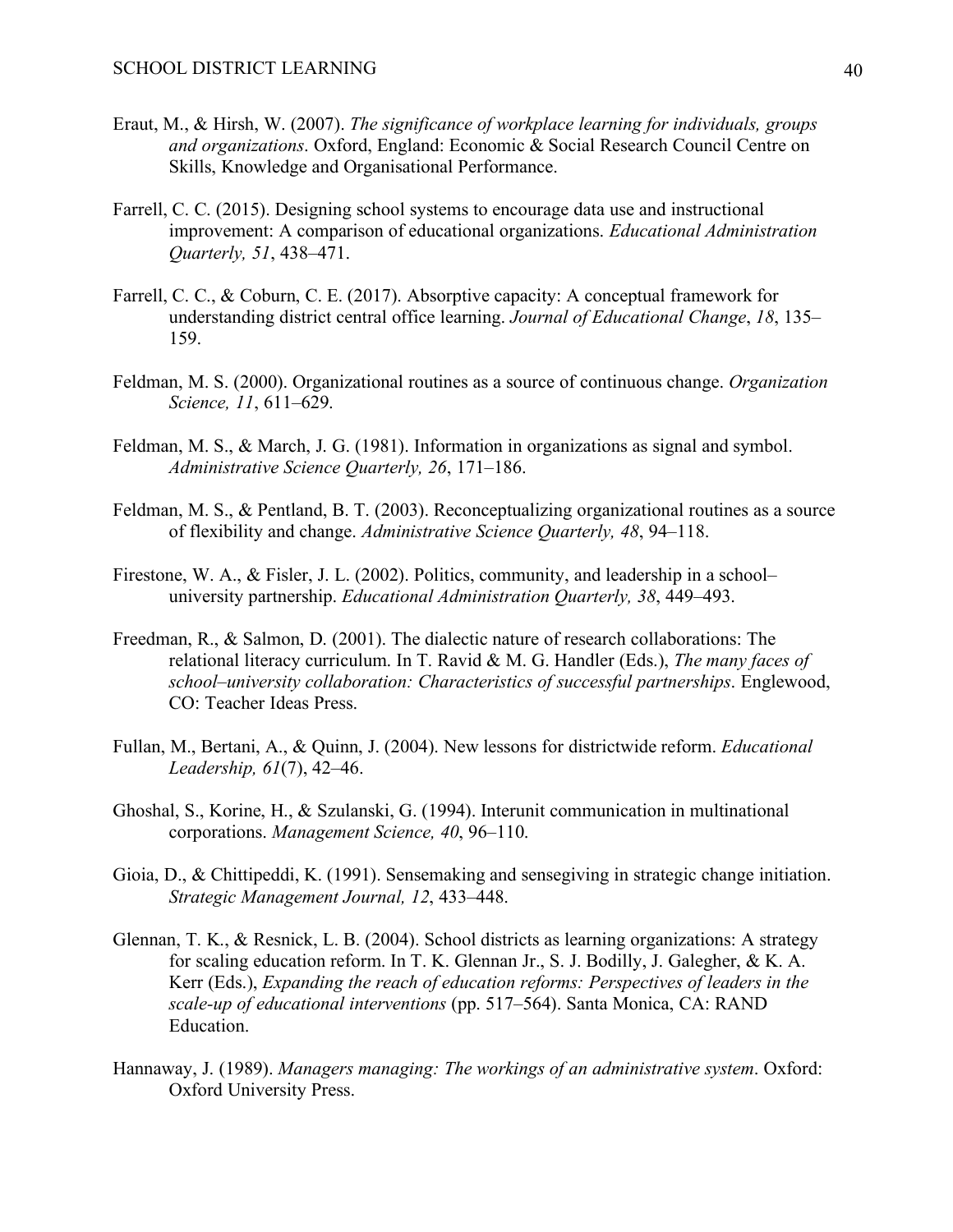- Hansen, M. T. (1999). The search-transfer problem: The role of weak ties in sharing knowledge across organization subunits. *Administrative Science Quarterly, 44*, 82–111.
- Hansen, M. T. (2002). Knowledge networks: Explaining effective knowledge sharing in multiunit companies. *Organization Science, 13*, 232–248.
- Hargadon, A., & Sutton, R.I. (1997). Technology brokering and innovation in a product development firm. *Administrative Science Quarterly, 42*, 716–749.
- Hatch, T. (2001). Incoherence in the system: Three perspectives on the implementation of multiple initiatives in one district. *American Journal of Education, 109*, 407–437.
- Hedberg, B. (1981). How organizations learn and unlearn. In P. Nystrom & W. H. Starbuck (Eds.), *Handbook of Organizational Design* (Vol. 1). London: Cambridge University Press.
- Hill, H. C. (2001). Policy is not enough: Language and the interpretation of state standards. *American Educational Research Journal, 38*, 289–318.
- Honig, M. I. (2004a). District central office–community partnerships: From contracts to collaboration to control. In W. K. Hoy & C. G. Miskel (Eds.), *Educational administration, policy, and reform: Research and measurement* (pp. 59–90). Greenwich, CT: Information Age.
- Honig, M. I. (2004b). The new middle management: Intermediary organizations in educational policy implementation. *Educational Evaluation and Policy Analysis, 26*, 65–87.
- Honig, M. I. (2008). District central offices as learning organizations: How sociocultural and organizational learning theories elaborate district central office administrators' participation in teaching and learning improvement efforts. *American Journal of Education, 114*(4), 627–664.
- Honig, M. I. (2009). "External" organizations and the politics of urban educational leadership: The case of new small autonomous schools initiatives. *Peabody Journal of Education, 3*, 394–413.
- Honig, M. I., Venkateswaran, N., & McNeil, P. (2017). Research use as learning: The case of fundamental change in school district central offices. *American Educational Research Journal, 54*, 1–34.
- Honig, M. I., Venkateswaran, N., McNeil, P., & Myers-Twitchell, J. (2014). Leaders' use of research for fundamental change in school district central offices: Processes and challenges. In K. S. Finnigan & A. J. Daly (Eds.), *Using research evidence in education: From the schoolhouse door to Capitol Hill* (pp. 33–52). New York, NY: Springer.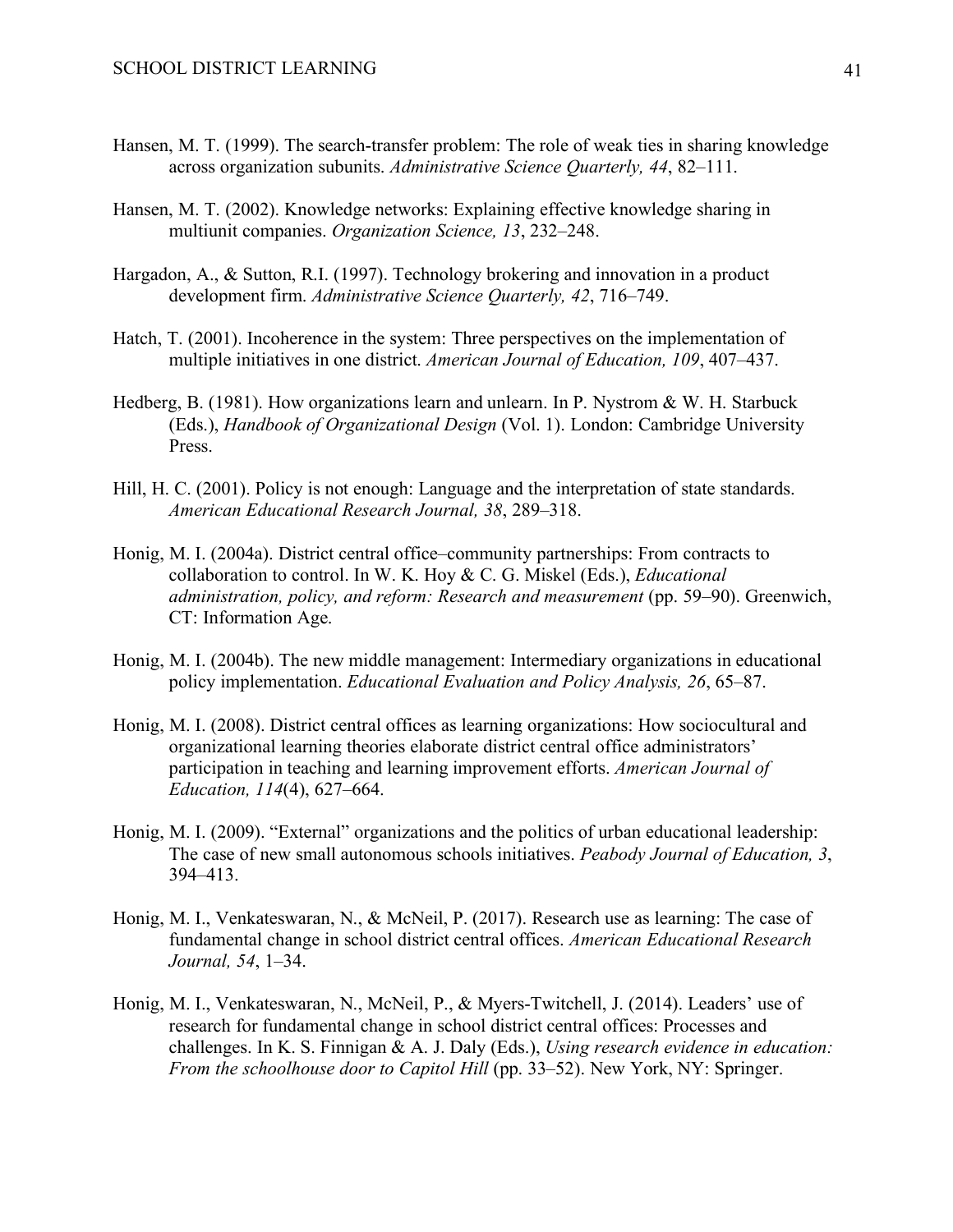- Hubbard, L. (2010). Research to practice: The case of Boston Public Schools, Education Matters and the Boston Plan for Excellence. In C. E. Coburn & M. K. Stein (Eds.), *Research and practice in education: Building alliances, bridging the divide* (pp. 55–72). Lanham, MD: Rowman & Littlefield.
- Ikemoto, G. S., & Honig, M. I. (2010). Tools to deepen practitioners' engagement with research: The case of the Institute for Learning. In C. E. Coburn & M. K. Stein (Eds.), *Research and practice in education: Building alliances, bridging the divide* (pp. 93–108). Lanham, MD: Rowman & Littlefield.
- Kazemi, E. (2008). School development as a means of improving mathematics teaching and learning. In K. Krainer & T. Wood (Eds.), *Participants in mathematics teacher education* (pp. 209-230). Rotterdam Netherlands: Sense.
- Knapp, M. S. (2008). How can organizational and sociocultural kearning theories shed light on district instructional reform? *American Journal of Education, 114*(4), 521-539.
- Lane P. J., Koka, B. R., & Pathak, S. (2006). Reification of absorptive capacity: A critical review of rejuvenation of the construct. *Academy of Management Review, 31*, 833–863.
- Lane, P. J., Salk, J. E., & Lyles, M. A. (2001). Absorptive capacity, learning, and performance in international joint ventures. *Strategic Management Journal, 22*, 1139–1161.
- Levitt, B., & March, J. G. (1988). Organizational learning. *Annual Review of Sociology, 14*, 319– 340.
- Marsh, J. A., Kerr, K. A., Ikemoto, G. S., Darilek, H., Suttorp, M., Zimmer, R. W., & Barney, H. (2005). *The role of districts in fostering instructional improvement: Lessons from three urban districts partnered with the Institute for Learning*. Santa Monica, CA: RAND Education.
- McLaughlin, M. W., & Mitra, D. (2001). Theory-based change and change-based theory: Going deeper, going broader. *Journal of Educational Change, 2*, 301–323.
- Merriam, S. B. (1998). *Qualitative research and case study applications in education*. San Francisco, CA: Jossey-Bass.
- Meyer, J. W., Scott, W. R., & Strang, D. (1987). Centralization, fragmentation, and school district complexity. *Administrative Science Quarterly, 32*, 186–201.
- Miles, M. B., & Huberman, A. M. (1994). *Qualitative data analysis: An expanded sourcebook* (2nd ed.). Thousand Oaks, CA: Sage.
- Peurach, D. J., Glazer, J. L., & Lenhoff, S. W. (2016). The developmental evaluation of school improvement networks. *Educational Policy 30*, 606–648.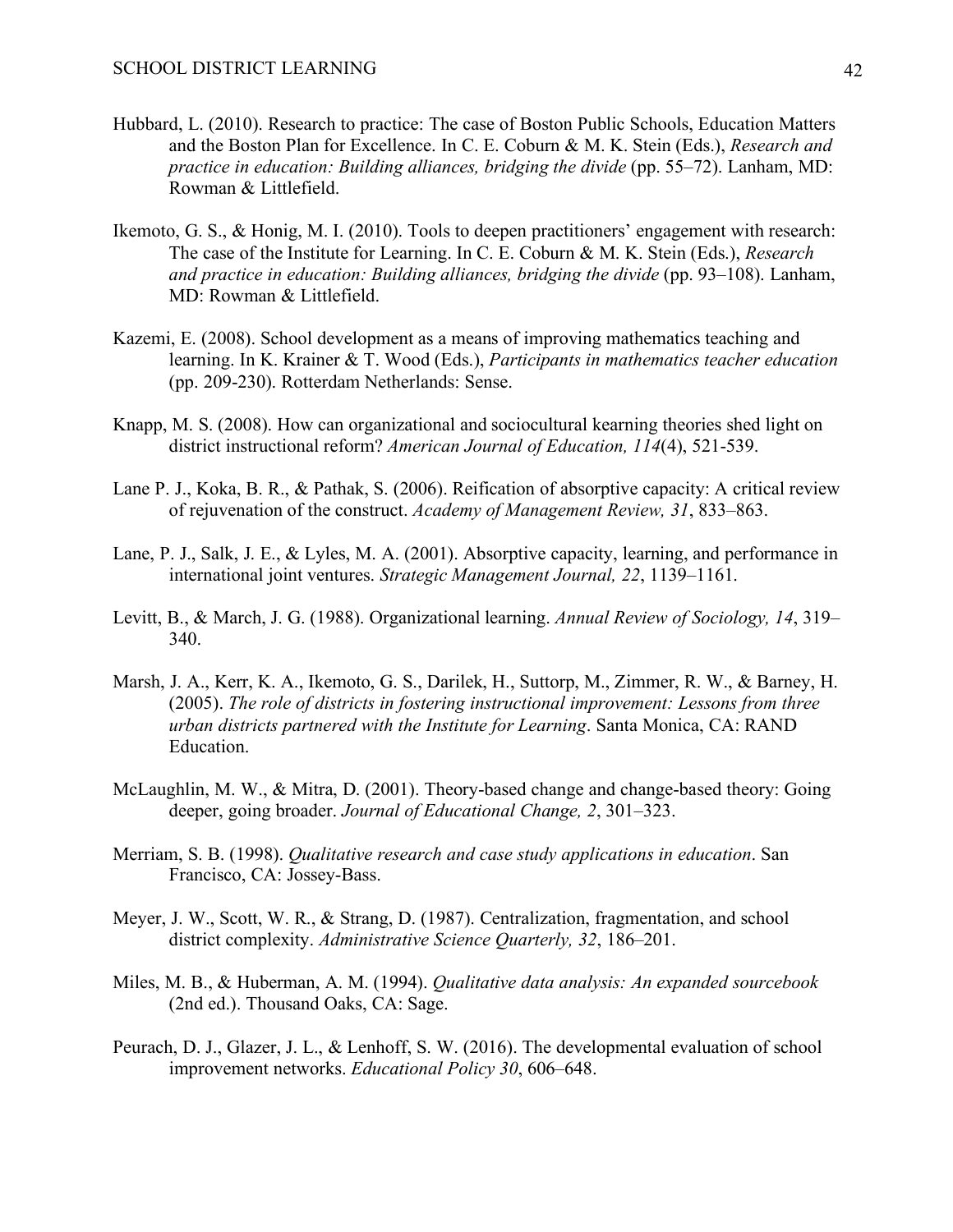- Powell, W. W., & Grodal, S. (2006). Networks of innovators. In J. Fagerberg, D. C. Mowery, R. R. Nelson (Eds.) *The Oxford handbook of innovation* (pp. 56–85)*.* Oxford, England: Oxford University Press.
- Reagans, R., & McEviliy, B. (2003). Network structures and knowledge transfer: The effects of cohesion and range. *Administrative Science Quarterly, 48*, 240–267.
- Reagans, R., & Zuckerman, E.W. (2001). Networks, diversity, and productivity: The social capital of corporate R&D teams. *Organization Science, 12*, 502–517.
- Rigby, J. G., Larbi-Cherif, A., Rosenquist, B. A., Sharpe, C. J., Cobb, P., & Smith, T. (2017). Administrator observation and feedback: Does it lead towards improvement in inquiry-oriented math instruction? *Educational Administration Quarterly*, 53(3), 475– 516.
- Rosenquist, B. A., Henrick, E. C., & Smith, T. M. (2015). Research–practice partnerships to support the development of high quality mathematics instruction for all students. *Journal of Education for Students Placed at Risk, 20*, 42–57.
- Rowan, B. (2002). The ecology of school improvement: Notes on the school improvement industry in the United States. *Journal of Educational Change, 3*, 283–314.
- Russell, J. L., Knutson, K., & Crowley, K. (2013). Informal learning organizations as part of an educational ecology: Lessons from collaboration across the formal–informal divide. *Journal of Educational Change, 14*, 259–281.
- Schwartzman, H. B. (1989). *The meeting: Gatherings in organizations and communities*. New York, NY: Plenum Press.
- Scott, W. R., & Davis, G. F. (2007). *Organizations and organizing: Rational, natural, and rational system perspectives.* London, England: Routledge.
- Sherer, J. Z., & Spillane, J. P. (2011). Constancy and change in work practice in schools: The role of organizational routines. *Teachers College Record, 113*, 611–657.
- Spillane, J. P. (1998). State policy and the non-monolithic nature of the local school district: Organizational and professional considerations. *American Educational Research Journal, 35*, 33–63.
- Spillane, J. P., Parise, L. M., & Sherer, J. Z. (2010). Organizational routines as coupling mechanisms: Policy, school administration, and the technical core. *American Educational Research Journal, 48*, 586–619.
- Stein, M. K., & Nelson, B. S. (2003). Leadership content knowledge. *Educational Evaluation and Policy Analysis, 25*, 423–448.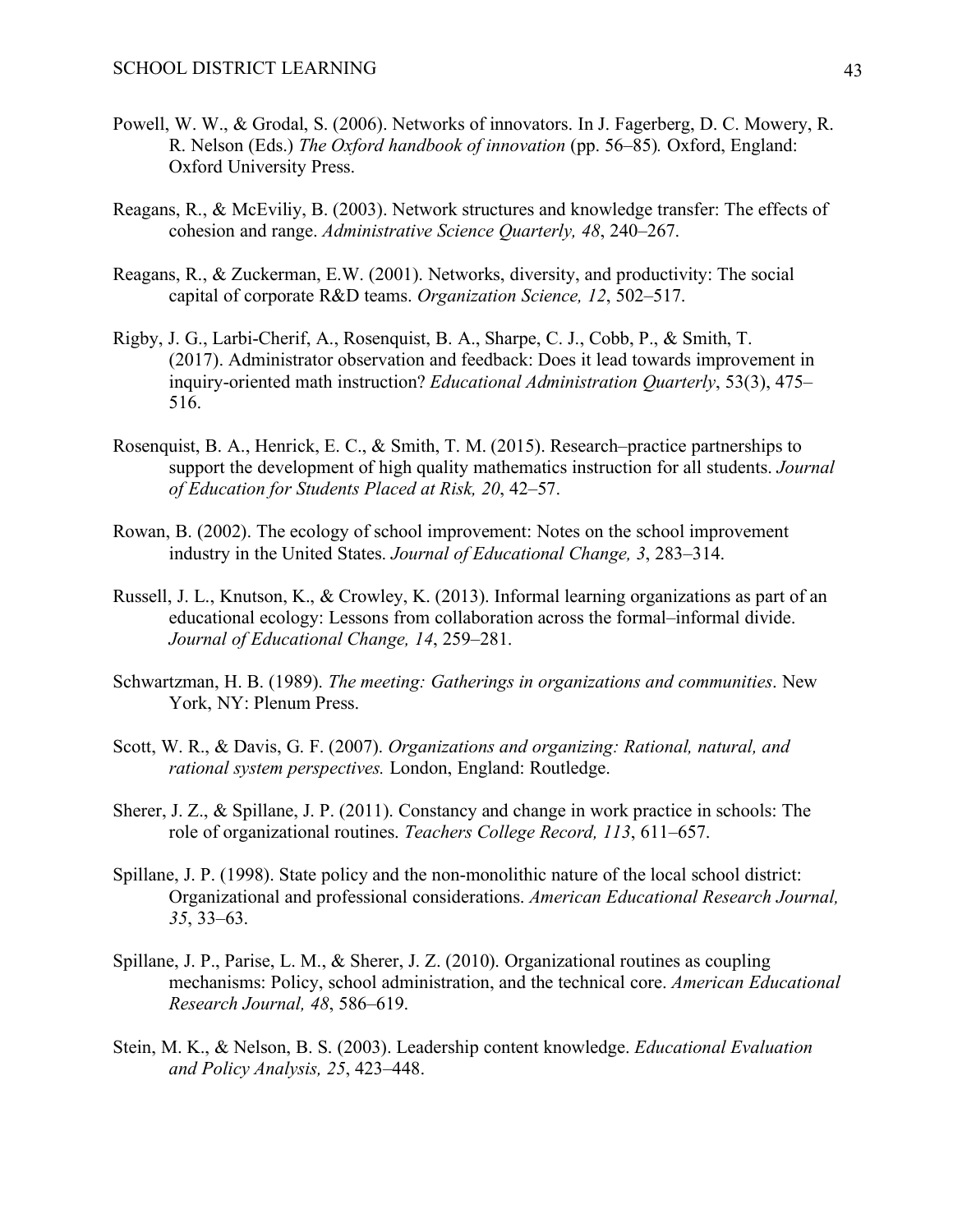- Stock, G. N., Greis, N. P., & Fischer, W. A. (2001). Absorptive capacity and new product development. *Journal of High Technology Management Research, 12*, 77–91.
- Strauss, A., & Corbin, J. (1990). *Basics of qualitative research: Grounded theory procedures and techniques*. Newbury Park, CA: Sage.
- Supovitz, J. A. (2006). *The case for district-based reform: Learning, building, and sustaining school improvement*. Cambridge, MA: Harvard Education Press.
- Supovitz, J. A. (2008). Melding internal and external support for school improvement: How the district role changes when working closely with external instructional support providers. *Peabody Journal of Education, 83*, 459–478.
- Supovitz, J. A., & Weathers, J. M. (2004). *Dashboard lights: Monitoring implementation of district instructional reform strategies*. Philadelphia, PA: Consortium for Policy Research in Education.
- Szulanski, G. (1996). Exploring internal stickiness: Impediments to the transfer of best practice within the firm. *Strategic Management Journal, 17*, 27–43.
- Trujillo, T., & Woulfin, S. (2014). Equity-oriented reform amid standards-based accountability: A qualitative comparative analysis of an intermediary's instructional practices. *American Educational Research Journal, 51*, 253–293.
- Van den Bosch, F. A. J., Volberda, H. W., & de Boer, M. (1999). Coevolution of firm absorptive capacity and knowledge enviornment: Organization forms and combinative capabilities. *Organization Science, 10*, 551–568.
- Volberda, H. W., Foss, N. J., & Lyles, M. A. (2010). Absorbing the concept of absorptive capacity: Realize its potential in the organization field. *Organization Science, 21*, 931– 951.
- Walsh, J. P. & Ungson, G. R. (1991). Organizational memory. *The Academy of Management Review, 16*(1), 57-91.
- Walter, J., Lechner, C., & Kellermanns, F. (2007). Knowledge transfer between and within alliance partners: Private versus collective benefits of social capital. *Journal of Business Research, 60*, 698–710.
- Weick, K. E. (1995). *Sensemaking in organizations*. Thousand Oaks, CA: Sage.
- Yin, R. K. (2003). *Case study research* (3rd ed.). Thousand Oaks, CA: Sage.
- Zahra, S. A., & George, G. (2002). Absorptive capacity: A review, reconceptualization, and extension. *Academy of Management Review, 27*, 185–203.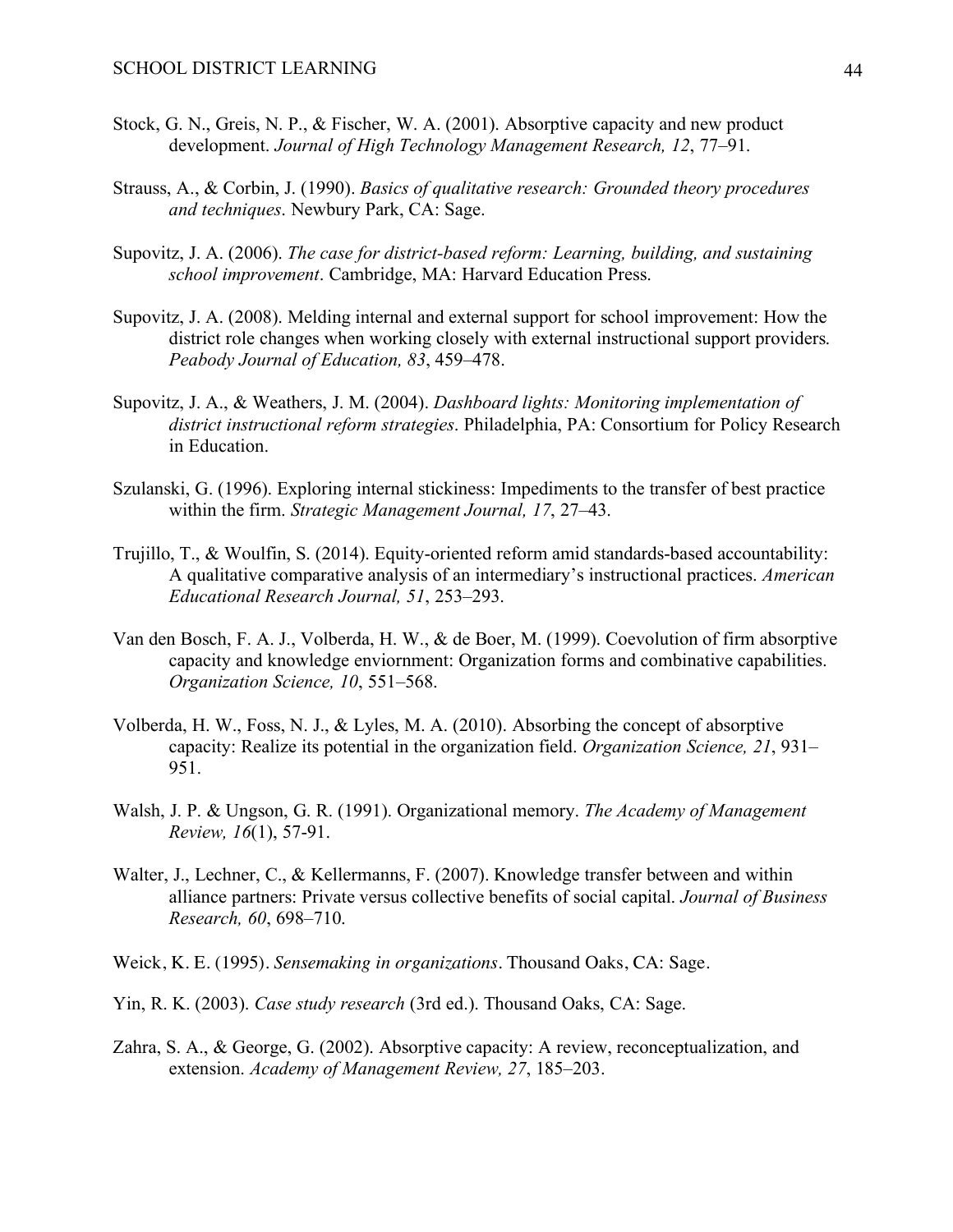

*Figure 1*. Conceptual framework, adapted from Farrell and Coburn (2017).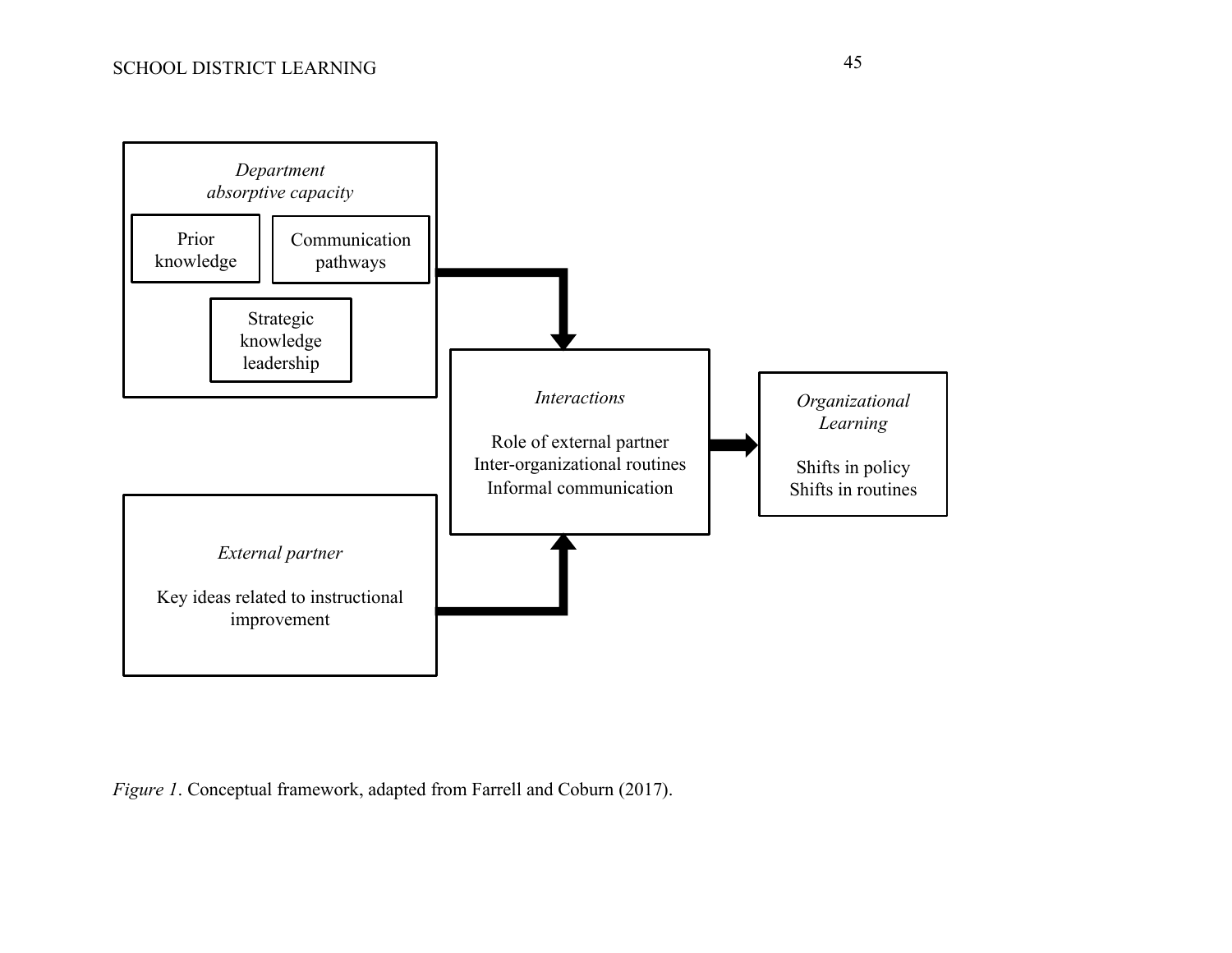# Table 1

# *Data Included in Analysis, By Research Question*

|                            | Q1. What guidance did   | Q2. What     | Q3. What was the |
|----------------------------|-------------------------|--------------|------------------|
|                            | PDI provide to district | was the      | nature of the    |
|                            | departments, and with   | absorptive   | interactions     |
|                            | what consequences       | capacity of  | between PDI and  |
|                            | for organizational      | the district | district         |
|                            | learning outcomes?      | departments? | departments?     |
| Interviews                 |                         |              |                  |
| District staff and leaders |                         | X            | X                |
| PDI staff                  | X                       | X            | X                |
| <i><b>Observations</b></i> |                         |              |                  |
| <b>District</b>            | X                       | X            |                  |
| District-PDI interactions  |                         |              | X                |
| Artifacts related to       |                         |              |                  |
| mathematics                |                         |              |                  |
| District artifacts         | X                       |              | X                |
| PDI artifacts              | $\rm X$                 |              |                  |

## Table 2

## *Description of Key Ideas from PDI and Associated Words and Phrases*

| Key idea                                                               | <b>Elaboration</b>                                                                                                                                                                                                                                                                                                                                                                                         | <b>Example key words and</b><br>phrases                                                                                                                                  |
|------------------------------------------------------------------------|------------------------------------------------------------------------------------------------------------------------------------------------------------------------------------------------------------------------------------------------------------------------------------------------------------------------------------------------------------------------------------------------------------|--------------------------------------------------------------------------------------------------------------------------------------------------------------------------|
| <b>Mathematics</b>                                                     |                                                                                                                                                                                                                                                                                                                                                                                                            |                                                                                                                                                                          |
| Importance<br>of discourse                                             | Mathematical discourse is central in classrooms. Teachers<br>should bring to the surface the variety of thinking that<br>students bring to the classroom. Students should have the<br>opportunity to understand the thinking of others and<br>better explain their own thinking. Students should be held<br>accountable for understanding each other's thinking.<br>Students should revise their thinking. | Second sentence, talk<br>about other students'<br>ideas, discourse, dialogue,<br>revise thinking, make<br>differences visible,<br>students listening to<br>students      |
| Sensemaking,<br>not answer<br>getting                                  | Students should be engaged in sensemaking about<br>mathematics, not simply in finding the answer to math<br>problems.                                                                                                                                                                                                                                                                                      | Sense-making, answer<br>getting, go slow to go<br>deep, problem stems                                                                                                    |
| Using student<br>thinking to<br>move toward<br>mathematical<br>goal(s) | Teachers should elicit student thinking and orchestrate<br>discussion to enable students to develop more and more<br>complex mathematical thinking and reasoning. They<br>should make differences in mathematical thinking visible<br>in order, from least to most mathematically mature.<br>Teachers can then use variability in students' thinking to<br>move students toward on-grade learning.         | Make thinking visible,<br>selecting student<br>explanations, least to most<br>mathematically mature,<br>divergent thinking,<br>mathematical target,<br>mathematical goal |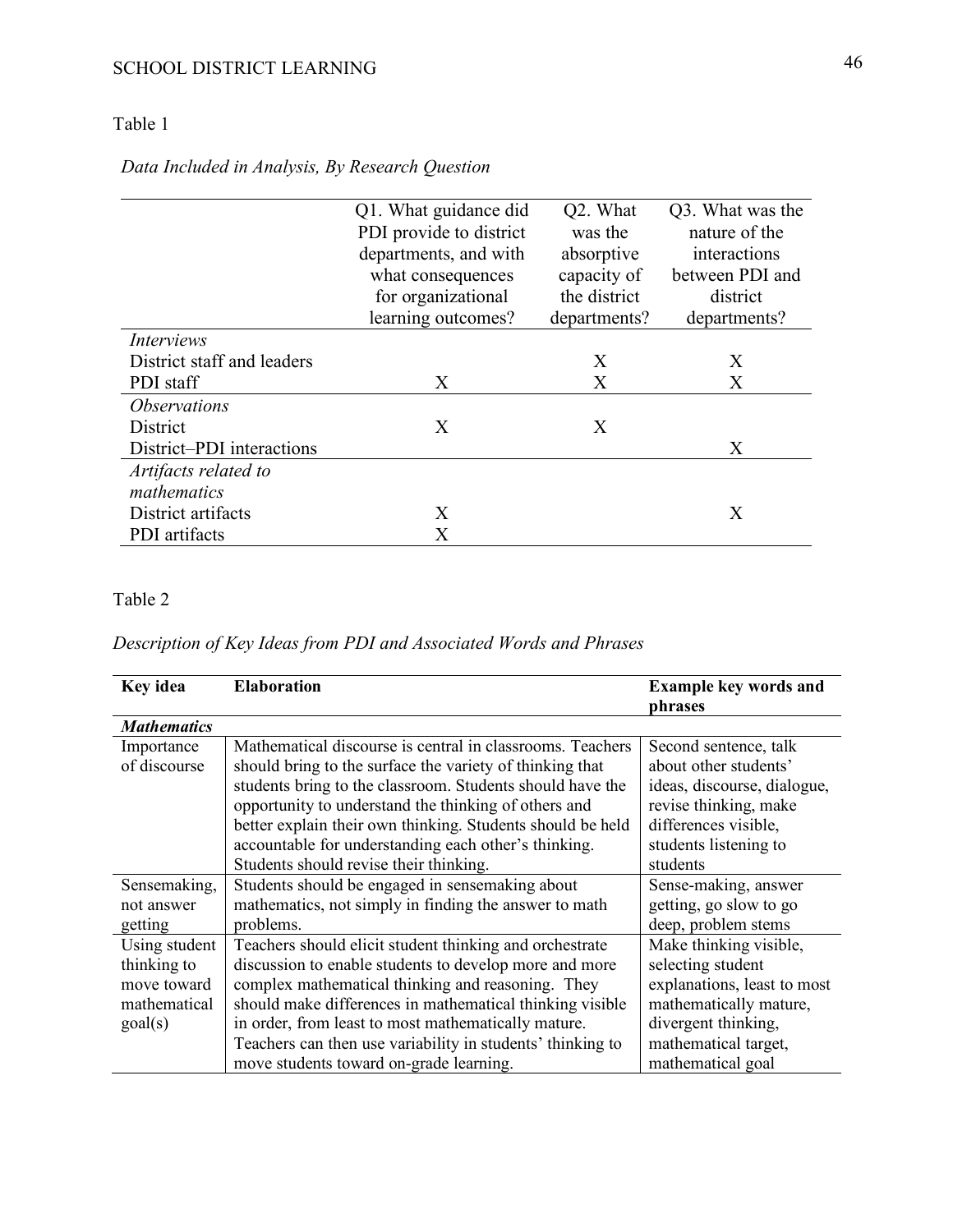| Importance                        | Teachers should use rich math tasks. These tasks can be                                                         | Rich math tasks, chunky                           |
|-----------------------------------|-----------------------------------------------------------------------------------------------------------------|---------------------------------------------------|
| of rich math                      | used to access student thinking, enable classroom                                                               | math problems, diagnostic                         |
| tasks                             | discussion, and provide teachers with opportunities to                                                          | lesson                                            |
|                                   | hear the development of their mathematical reasoning.                                                           |                                                   |
| Productive                        | Bilingual or multilingual learners need opportunities for<br>productive language use.                           | Productive language,<br>academic language, 3 read |
| language use                      |                                                                                                                 | strategy                                          |
| Course                            | In response to CCSS, the district needed to determine                                                           | Student choice, not                               |
| pathways                          | how to adjust from an Algebra for All in eighth-grade                                                           | placement, compression to                         |
|                                   | policy to a course pathway that involved CCSS in eighth                                                         | accelerate, no skipping                           |
|                                   | grade. In response, PDI shared these ideas: If students                                                         | content, can't skip content                       |
|                                   | wanted to accelerate, they could no longer skip eighth-                                                         |                                                   |
|                                   | grade standards. CCSS-M Grade 8 standards are                                                                   |                                                   |
|                                   | essential content. Acceleration would have to occur                                                             |                                                   |
|                                   | through compression, not skipping. Students and parents                                                         |                                                   |
|                                   | should be involved in decisions about compression;                                                              |                                                   |
|                                   | schools should not be in the business of placing students.                                                      |                                                   |
| Adapting                          | Math Basics has a good implementation model that gets                                                           | Math Basics, building on                          |
| former math                       | teachers in different classrooms to do the same thing with                                                      | what works                                        |
| program*                          | monitoring from coaches and school leaders. Rather than                                                         |                                                   |
|                                   | remove Math Basics away all together, educators should                                                          |                                                   |
|                                   | build on what was good about Math Basics; it creates<br>commonality across classrooms and structure. Educators  |                                                   |
|                                   | can use Math Basic's direct instruction approach when                                                           |                                                   |
|                                   | appropriate.                                                                                                    |                                                   |
|                                   |                                                                                                                 |                                                   |
|                                   |                                                                                                                 |                                                   |
| <b>Organizational development</b> |                                                                                                                 |                                                   |
| Strategic<br>center for           | Districts should understand the pathways by which                                                               | Strategic center, lines of                        |
| decision                          | people in the district office influence schools and<br>teachers. Districts should strive to organize themselves | communication, mapping<br>the system, seeing the  |
| making at                         | for greater coordination and collaboration in supporting                                                        | system, feedback loop,                            |
| central office                    | schools. Finding a balance between maintaining the                                                              | multiple levels of the                            |
|                                   | autonomy of each school and directing from the top is                                                           | system                                            |
|                                   | key. Further, PDI has a multilevel strategy that impacts                                                        |                                                   |
|                                   | the district as a system by addressing issues at the central                                                    |                                                   |
|                                   | office, school leader, teacher, and student levels. Also                                                        |                                                   |
|                                   | important is the idea of policy coherence across different                                                      |                                                   |
|                                   | levels of the system (i.e., central office, schools,                                                            |                                                   |
|                                   | classroom).                                                                                                     |                                                   |
| Continuous                        | Continuous improvement processes can be effective                                                               | Continuous improvement,                           |
| improvement                       | levers for organizational improvement. This involves                                                            | root cause analysis, gap                          |
|                                   | district leaders identifying a problem of practice,                                                             | analysis, fishbone diagram                        |
|                                   | identifying its contributing factors, targeting some of                                                         |                                                   |
|                                   | these factors as a way to address the larger problem, and                                                       |                                                   |
| Knowledge                         | collecting data to inform improvement efforts.<br>Knowledge lives within the school system, and district        | Where knowledge lives,                            |
| management                        | leaders need to attend to where it is housed and who is                                                         | where knowledge is                                |
|                                   | responsible for institutional memory.                                                                           | housed, institutional                             |
|                                   |                                                                                                                 | memory, knowledge                                 |

**\*** This key idea was only included in the Improvement Zone analysis.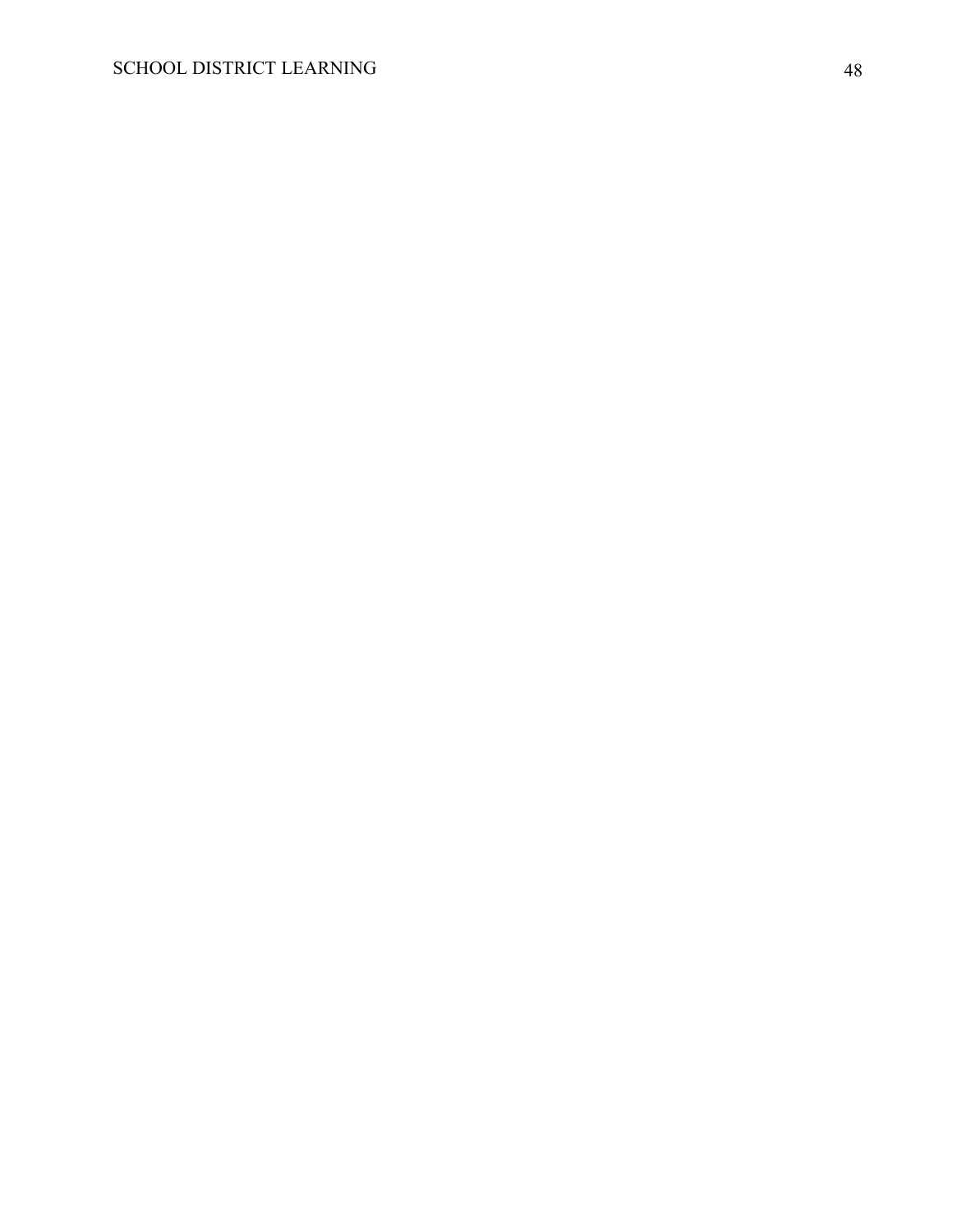# Table 3

## *PDI's Key Ideas in Improvement Zone Policy Documents at Year 1 and 2*

|                                                        | Year 1    |                         |          | Year 2        |                         |          |          |               |
|--------------------------------------------------------|-----------|-------------------------|----------|---------------|-------------------------|----------|----------|---------------|
|                                                        |           | (n=13 policy documents) |          |               | (n=11 policy documents) |          |          |               |
|                                                        | Number    | Number                  | Number   | $\frac{0}{0}$ | Number                  | Number   | Number   | $\frac{0}{0}$ |
|                                                        | of policy | of                      | of       | congruent     | of policy               | of       | of       | congruent     |
|                                                        | documents | overall                 | central  | with PDI      | documents               | overall  | central  | with PDI      |
| Key idea                                               |           | mentions                | mentions | meaning       |                         | mentions | mentions | meaning       |
| Importance of discourse                                |           |                         |          |               |                         |          |          | 100           |
| Sensemaking                                            |           |                         |          |               |                         |          |          | 100           |
| Using student thinking                                 |           |                         |          |               |                         |          |          | 100           |
| Strategic center                                       |           |                         |          |               |                         |          |          | 100           |
| Adapting former math program*                          |           |                         |          |               |                         |          |          | 100           |
| Continuous improvement                                 |           |                         |          |               |                         |          |          |               |
| Rich math tasks                                        |           |                         |          |               |                         |          |          |               |
| Course pathways                                        |           |                         |          |               |                         |          |          |               |
| Productive language use                                |           |                         |          |               |                         |          |          |               |
| Knowledge management                                   |           |                         |          |               |                         | 0        |          |               |
| Total policy documents with any<br>mention of PDI idea |           |                         |          |               |                         |          |          |               |

**\***This key idea was only included in the Improvement Zone analysis.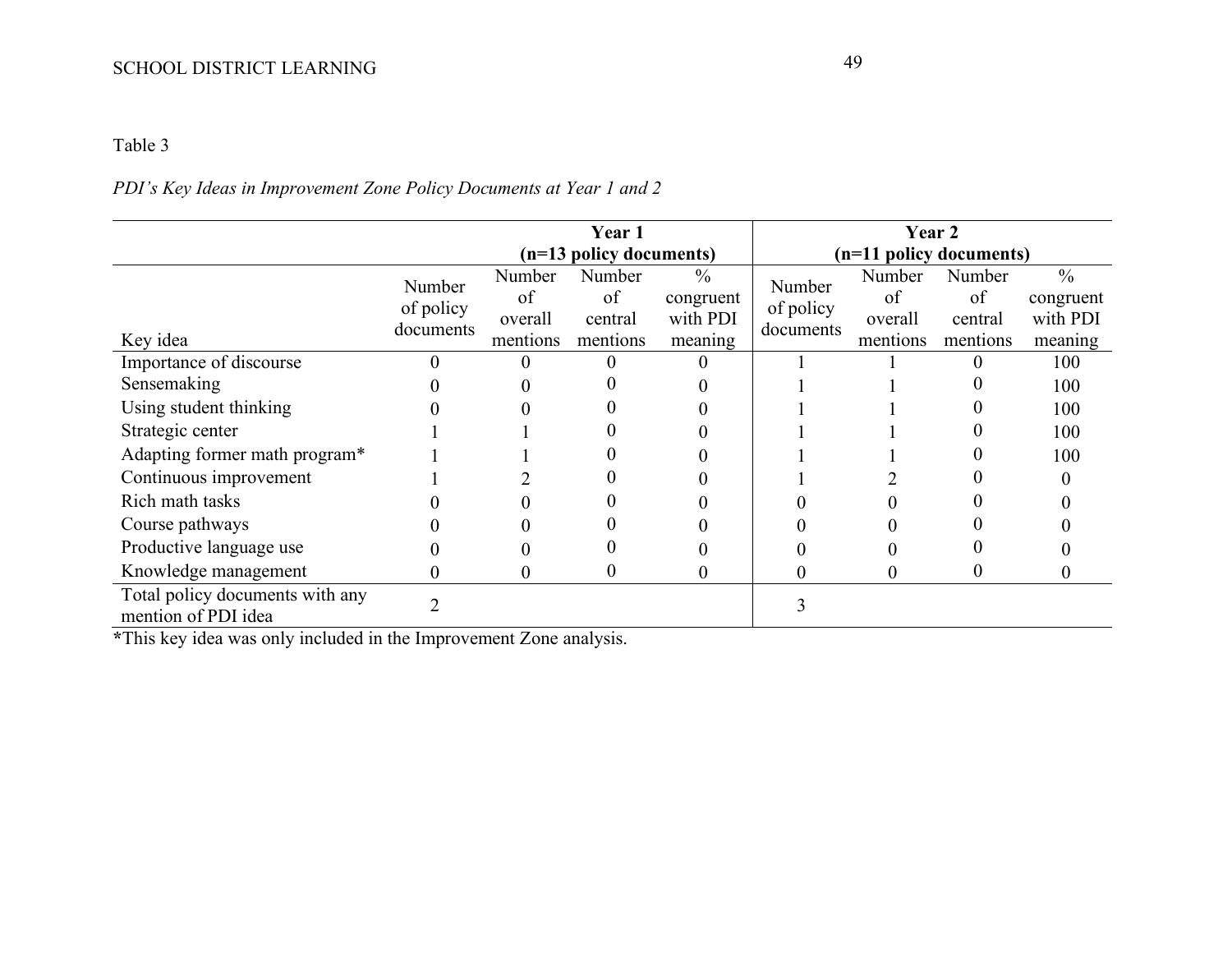# *PDI's Key Ideas in Mathematics Policy Documents at Year 1 and 2*

|                                                        | <b>Year 1</b>       |                         |                         | Year 2                                 |                     |                         |                         |                                        |
|--------------------------------------------------------|---------------------|-------------------------|-------------------------|----------------------------------------|---------------------|-------------------------|-------------------------|----------------------------------------|
|                                                        |                     | (n=17 policy documents) |                         | (n=22 policy documents)                |                     |                         |                         |                                        |
|                                                        | Number of<br>policy | Number<br>of<br>overall | Number<br>of<br>central | $\frac{0}{0}$<br>congruent<br>with PDI | Number of<br>policy | Number<br>of<br>overall | Number<br>of<br>central | $\frac{0}{0}$<br>congruent<br>with PDI |
| Key idea                                               | documents           | mentions                | mentions                | meaning                                | documents           | mentions                | mentions                | meaning                                |
| Importance of discourse                                |                     | 6                       | $\Omega$                | 50                                     | 6                   | 15                      | 4                       | 100                                    |
| Sensemaking                                            |                     |                         |                         | $\theta$                               |                     |                         |                         | 100                                    |
| Using student thinking                                 |                     |                         | O                       | 100                                    |                     | 4                       |                         | 100                                    |
| Strategic center                                       |                     |                         |                         | $\Omega$                               |                     | 3                       |                         | 67                                     |
| Continuous improvement                                 |                     |                         |                         |                                        |                     | 71                      |                         | 13                                     |
| Rich math tasks                                        |                     |                         |                         |                                        |                     | 13                      |                         | 100                                    |
| Course pathways                                        |                     |                         |                         | 100                                    |                     | 11                      |                         | 100                                    |
| Productive language use                                |                     |                         | $\Omega$                | 100                                    | 4                   |                         |                         | 86                                     |
| Knowledge management                                   | $\theta$            | $\Omega$                | $\Omega$                | $\overline{0}$                         | 0                   | $\theta$                | $\Omega$                | $\boldsymbol{0}$                       |
| Total policy documents with<br>any mention of PDI idea | 4                   |                         |                         |                                        | 20                  |                         |                         |                                        |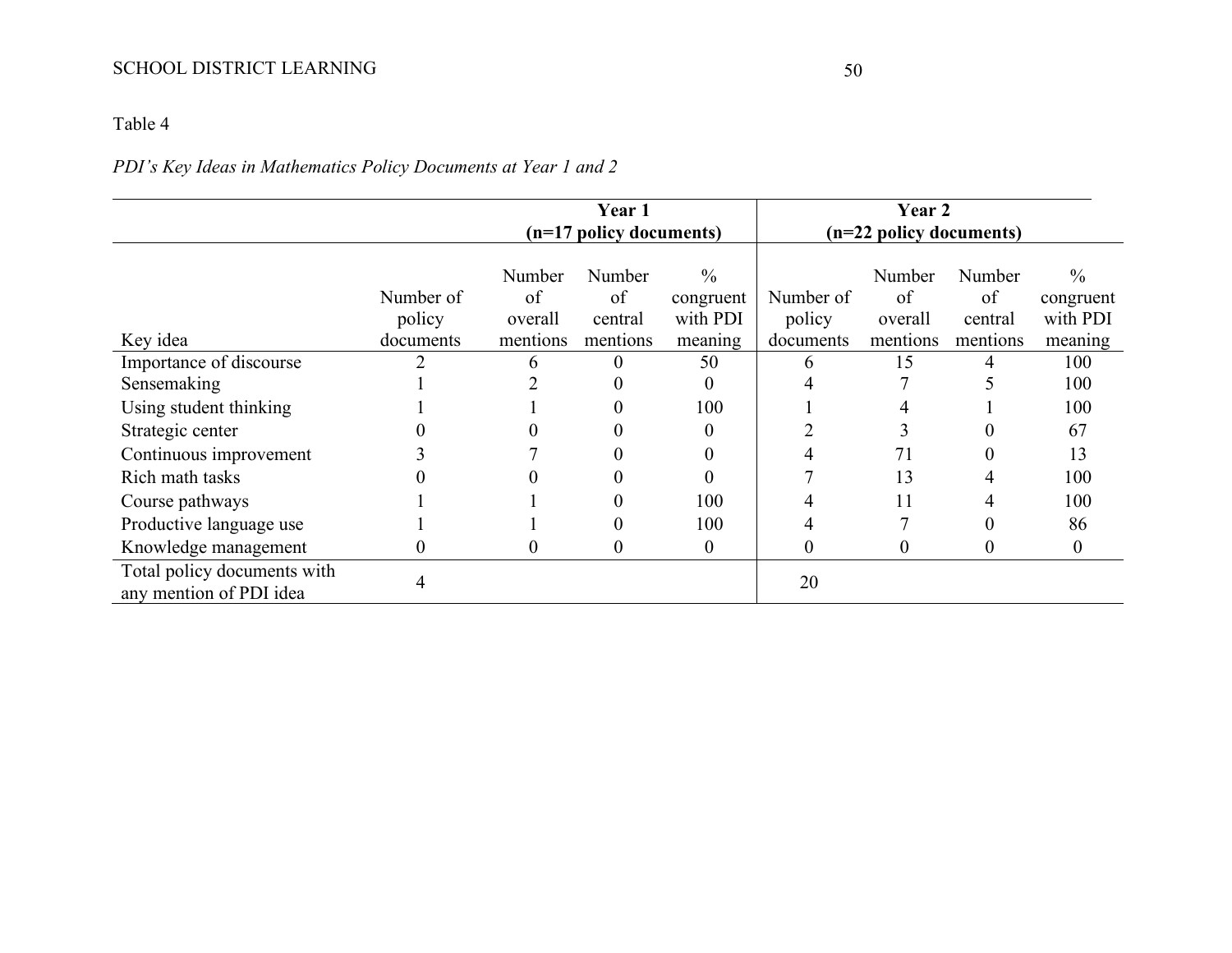# Table 5

## *Relevant Prior Knowledge in the Improvement Zone and Mathematics Department*

|                              | <b>Individuals with expertise</b><br>in this domain in the | <b>Individuals with expertise</b><br>in this domain in the |
|------------------------------|------------------------------------------------------------|------------------------------------------------------------|
| Domain                       | <b>Improvement Zone</b>                                    | mathematics department                                     |
| Mathematics content or       | Absent                                                     | Multiple                                                   |
| pedagogical knowledge        |                                                            |                                                            |
| Professional development and | Multiple                                                   | Multiple                                                   |
| adult learning               |                                                            |                                                            |
| <b>Teaching English</b>      | N/A; The Improvement Zone                                  | Multiple                                                   |
| learners                     | served few English learners.                               |                                                            |
| Working systemically with    | Multiple                                                   | Absent                                                     |
| schools                      |                                                            |                                                            |

## Table 6

## *District Meetings About Mathematics That Departments Hosted or Attended*

|                                                                | <b>Improvement Mathematics</b><br>Zone | <b>Department</b> |
|----------------------------------------------------------------|----------------------------------------|-------------------|
| Hosted by department                                           |                                        |                   |
| Hosted by other units that department staff regularly attended |                                        |                   |

### Table 7

### *Informal Social Interactions Around Mathematics for Departments*

|                                                                  | <b>Improvement Mathematics</b> |                   |
|------------------------------------------------------------------|--------------------------------|-------------------|
|                                                                  | Zone                           | <b>Department</b> |
| Within-department density                                        | $\theta$                       | .23               |
| The ratio of possible ties to actual ties in department*         |                                |                   |
| Cross-department network range                                   | .24                            |                   |
| The number of outside units a given department was               |                                |                   |
| connected to via informal ties and how densely connected         |                                |                   |
| those outside units were with one another*                       |                                |                   |
| <b>Between-group density of PDI-department</b>                   | .026                           | .132              |
| The number of ties between PDI and department compared to        |                                |                   |
| the number of potential ties, after block partitioning ties from |                                |                   |
| full network*                                                    |                                |                   |
| $*$ Maximum value is 1.0                                         |                                |                   |

Maximum value is 1.0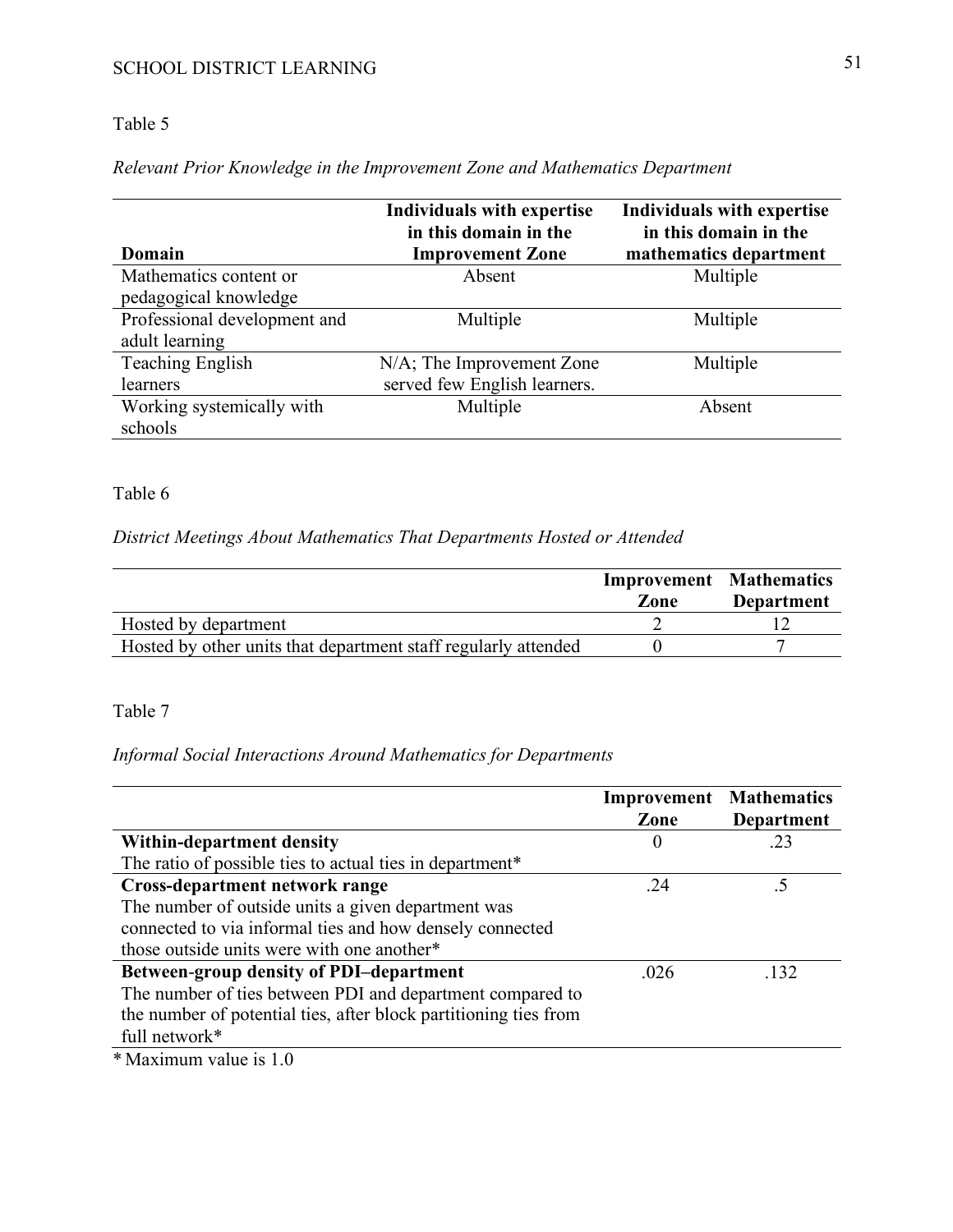

*Figure 2*. Improvement Zone's two-step mathematics network.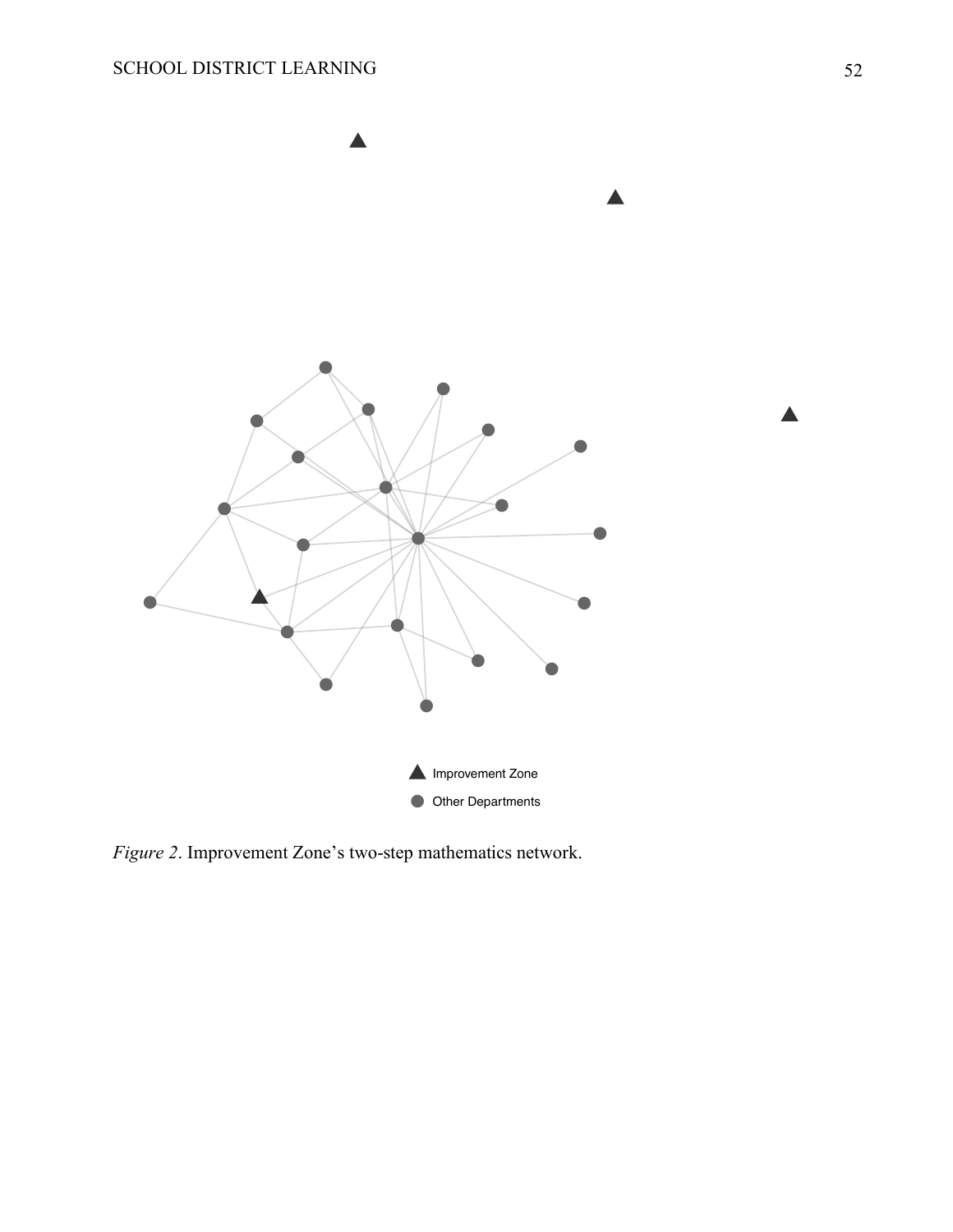

*Figure 3.* Mathematics department's two-step network.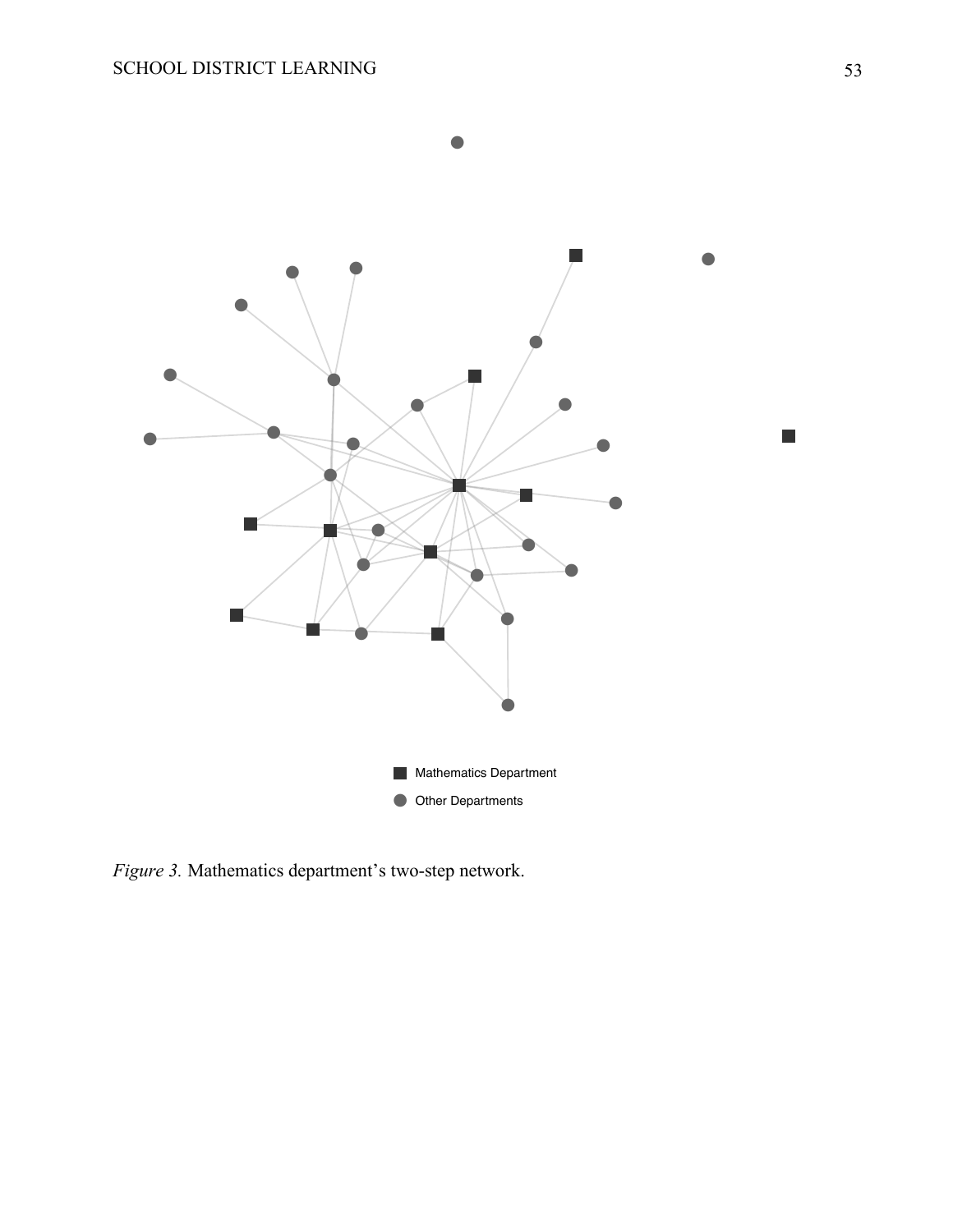# **Appendix A**

Characteristics of Cypress School District\*

|                                                                      | press  |
|----------------------------------------------------------------------|--------|
| <b>Total Number of Students</b>                                      | 55,000 |
|                                                                      |        |
| Percentage of Students by                                            |        |
| Race/Ethnicity                                                       |        |
| Asian or Asian American                                              | 35     |
| Black or African American                                            | 10     |
| Hispanic or Latino                                                   | 25     |
| Native American or American Indian                                   | <1     |
| White                                                                | 15     |
| Multi-racial                                                         | 10     |
| Declined to state                                                    | 5      |
| Percentage of English Learners                                       | 30     |
| Percentage Eligible for Free or<br>Reduced-Price Lunch               | 55     |
| $*$ Numbers are adjusted to presence energy interest of the district |        |

\*Numbers are adjusted to preserve anonymity of the district, but basic proportions remain the same.

Sources: National Center for Education Statistics Common Core of Data, Federal Education Budget Project